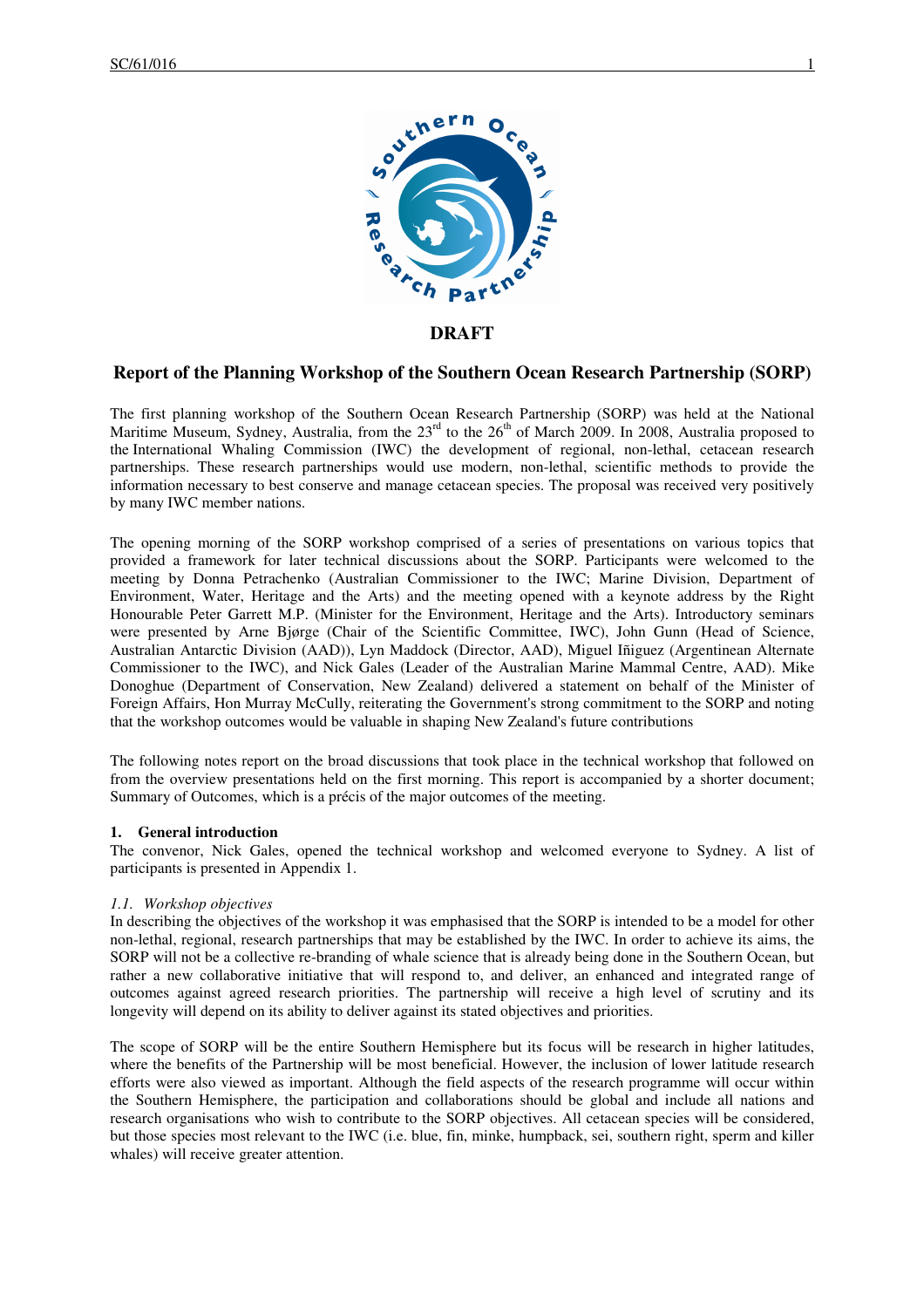Direction in resolving the research priorities will be influenced by existing information on:

- IWC priorities;
- Conservation status;
- National or regional priorities; and
- Linkages to relevant multi-disciplinary research efforts.

The level of detail for this workshop is broad and reasonably high level and will not involve detailed discussions of methodologies. Rather, the focus is on identifying types of methods, regions, and appropriate scales. The proposed five year time frame is to provide guidance to proposals discussed at the workshop but it is anticipated that the programme can and will expand beyond this timeframe, especially given the time it takes to establish Antarctic programmes and functionally embed them within broader programs.

The primary focus of the SORP is the large whale species managed by the IWC. These include the humpback whale, blue whale (both Antarctic and pygmy forms), fin whale, Antarctic minke whale, sei whale, southern right whale and sperm whale. Killer whales are also included within the core focus of SORP as they are numerous and likely to be an important component of the Southern Ocean cetacean community. The group recognised that sei whales remain very poorly understood in the region and their lower latitude distribution makes them generally more difficult to study that the other species. Studies of feeding ecology of sperm whales are also challenging because of a lack of understanding of the ecology of their prey. For these reasons, sperm and sei whales are under represented in the research plan at this stage. If and when research methods are developed that facilitate research initiatives on these species, such initiatives are likely to be included in SORP. The Southern Ocean will be the regional focus of the partnership, but relevant research efforts will also include associated migratory corridors and breeding grounds.

It was **agreed** that a draft report will be circulated after the workshop and finalised prior to IWC 61. Two documents will be developed for IWC 61: a report of this workshop and a Summary of Outcomes from the workshop.

## **2. Appointment of Chair and Rapporteurs**

Nick Gales was elected Chair and Mike Double and Renata Robertson **agreed** to act as Chief rapporteurs with support from others.

## **3. Adoption of Agenda**

The Agenda was adopted and is presented in Appendix 2.

## **4. Review of workshop documents and reports**

The list of papers available to the meeting is provided in Appendix 3. No report is yet available from the 2009 IWC Climate Change Meeting recently held in Sienna, Italy, but its general, relevant outcomes will be considered at this workshop.

#### **5. Existing non-lethal cetacean research in the Southern Ocean**

- *5.1. Summary of existing research efforts*
- 5.1.1. National

There was a brief discussion under this item and a summary including some examples of current research activities conducted nationally is presented in Appendix 8 and Appendix 9.

#### 5.1.2. International

Paper SC/60/EM2 was reviewed and summarised available data on odontocetes relevant to the development of ecosystem models for the Antarctic marine ecosystem noting, that in many cases, data are extremely limited or non-existent. The odontocetes of the Southern Ocean are relatively poorly understood compared to the baleen whales. Twentieth century commercial whaling mainly concentrated on baleen whales and sperm whales in the Southern Ocean. However, much smaller takes of other odontocete species, particularly southern bottlenose whales, Arnoux's beaked whales and killer whales occurred on an opportunistic basis. While the feeding ecology of baleen whales within the Southern Ocean ecosystem is largely dominated by krill, odontocetes prey on a wide variety of species. Thus it is likely that odontocete populations will respond differently to physical, biological and anthropogenic factors. Around 22 species of odontocete show a regular, year round presence in the Southern Ocean.

In terms of biomass, sperm whales and southern bottlenose whales are the most important odontocete species, but killer whales also have important interactions as predators of marine mammals. Visual surveys to estimate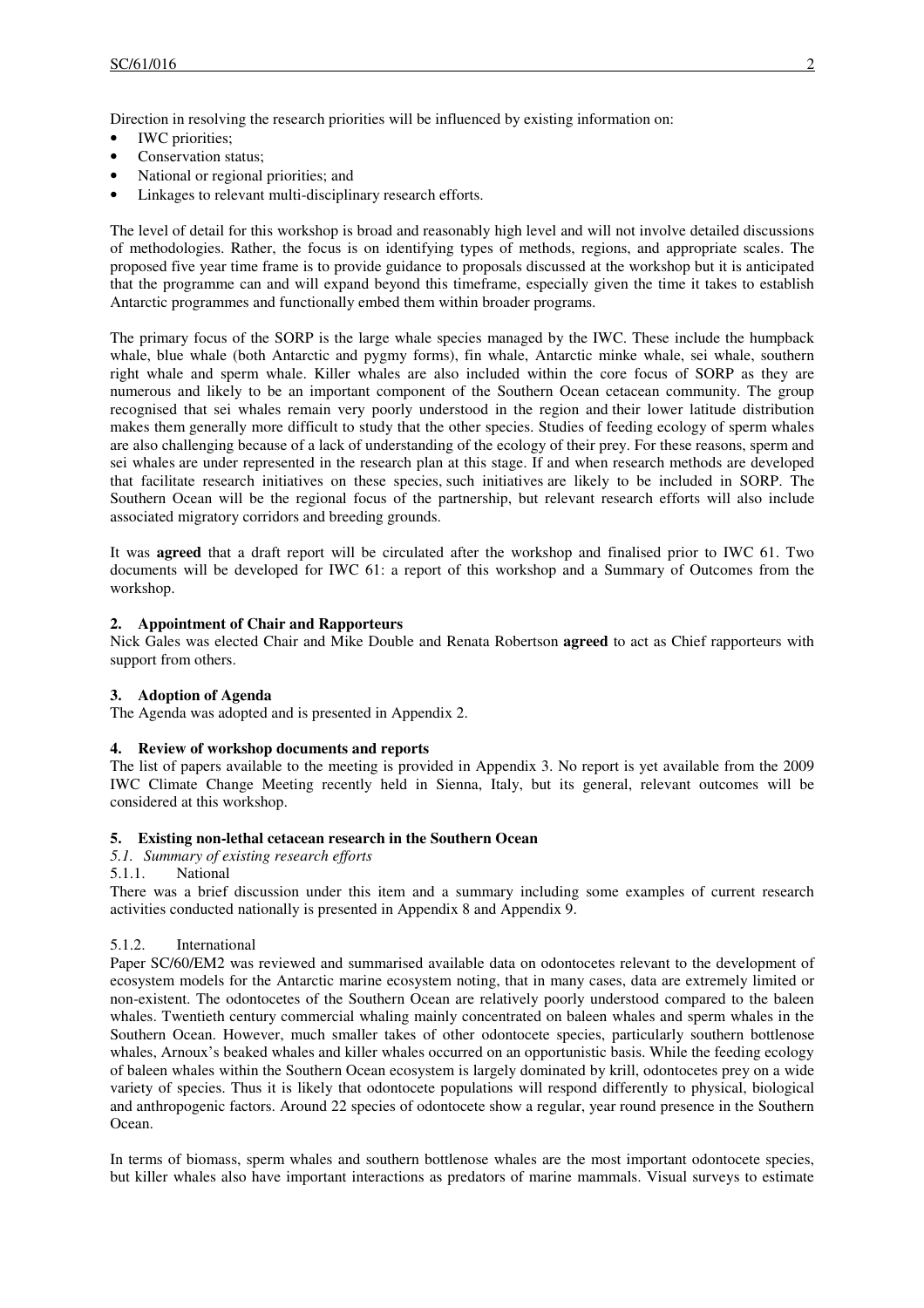abundance of odontocete species are complicated by a number of factors. Many species are deep diving and inconspicuous at the surface resulting in low probability of detection on the track line. The main source of visual survey data in the region are the IDCR/SOWER surveys. Acoustic surveys have also provided data on sperm whale density and may be possible to apply to other odontocete species. In discussion it was noted that there may need to be further clarification of which species strictly occur within the Southern Ocean given that the SORP has a Southern Hemisphere context. It was noted that SC/60/EM2 was focussed on the CCAMLR area and other species found outside of the CCAMLR area and, therefore not included in the review, may be important in a general southern hemisphere context

Paper SC/60/EM3 was reviewed that considered most of the large baleen whales that were commercially exploited in the Southern Hemisphere: humpback, blue, fin, sei, Antarctic minke, and southern right. Other species lacked sufficient information for inclusion. The whales under consideration were all extensively exploited, with 2,000,000 animals taken in the 20th century. Indeed, whaling constituted what amounts to a gigantic experiment in population dynamics and ecosystem manipulation: what were the impacts on prey populations (notably krill), on populations of other predators, and on overall community structure?

The Southern Ocean is a very difficult, challenging, and expensive region in which to work. Sources of data for existing knowledge about whales include whaling data, the IWC IDCR/SOWER cruises, CCAMLR surveys, SO GLOBEC, national research programs, and surveys associated with the Japanese scientific whaling program, as well as some recent independent research projects.

Our level of knowledge of the six species of great whales reviewed here varies considerably. We know the catch history very well for all species, though this has been extensively revised in recent years to take account of largescale illegal catches by the USSR; in the case of some species, these were under-reported by tens of thousands of animals. However, while we know the total catches, our ability to allocate those catches to specific areas, and to populations with identified boundaries, varies from reasonably good in the case of humpback and some right whale stocks to very poor for some other species.

The IWC has for years identified divisions known as Management Areas (numbered I to VI) for baleen whales, but it is widely recognised that these convenient lines drawn in the vastness of the ocean have varying and sometimes only very limited relevance to the realities of population structure. For some species, we are well informed about the linkages between Antarctic feeding grounds and the concentrated breeding grounds in lower latitudes. In others, we know little or nothing about where whales breed.

More is known about humpback whales than any other species; we have moderately good to excellent information on abundance, population structure and migratory movements. Seven populations of humpbacks are defined by the IWC based upon breeding areas, and all have been the subject of IWC Comprehensive Assessments which are currently in varying stages of completion. Some of these involve relatively good assessments of catch allocations, current abundance and status relative to historical pre-whaling levels. Others require additional work to clarify population structure, abundance and migratory linkages.

There is presently no agreed estimate of population size in Antarctic minke whales which is currently the target of a continuing hunt. The lack of agreement among these estimates is currently the topic of considerable debate by the IWC Scientific Committee. Significantly, we know very little about where minke whales breed, and this has inevitably hampered population assessments to a major degree.

Data on rates of recovery vary considerably, even within species. For example, in humpback whales we have a good time series of reliable estimates of abundance for the strongly recovering population off eastern Australia. In contrast, this species seems to have been extirpated from South Georgia. Information on recovery rates for other populations and areas fall between these two extremes. Blue whales are estimated to be at <2% of their pre-whaling abundance (Branch *et al*. 2004), but there is little knowledge about how the population is structured across the Southern Ocean.

Despite having been taken in larger numbers than any other species (more than 720,000 were killed), we know surprisingly little about the status of the fin whale population today. Existing estimates of abundance are imprecise, and the few estimates of rates of increase are unreliable and in some cases biologically impossible. Little is known of population structure or migratory linkages in this species.

There have been a number of studies aimed at understanding the foraging ecology of baleen whales in the Southern Ocean, but only a few large-scale studies in the region have estimated the distribution and abundance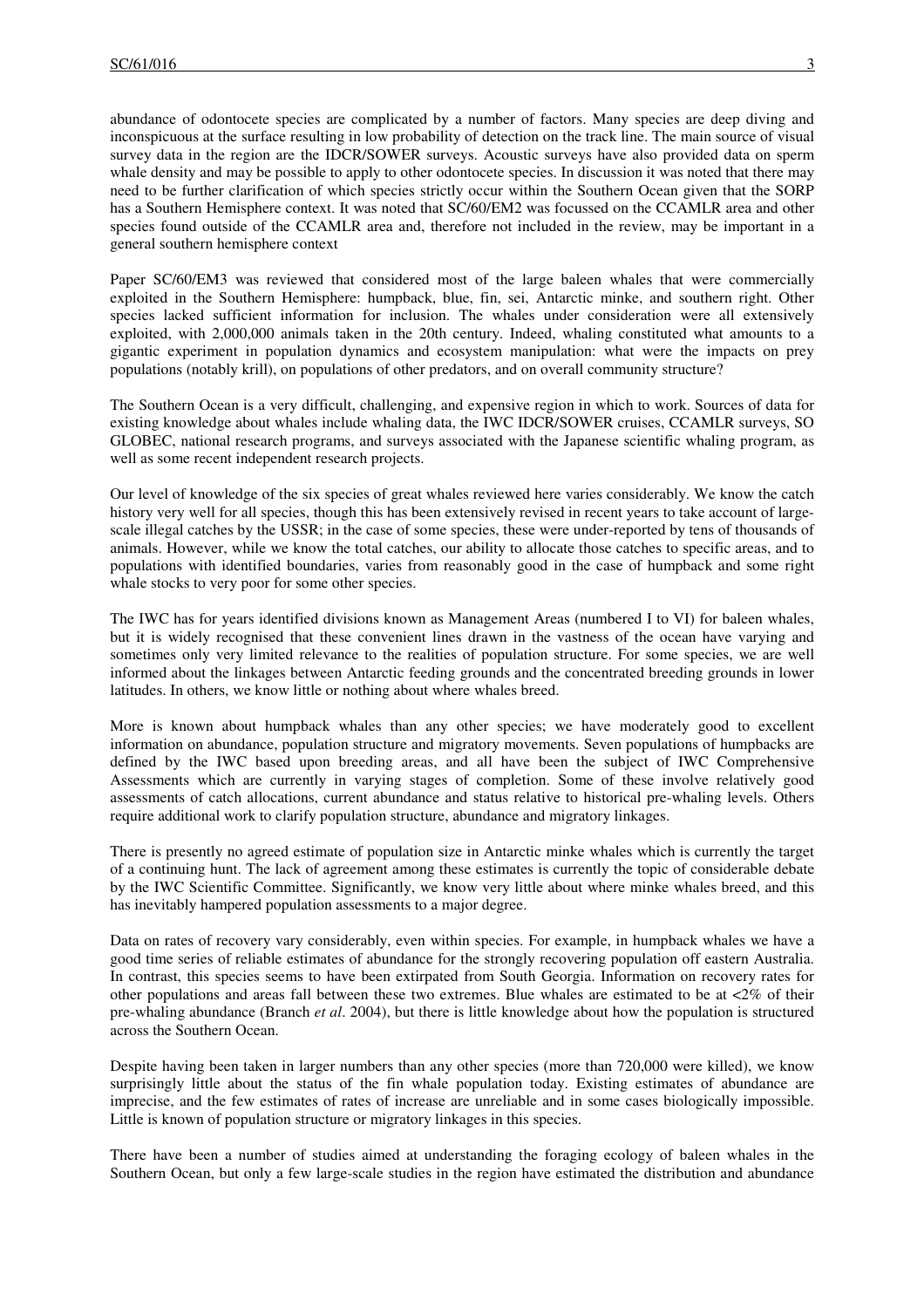of baleen whales and krill simultaneously. There have been numerous studies from whaling of what whales eat (i.e. mostly krill) but very few examining trophic relationships. However, new technology is currently being employed in some sophisticated studies of interspecific interactions, and we are likely to see more of this in the future. Overall, however, even though the Southern Ocean represents a relatively "simple" system compared to some areas, we are a long way from having an ecosystem model that can reliably predict linkages and outcomes.

Given all this, the challenges for research programs within the SORP program will vary considerably from species to species, and population to population. For some, such as some stocks of humpback and right whales, research will focus on refining what is an already quite extensive body of knowledge, and filling in gaps whose size and nature are reasonably well known. For others, such as sei whales, we lack even the most basic information about their abundance, distribution and population structure.

## *5.2. Summary of available data*

A summary of available data and Southern ocean cetacean research programmes relevant to SORP are show in Appendices 8 and 9.

## **6. Research priorities**

## *6.1. National*

It is anticipated that National priorities will be incorporated into the research priorities but in many cases nations have not articulated their individual priorities clearly or specifically. A summary of some examples of current research activities conducted nationally is presented in Appendix 8 and Appendix 9.

## *6.2. International*

There was considerable discussion about relevant international priorities. These priorities will feed into the SORP and will be used to inform and guide its work. Several pertinent international examples were considered. The recent joint CCAMLR-IWC Ecosystems Workshop in 2008 developed joint priorities for research at an ecosystem level in the Southern ocean. The existing IWC SOWER research programme also has relevance to SORP and is discussed further in 6.2.1. Other examples of programmes that have lots of synergies with SORP include Integrated Climate and Ecosystems Dynamics programme (ICED) and the Southern Ocean Sentinel Programme (SOS). Linkages between all of these programmes and SORP would be extremely beneficial and improve the quality and quantity of science considerably.

Other examples include regional collaborations such as the Buenos Aires Group (e.g. a collaborative approach to setting broad and joint research priorities for marine mammals in South America), the South Pacific Whale Research Consortium (e.g. coordination of research and conservation of marine mammals in the west and central south Pacific), The Latin American Humpback Whale Photo-identification Network, and collaborative research on humpback whales in southern Africa (e.g. previously the Indo South Atlantic Humpback Whales Consortium).

#### 6.2.1. IWC

Paper SC/SORP/4 provides a comprehensive list of recent IWC Scientific Committee research recommendations with relevance to cetaceans in the Southern Ocean. To some extent this list reflects what the Scientific Committee has had on its agenda over the last few years, but the list can still be useful as basis for discussion of research needs to meet the requirements of the IWC Scientific Committee.

A key component of the IWC's research in the southern ocean is the SOWER research programme. A recent workshop to discuss the future of SOWER cruises advised that efforts to collect new data for abundance estimation should give priority to: 1: blue and Antarctic minke whales; 2: fin whales; 3 humpback whales; 4: sei and right whales; and 5: sperm whales.

The IWC recommendations from SC/SORP/4 were discussed, summarised and distilled into the key elements. The main themes of the IWC recommendations are:

- a. There is a need for new abundance data for blue whales in the Antarctic and better utilisation of existing data (e.g. photo ID and sightings);
- b. The population dynamics and change in abundance of Antarctic minke whales are still not well understood. Priority research should be focused on the density of minke whales in the pack ice and examining the effects of changing ice coverage;
- c. The large number of recommendations on humpback whales is a direct result of the ongoing work on Comprehensive Assessment on this species. Most of the recommendations on humpbacks are to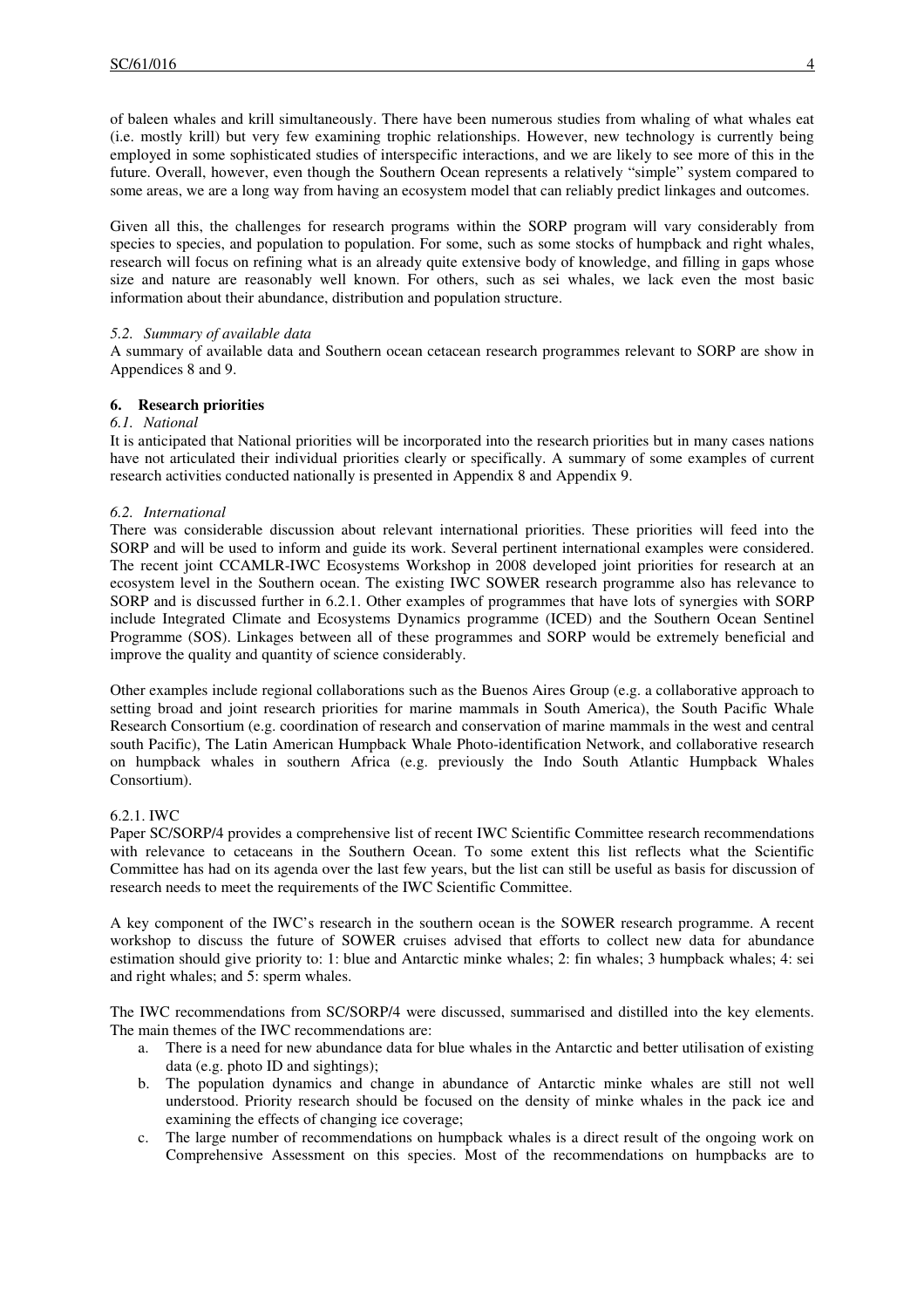investigate the complex stock structure on breeding grounds, mixing on feeding grounds and mixing in migration corridors;

- d. There is a need for additional data from southern right whales, particularly from regions where surveys have not been conducted (e.g. off Chile). Other priorities include estimating abundance and trends in these poorly sampled areas, and a need to understand the reason for recent mass die-offs off Argentina;
- e. There appears to be three eco-types of killer whales in the Antarctic. The taxonomy and stock structure needs to be documented and feeding ecology described; and,
- f. There are also many recommendations about small cetaceans that are mainly related to coastal areas, e.g. around South America.

There are some recommendations that address research topics and are not specifically related to taxonomic groups:

- a. Monitoring of pollutants in cetaceans and their environment. The SC is developing the second phase of the POLLUTION 2000+ programme. It has been recommended that the programme is expanded to include baleen whales;
- b. Infectious and non-infectious diseases in marine mammals are becoming more frequent globally. There is a need for increased disease monitoring globally. One specific recommendation is to look into longterm data series in South America to look for effects of epizootics; and,
- c. There is a general and widespread desire (from a range of research objectives) to determine animal age from biopsy samples.

## 6.2.2. Relationship of SORP to Southern Ocean Sanctuary

The Southern Ocean Sanctuary (SOS) was last reviewed by the IWC in 2004 and will again be reviewed in 2014. One of the potential objectives of the SORP programme could be to deliver research that can be used to evaluate the progress of the SOS, and potentially also the Indian Ocean Sanctuary.

## **7. SORP Research Plan**

The Southern Ocean Research Partnership is an integrated, collaborative, non-lethal whale research consortium that aims to maximise conservation outcomes of Southern Ocean whales through an understanding of the status, health, dynamics and environmental linkages of their populations and the threats they face.

SORP will include participation and collaborations which are global and will be open to all nations and research organisations who wish to contribute to the SORP objectives. SORP partners intend to achieve this objective through:

- A strong commitment to the development of novel, powerful non-lethal technologies, important ecological theory, and analyses;
- focusing their collective research and funding efforts on projects that link most directly to priority conservation needs and for which a collaborative approach maximises research outcomes and funding efficiencies;
- maintaining an integrated and responsive relationship with the IWC Scientific Committee and its determined priorities;
- establishing strategic linkages with other relevant international research efforts; and,
- communicating the rationale for the research, its outcomes and threats to the conservation status of Southern Ocean whales.

## *7.1. Research priorities*

Three working groups developed specific priorities for the SORP. The Terms of reference for these groups is attached in Appendix 4 and the reports from these groups are attached as Appendix 5, 6 and 7. A key part of SORP should be that it is not just focused on delivering high quality science but also on ensuring effective communication of the objectives and results from the programme. It is important the practical objectives and projects are developed under SORP and therefore priorities should be based on existing known priorities in the short term. In the longer term, it is important to explore potential projects on species and issues that we know little about otherwise we risk missing significant issues simply because they are presently poorly understood or documented.

Following consideration of the Working Group reports, the following synopsis was proposed.

## *Species and area focus:*

The primary focus of the SORP is the large whale species managed by the IWC. These include the humpback whale, blue whale (both Antarctic and pygmy forms), fin whale, Antarctic minke whale, sei whale, southern right whale and sperm whale. Killer whales are also included within the core focus of SORP as they are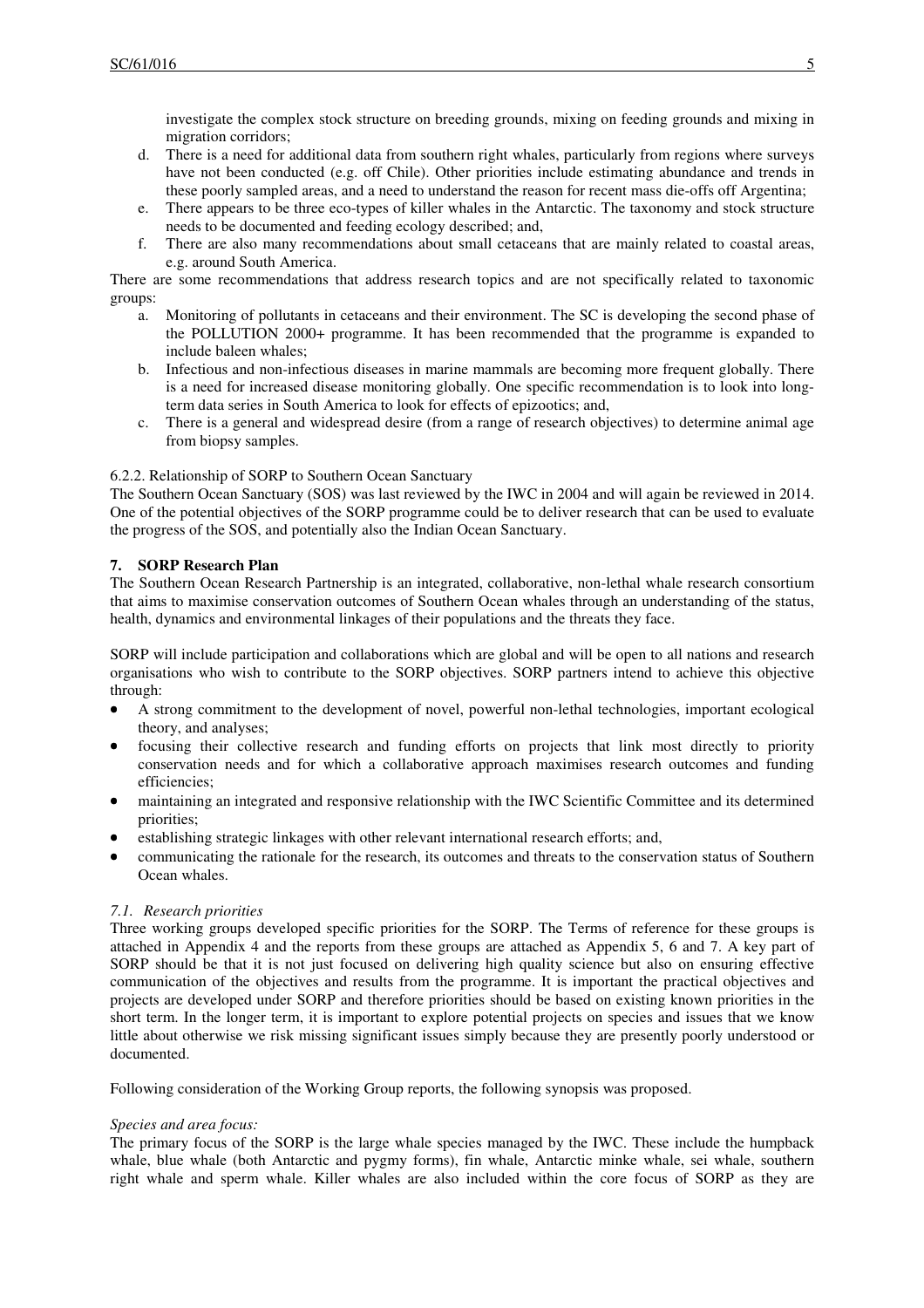numerous and likely to be an important component of the Southern Ocean cetacean community. The group recognised that sei whales, and to a lesser extent, sperm whales, remain very poorly understood in the region and are generally more difficult to study that the other species. For this reason they are under represented in the research plan at this stage. If and when research methods are developed that facilitate useful research on these species, they are likely to be included. The Southern Ocean will be the regional focus of the partnership, but relevant research efforts will also include associated migratory corridors and breeding grounds.

## *SORP Themes:*

In order provide direction to the development of SORP research projects, two over-arching themes for the SORP were **agreed** (listed below). Candidate research proposals for assessment and potential inclusion with the SORP will be developed against these themes. Some research questions that fit within the themes are listed below. These questions, and the research projects that are developed from them, are not intended to be independent; rather they will form part of an integrated approach towards understanding the role of whales within the Southern Ocean ecosystem and will link to other large scale research programs. This list does not include all questions and projects discussed at the workshop, but rather represents a summary of the core questions identified by the group. A more complete account of the discussions will be provided in the workshop report.

Post-exploitation whale population structure, health and status.

Work under this program will focus on developing an improved understanding of how whale populations have recovered since the cessation of commercial whaling. It will include a strategic and focused continuation and augmentation of valuable, long-term data series (such as some of those for humpback whales and southern right whales), initiate new focused data series, and address important current unknowns such as how endangered fin whales (the mainstay of industrial whaling) have responded to protection.

- How are populations of whales that feed in the Southern Ocean structured into identifiable breeding *groups, and how are these breeding groups defined in time and space?* (Continue the relatively advanced work on humpback and southern right whales, and develop the currently poor understanding for other species. Major focus on coordinated collection of biopsies, as well as strategic tagging studies to monitor movement).
- o *How well have the species that were most heavily depleted during the industrial whaling era (fin and Antarctic blue whales) recovered?* (The focus of this project will be a long-term, circumpolar, acoustic monitoring network).
- o *Are we able to measure a population-scale index of southern ocean whale health, and if so, does it correlate to estimates of life-history variables?* (Utilise novel and developing non-lethal techniques to assess whale health with a focus on species for which long-term data exist)
- Changing atmosphere and oceans: Southern Ocean whales and their ecosystems. The Southern Ocean is a diverse environment and whales are known to utilise this habitat in regionally different ways. Populations of whales in some regions are recovering strongly and in others they are not. Some regions are changing fast and others more slowly.
	- o *How do whale populations respond to climate processes in contrasting regions of the Southern Ocean for which climate effects are already evident (Antarctic Peninsula/south west Atlantic Ocean) and areas in which changes are less evident (eastern Antarctica)?* (Focus on populations of humpback and southern right whales that breed off the east coast of the South American continent, with populations that breed off Australia, New Zealand and/or the African continent).
	- o *How important is sea-ice habitat for southern ocean whales?* (Utilise aerial survey, tagging and remote, satellite-sensed technologies)
	- o *How do baleen whales interact with the physical and biological environment on their feeding grounds?*  (Focus on combined predator-prey-environment studies using hydro-acoustics, environmental sensors and tagging)
	- o *What aspects of their physical and biological environment shape the distribution and movements of Southern Ocean whales?* (Focus on existing survey and environmental data, along with new multi-scale tagging studies coupled with collection of ecological data).
	- o *Will Southern Ocean whales recover to their former ecological role?* (Continue long-term monitoring of population trend data of species that migrate close to low latitude coastlines, i.e. humpback and southern right whales. These studies would also incorporate studies on the ecological role of large whales, including nutrient recycling)
	- o *How are the different types of killer whales distributed in their Southern Ocean environment, and what role do they play in shaping baleen whale communities?* (Coordinated collection of killer whale photographs, biopsies, and ecosystem modelling exercises).

7.1.1. Scientific methods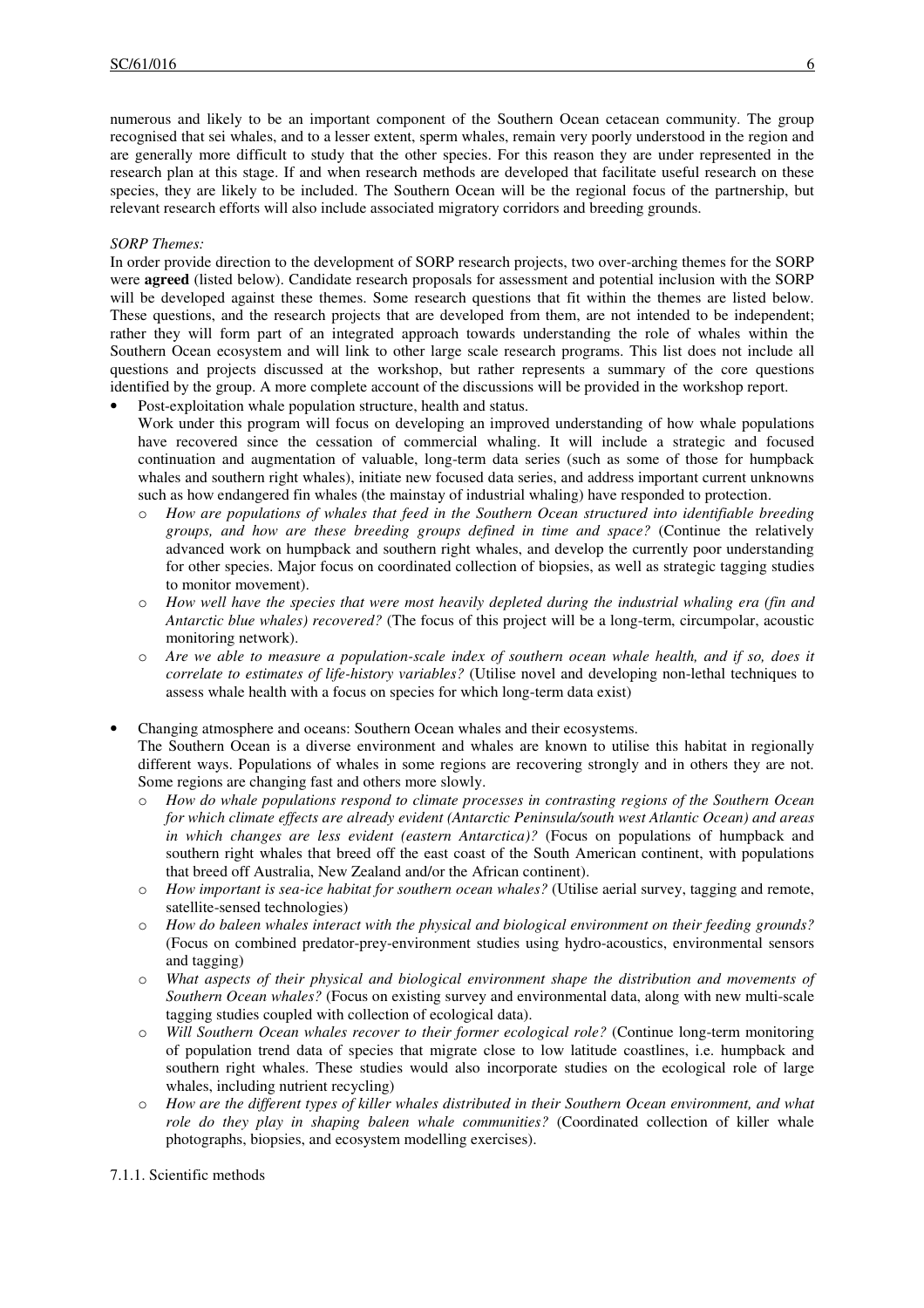More than 2,000,000 great whales were killed in the Southern Hemisphere during the last century, virtually eliminating an entire trophic level of the Southern Ocean ecosystem. Now, protection from commercial hunting has allowed some populations to begin recovery, perhaps eventually restoring whales to their former ecological role. Non-lethal methods, including telemetry, photo-identification, molecular genetics and eco-markers, provide unprecedented power to understand the impact of this post exploitation and the status of current populations of whales. It was **agreed** that a 2-day symposium and a 3-day workshop entitled, "*Living Whales in the Southern Ocean Ecosystem: A symposium and workshop on non-lethal research techniques*" should be held in 2011. The workshop will evaluate and coordinate non-lethal methods for the study of whales in the Southern Ocean, their associated migratory corridors and breeding grounds.

The intent is to adopt standardised methodology for the flagship programs of the SORP. These methodologies will be used to address various questions, including (*i*) the post-exploitation abundance, trends and structure of whale populations; and *(ii)* the feeding ecology of whales and the influence of changing atmospheres and oceans.

## **8. Tentative research plan schedule**

There was a discussion of various research plans proposed for 2009/10 and some of these are summarised in Appendix 8. Most of these research plans have been developed in advance of the SORP and represent local or national research programmes rather than truly international, collaborative programmes. It is possible that many of these programmes will be brought under the SORP collaboration as core or associated projects in the future. Once the definitions of what constitutes a SORP project has been agreed, researchers can apply to the SORP Steering group to have their programmes endorsed as part of the SORP.

No specific time frames were discussed or agreed. However, there was agreement that there should be a SORP Year of the Whale in 2013/14 with a circumpolar research effort.

#### **9. Partnership linkages**

There was a discussion of various issues related to partnership linkages. It was **agreed** that it would be useful to have a specific website for the SORP and that it would be highly desirable to have an official launch of the SORP programme once the Steering Group has been convened and some projects have been endorsed by SORP.

The following comments are a summary of discussions and proposals.

#### *SORP Research Plan and Projects:*

A measure of the success of SORP will be the degree to which it focuses the research conducted by the Partnership towards new and integrated collaborations that most directly address the objectives. SORP partners are currently involved in a wide array of research efforts around the Southern Ocean, and in the regions to the north, that have developed from a wide range of influences and which address independently determined objectives. To simply re-brand existing research efforts as the SORP program would do little to drive research towards an integrated and focused framework. Consequently, a two-tiered SORP research framework was developed and **agreed**.

The first tier consists of the SORP core projects that will drive the SORP initiative and from which an assessment of performance against objectives can be determined. These core projects will demonstrably benefit from the integration of circumpolar research efforts and will directly address the SORP objective of improving our understanding of the status and health of whales within the Southern Ocean ecosystem and the threats and environmental changes they may face.

The second tier of research projects are the SORP associated projects. These projects may contribute to the SORP objectives and flagship programs but are determined to be effectively stand-alone research efforts that do not necessarily benefit from the collaborative framework, or are likely to be focused on smaller spatial scales, or on species of lesser interest for the SORP collaboration. Specific criteria for these two types of project will be developed and **agreed** by the SORP Scientific Steering Group (see details below).

# *Assessment and registry of SORP research projects:*

A determination of where existing and newly proposed research efforts fit within the research framework (core or associated status) will be conducted by the SORP Scientific Steering Committee (SSC). The SSC will develop a mechanism to facilitate external peer review of research projects submitted to the SORP for inclusion within the partnership. The external review will assess the scientific merit of the proposal. The SSC will then assess the relevance of the proposal to SORP objectives and the degree to which it benefits from the partnership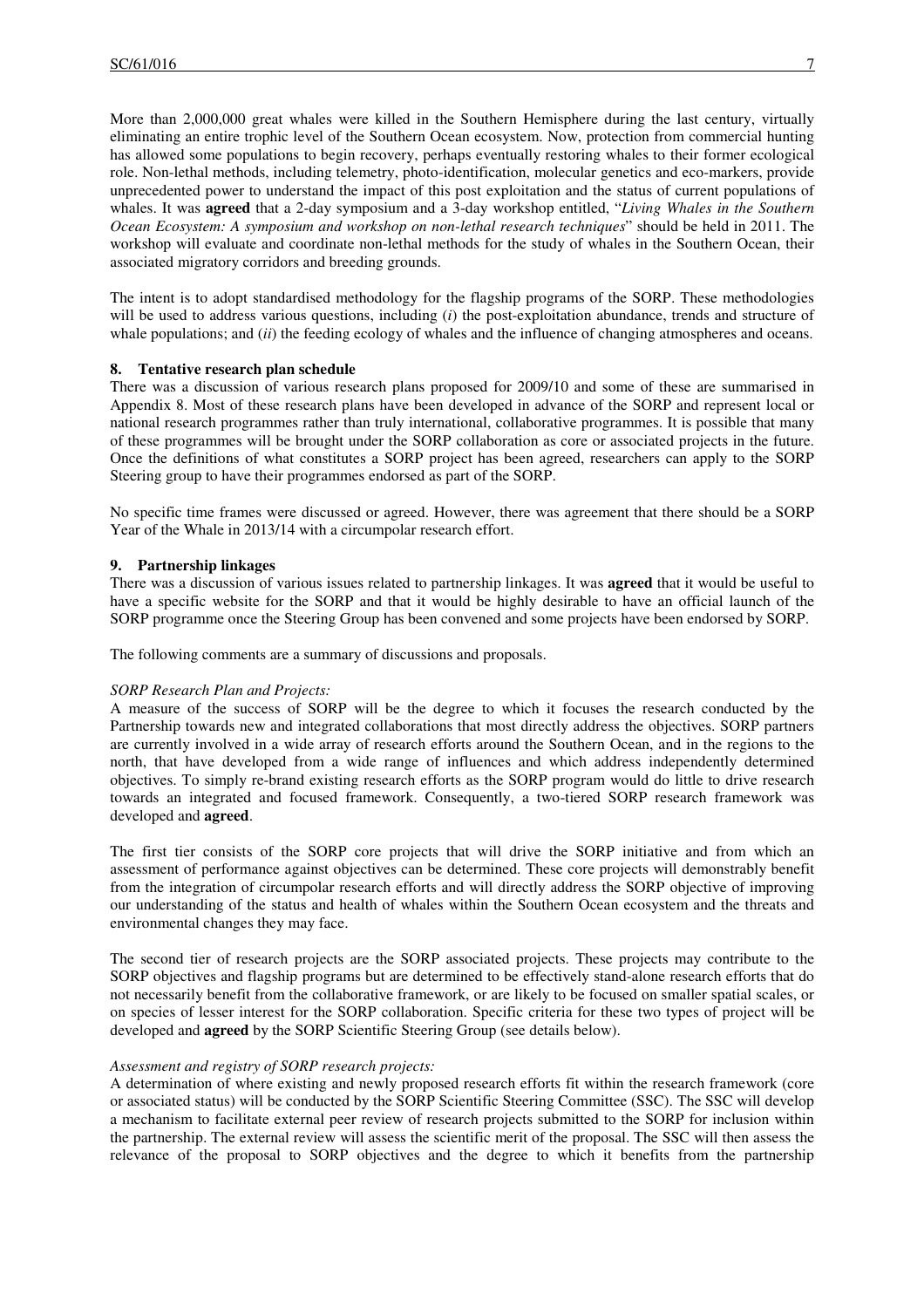framework. Each qualifying project will be registered centrally as a SORP core project or associated project. The SSC will maintain and update the registry of research efforts.

## *Data, tissue and analysis management and coordination:*

The Australian Marine Mammal Centre (AMMC), based at the Australian Antarctic Division in Hobart, Australia, has offered to coordinate centralised registries of data, tissue and analysis protocols. Where possible these will utilise existing facilities, and are likely to be dispersed throughout the partnership membership. Updates of the holdings of these registries will be included in Annual reports to the IWC.

## *9.1. Funding available for SORP research*

The Australian Government has committed \$500,000 to an IWC-managed fund to support the SORP. This was welcomed by the workshop participants and the Australian Government was thanked for their generosity and support of the SORP. It is hoped that other Governments and organisations will also contribute to this fund. A process for managing the fund will be developed following IWC61 in consultation with the Chair of the SC and the IWC Secretariat.

In addition, the Argentinean Government generously offered research vessel time towards the objectives of the SORP. This was also welcomed by the Workshop and is seen as one of the first tangible steps in the development of a truly international and collaborative programme focused on whales in the Southern hemisphere. The workshop expressed their appreciation to the Argentinean Government for their support of the SORP.

## *9.2. SORP Steering Committee*

It was **agreed** that it was desirable to keep this Committee relatively small yet inclusive but manageable with appropriate regional representation. It was also suggested that there should be representation of regional research Consortia. There was no consensus about the makeup of the SORP Steering Committee at the workshop and the Chair **agreed** to develop alternative models that would be circulated in the draft report. The suggested text from the Chair is provided below for consideration and appears in the accompanying document, SORP Summary of Outcomes drafted by the Chair following the workshop. It was also considered important that members of the Steering Committee should have strong links with Governments as this group will be key to getting leverage from Governments in the provision of significant resources which will be required by the SORP.

A SORP Scientific Steering Committee (SSC) will oversee the work and direction of the partnership. Membership of the SSC will, at least, include regional representation from the participating governments. In the first instance, the membership would include representative governments who attended the inaugural workshop, but would be open to additional members that provide an expanded regional representation if necessary (e.g. east Asia is currently not represented). Given the importance of linking SORP to broader multidisciplinary programs such as the Integrated Climate and Ecosystem Dynamics (ICED) program and the Southern Ocean Observing Systems (SOOS) program, representation on the SORP scientific steering committee from these programs would be considered. Additionally, given the importance of the linkage of the work of SORP to the IWC Scientific Committee, membership from the Chair of the Southern Hemisphere whale species Sub-Committee would also be advantageous. Additional specific Steering Committees will also be appointed to direct each of the core research projects that sit within the flagship programs.

The suggested model is for the SORP SSC to consist of regional representatives from:

- South Africa (1),
- $\bullet$  USA (1),
- South America (2),
- Europe  $(2)$ ,
- Oceania (e.g. Australia, New Zealand and Pacific Island countries) (2),

with additional representatives from:

- ICED  $(1)$ , and
- IWC (e.g. Chair of Scientific Committee and Chair of Southern Hemisphere whales sub-Committee) (2).

The IWC SC will be asked for annual input into the SORP research plan, as well as to evaluate progress. An independent review process will also be established to provide an assessment of the progress the SORP makes against stated objectives and to determine if improvements in direction or process can be achieved.

## **10. SORP Review**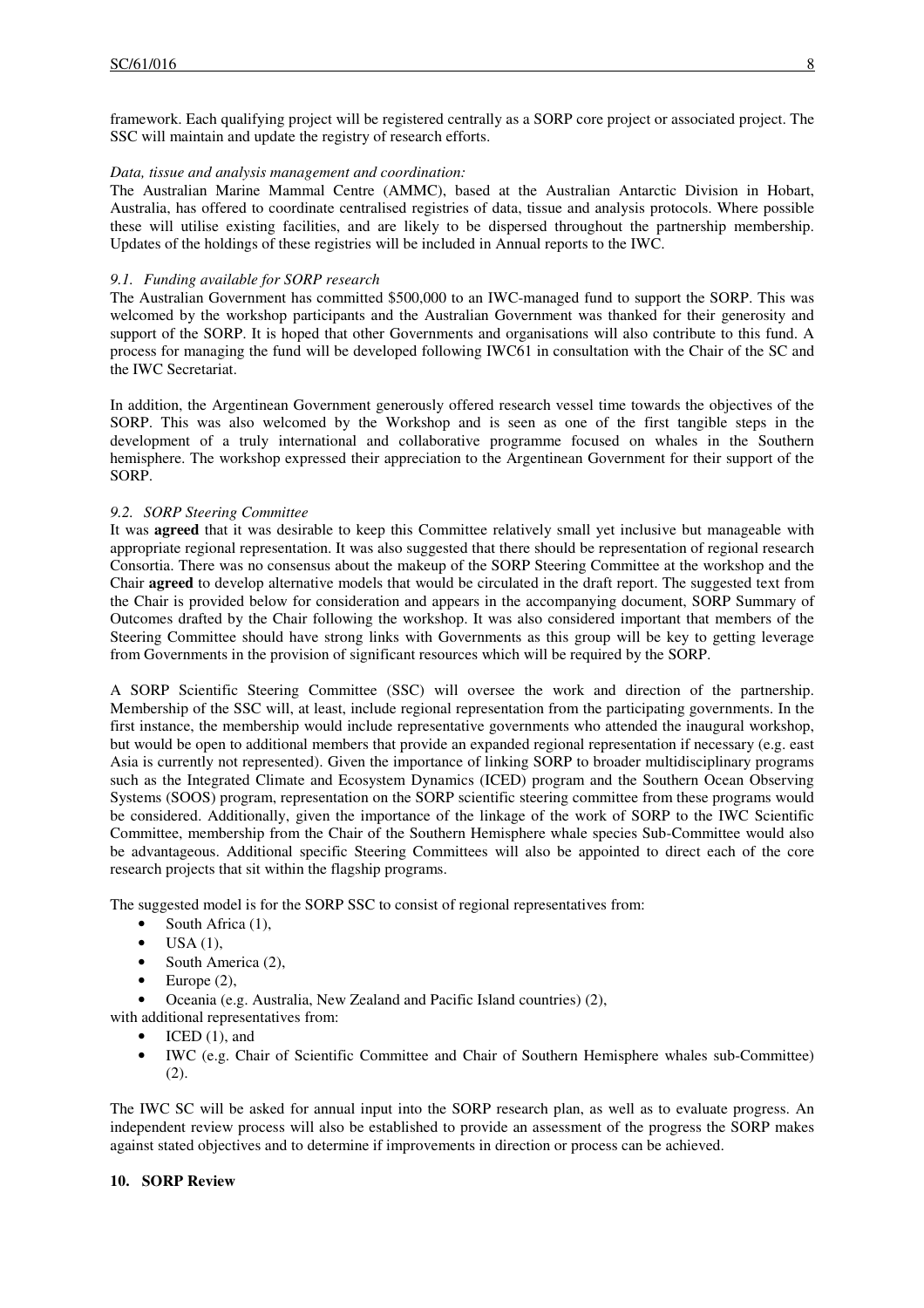## *10.1.Annual Reporting and review*

The Australian Marine Mammal Centre has offered to coordinate the overall work of SORP and manage the reporting responsibilities. An annual progress report will be provided to the IWC Scientific Committee reporting on the preceding annual activities. A report of the activities proposed for each forthcoming year will also be provided to the IWC Scientific Committee.

## *10.2.Interim review*

The IWC SC will be asked for annual input into the SORP research plan, as well as to evaluate progress. An independent review process will also be established to provide an assessment of the progress the SORP makes against stated objectives and to determine if improvements in direction or process can be achieved.

## *10.3.Final review*

It was **agreed** that there would be a final review of the outcomes of the SORP some time (e.g. 1-2 years) after the completion of the first five years of the SORP. An external and independent review of the SORP programme is seen as a necessary and useful part of the process. It was suggested that a panel of independent experts or something similar would be useful. Another suggestion was that a pre-meeting of science symposia rather than a formal review process would be more productive. It was noted that to have the review, there would need to be an assessment of progress against stated objectives and therefore SORP needs some clear and measurable objectives. It was emphasised that one of the measures of the success of SORP should be through the publication of results in the peer reviewed international, scientific literature and that papers stemming from the SORP should be catalogued on the SORP website. It was **agreed** that this matter will be further considered by the Steering Group when it is formed.

## **11. Summary of links with IWC, national and other programmes**

There is considerable scope for the SORP to link with many other national and international research programmes in the Southern Ocean. There is also considerable potential overlap with other international fora (e.g. CCAMLR, CMS) that have active management roles in the region. One of the challenges of the SORP will be to become a truly collaborative and integrated programme that adds value to existing programmes and leads to the development of highly relevant new programmes. Another issue that was discussed was the linkages that are desirable between existing data repositories to ensure that the maximum benefit can be gained from joint data. This would include initiatives for data and sample sharing and have relevance for such things as the IWC supported Antarctic blue whale photo-identification catalogue. Overall, it was **agreed** that this was a critical issue to the SORP and that it would be revisited at a future time.

## **12. Adoption of Report**

The meeting **agreed** that a draft of the workshop report will developed following the workshop and circulated by the Chair for review and agreement prior to IWC 61.

## **13. References**

- Best, P.B. 1998. Blue whales off Namibia a possible wintering ground for the Antarctic population. Paper SC/50/CAWS14 presented to the IWC Scientific Committee, April 1998, Muscat, Oman (Available from IWC, The Red House, 135 Station Road, Cambridge, CB4 9NP, UK).
- Branch, T.A., K. Matsuoka and T. Miyashita. 2004. Evidence for increases in Antarctic Blue Whales based on Bayesian modelling. Marine Mammal Science 20(4): 726-754.
- Baker, C.S. and P.J. Clapham. 2004. Modelling the past and future of whales and whaling. Trends in Ecology and Evolution 19(7): 365-371.
- Gillespie, D., and R. Leaper. 1997. An acoustic survey for sperm whales in the Southern Ocean Sanctuary conducted from the RSV Aurora Australis. Report of the International Whaling Commission 47:897– 907.
- Kasamatsu, F. and Joyce, G.G. 1995. Current status of odontocetes in the Antarctic. Antarctic Science 7(4):365- 79.
- Kasamatsu, F., K. Matsuoka, and T. Hakamada. 2000. Interspecific relationships in density among the whale community in the Antarctic. Polar Biology 23: 466-473.

## Kock et al. 2009

Leaper, R., D. Gillespie and V. Papastavou. 2000. Results of passive acoustic surveys for odontocetes in the Southern Ocean. Journal of Cetacean Research and Management 2:187–196.

# Reilly et al. 2008

Tynan, C.T. 1998. Ecological importance of the Southern Boundary of the Antarctic Circumpolar Current. Nature 392: 708-710.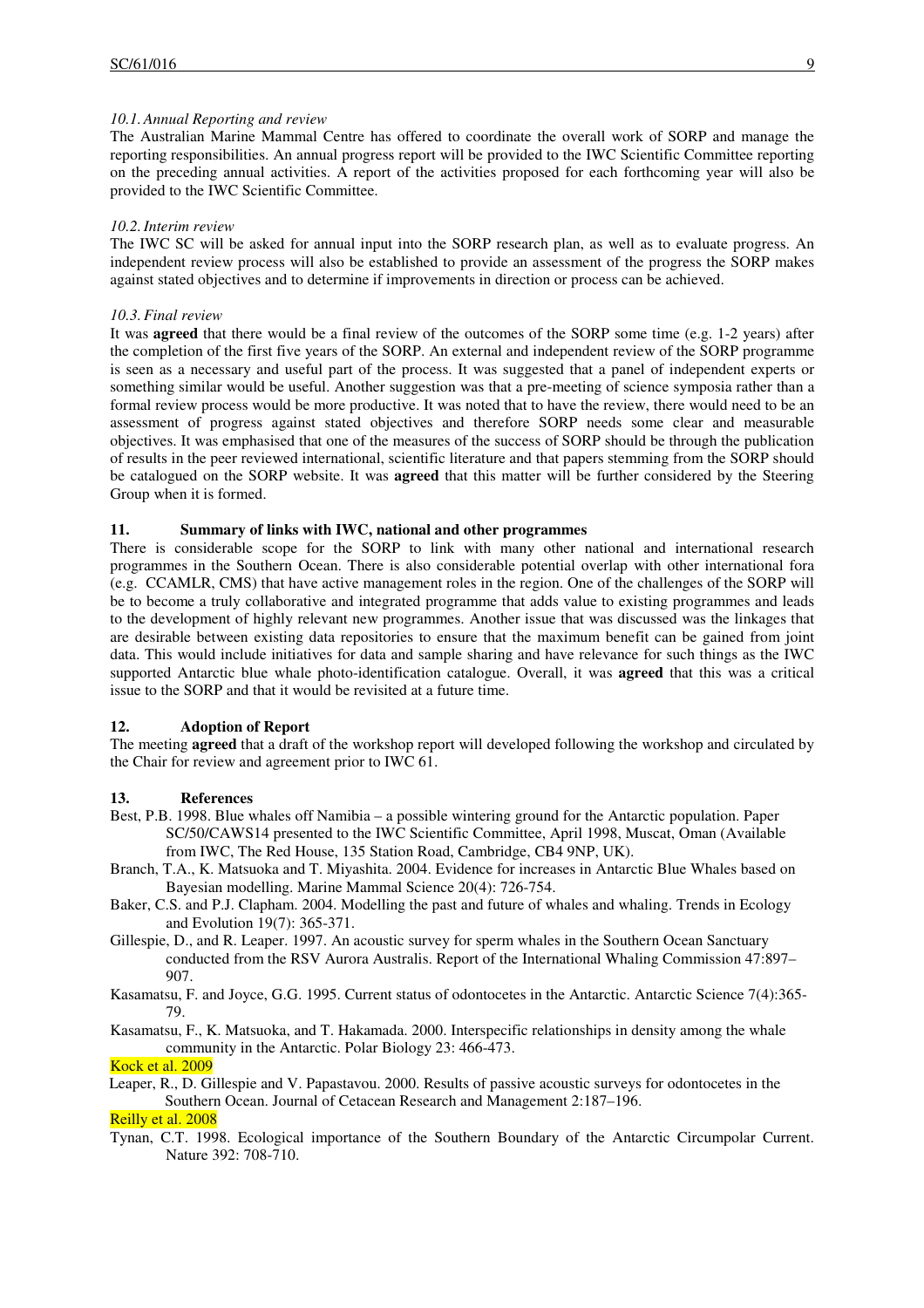Whitehead, H. 2002. Estimates of the current global population size and historical trajectory for sperm whales. Marine Ecology Progress Series 242:295–304.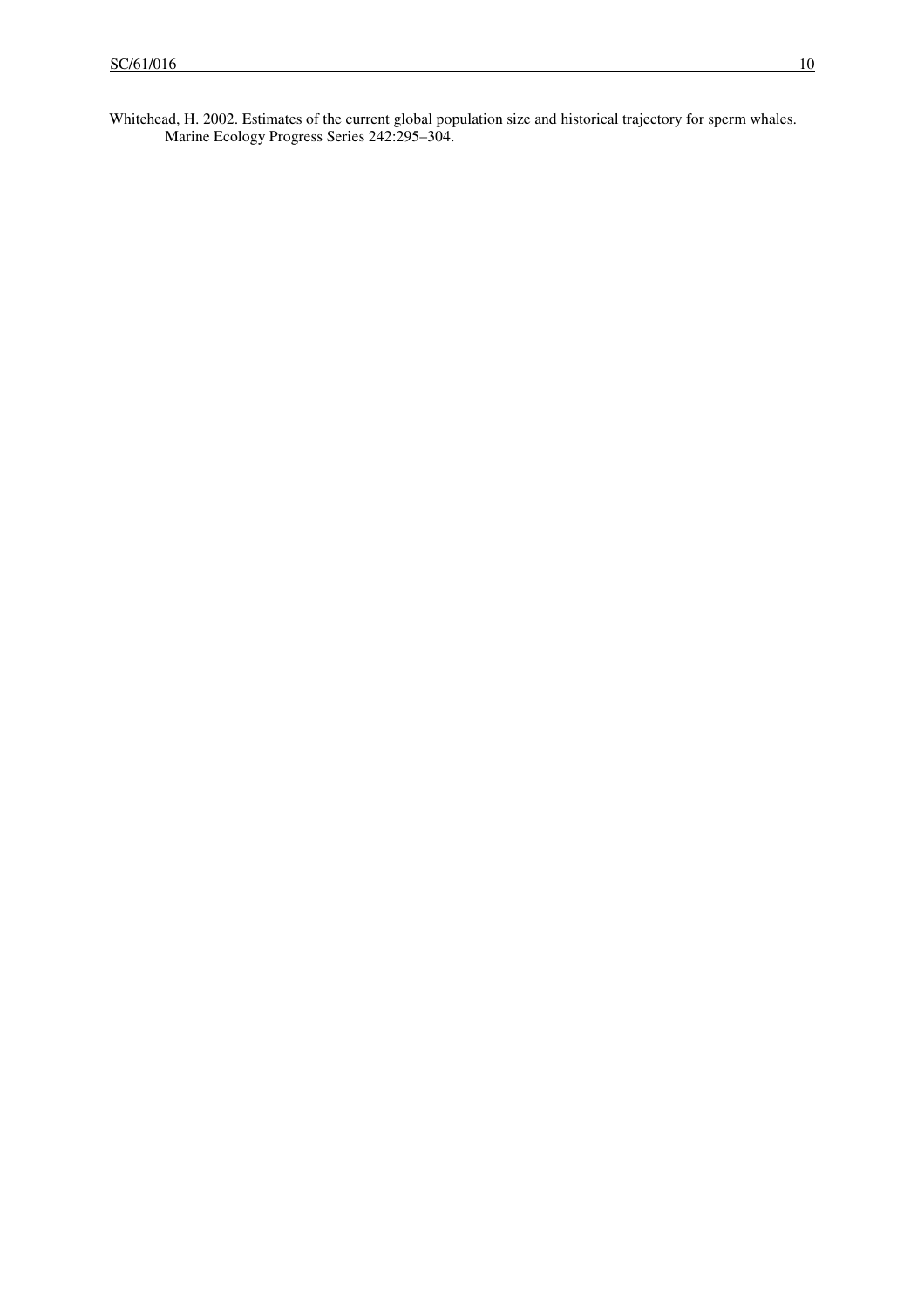# LIST OF PARTICIPANTS FOR THE PLANNING WORKSHOP OF SOUTHERN OCEAN RESEARCH PARTNERSHIP (SORP)

Anelio Aguayo Lobo Scott Baker John Bannister Lui Bell Arne Bjorge Bob Brownell Roxana Castillo Sal Cerchio Jean-Benoit Charrassin Phil Clapham Andrew Constable Steve Dawson Bill de la Mare Mike Donoghue Mike Double Paul Ensor Ken Findlay Paulo A.C. Flores Ari Friedlaender Nick Gales Barbara Galletti Frank Garita Claire Garrigue Jason Gedamke Lesley Gidding Karina Groch Judith Hammond Philip Hammond

Gavin Hinten Rodrigo Hucke-Gaete Miguel Iniguez Yulia Ivashchenko Simon Jarman Amy Jozing Greg Kaufman Natalie Kelly Steve Kirkman Russell Leaper Patti Lucas Fabia Luna Bruce Mate Steve Nicol Carlos Olavarria Rodrigo Garcia Pingaro Robert Pitman Renata Robertson Sarah Robinson Lorenzo Rojas-Bracho Flore Samaran Mariano Sironi Ana Sirovic Leonardo Tunesi Reece Turner Koen van Warebeek Sarah Wood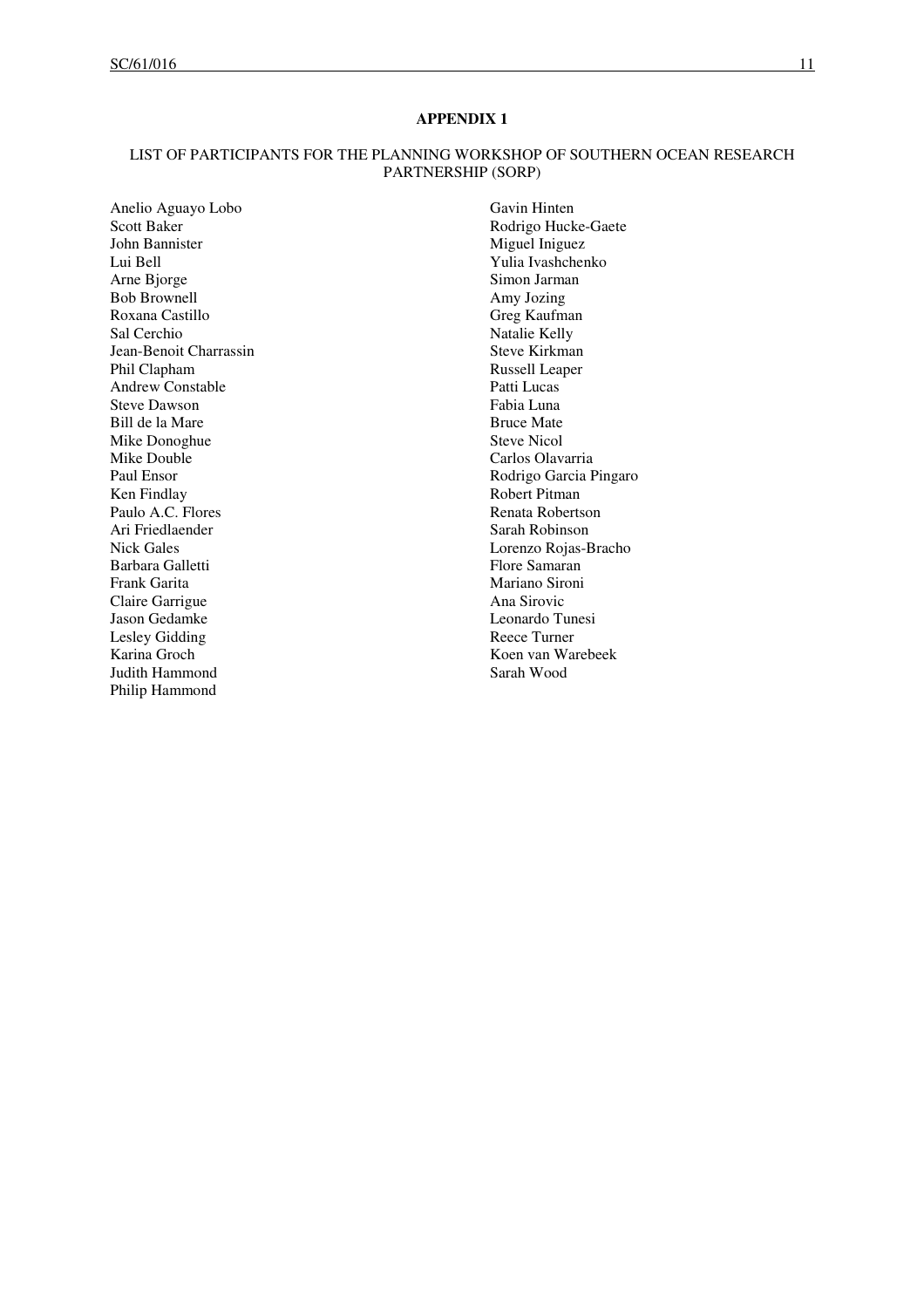## AGENDA FOR PLANNING WORKSHOP OF SOUTHERN OCEAN NON-LETHAL RESEARCH PARTNERSHIP (SORP)

# Maritime Museum, Sydney, Australia, 23-26 March 2009

| 1.     | General introduction                                        |
|--------|-------------------------------------------------------------|
| 1.1.   | Workshop objectives                                         |
| 1.2.   | Workshop procedures and time schedule                       |
| 1.3.   | Logistic arrangements                                       |
| 2.     | Appointment of Chair and Rapporteurs                        |
| 3.     | Adoption of Agenda                                          |
| 4.     | Review of Workshop documents and reports                    |
| 5.     | Existing non-lethal cetacean research in the Southern Ocean |
| 5.1.   | Summary of existing research efforts                        |
| 5.2.   | National                                                    |
| 5.3.   | International                                               |
| 5.4.   | Summary of available data                                   |
| 6.     | Research priorities                                         |
| 6.1.   | National                                                    |
| 6.2.   | International                                               |
| 6.2.1. | <b>IWC</b>                                                  |
| 6.2.2. | Relationship of SORP to Southern Ocean Sanctuary            |
| 6.2.3. | Other                                                       |
| 7.     | <b>SORP Research Plan</b>                                   |
| 7.1.   | Research priorities DRAFT SORP Workshop Agenda SC/SORP/1    |
| 7.1.1. | Whale abundance, stock structure, and population dynamics   |
| 7.1.2. | Whale habitats                                              |
| 7.1.3. | Feeding ecology                                             |
| 7.1.4. | Life history                                                |
| 7.1.5. | Environmental variability and climate change                |
| 7.1.6. | Community structure: past and present                       |
| 7.1.7. | Lesser known species                                        |
| 7.2.   | Scientific methods                                          |
| 8.     | Tentative research plan schedule                            |
| 8.1.   | 2009/10                                                     |
| 8.1.1. | Location                                                    |
| 8.1.2. | Timing                                                      |
| 8.1.3. | Participation                                               |
| 8.2.   | Future                                                      |
| 9.     | Partnership linkages                                        |
| 9.1.   | Partnership coordination                                    |
| 9.1.1. | Documenting and reporting of participating projects         |
| 9.1.2. | Standardised protocols                                      |
| 9.1.3. | Shared analyses                                             |
| 9.1.4. | Data and sample sharing                                     |
| 9.1.5. | Data and sample archiving                                   |
| 9.2.   | Funding available for SORP research programmes              |
| 9.3.   | <b>SORP Steering Group</b>                                  |
| 10.    | <b>SORP</b> Review                                          |
| 10.1.  | Annual Reporting and review                                 |
| 10.2.  | Interim review                                              |
| 10.3.  | Final review                                                |
| 11.    | Summary of links with IWC, national and other programmes    |
| 12.    | Adoption of Report DRAFT SORP Workshop Agenda               |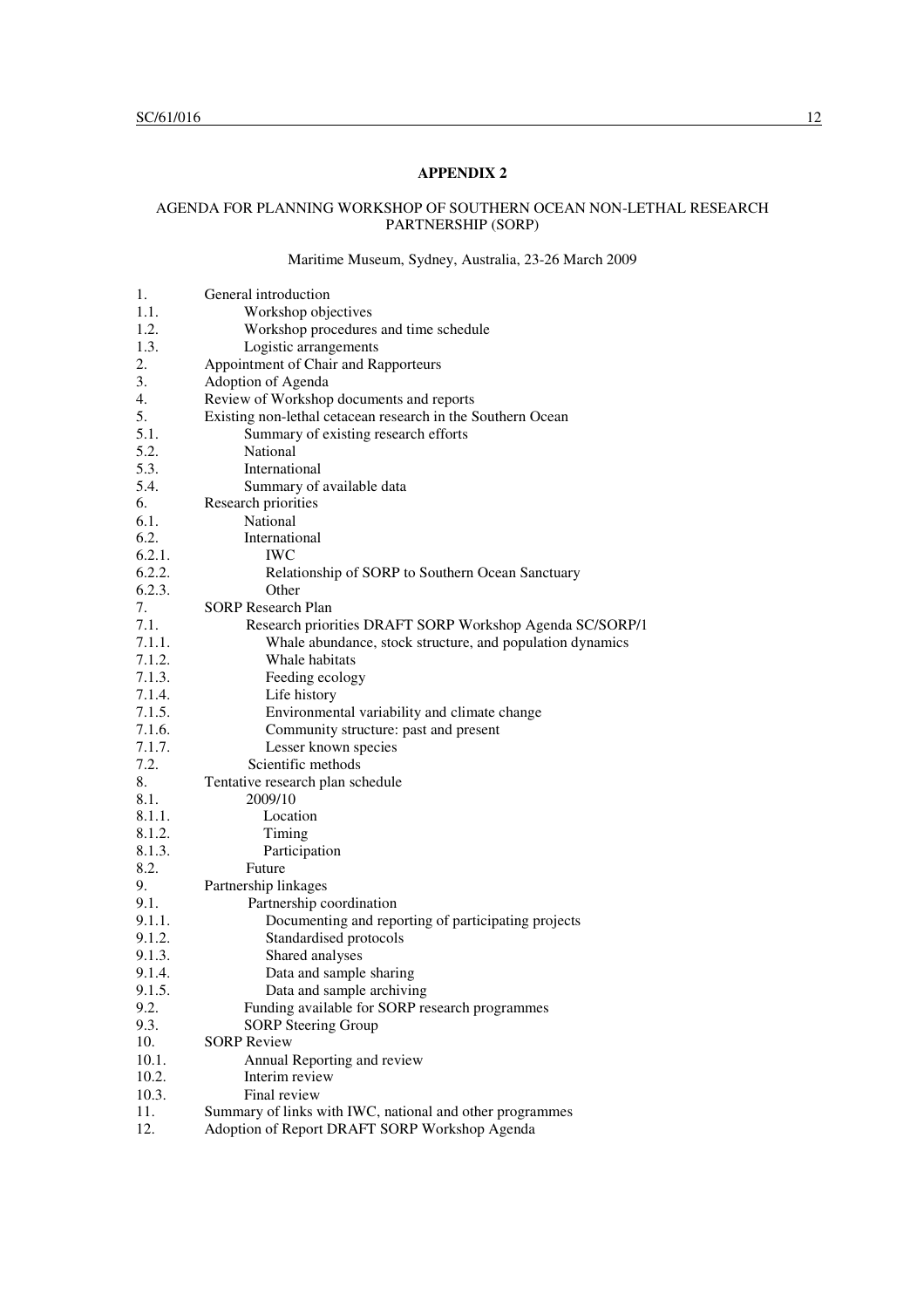## LIST OF DOCUMENTS FOR PLANNING WORKSHOP OF SOUTHERN OCEAN RESEARCH PARTNERSHIP (SORP)

*Workshop documents:* 

SC/SORP/1 Draft SORP workshop Agenda (with annotations)

SC/SORP/2 SORP workshop Terms of Reference

SC/SORP/3 SORP workshop List of documents

SC/SORP/4 Summary of relevant recent IWC recommendations relevant to SORP

SC/SORP/5 Non-lethal research summary in the Southern Ocean template

*For Information Papers:* 

- Australian Government. 2008. Regional Non-Lethal Research Partnerships: a proposal for the Southern Ocean. IWC paper IWC/60/16 submitted by the Government of Australia, 60th Annual Meeting of the International Whaling Commission, June 2008. 3 p.
- CCAMLR (2008). Report of the joint CCAMLR-IWC Workshop, Hobart, Australia, 11 To 15 August 2008.
- IWC (2006). Report of the IWC Workshop on Future SOWER Cruises, 1-4 October 2004. Journal of Cetacean Research and Management 8 (Supplement): 303-312.
- Leaper, R., J.L. Bannister, T.A. Branch, P.J. Clapham, G.P. Donovan, K. Matsuoka, S. Reilly and A.N. Zerbini. 2008. A review of abundance, trends and foraging parameters of baleen whales in the Southern Hemisphere. IWC SC Paper SC/60/EM3.
- Leaper, R., P.B. Best, T.A. Branch, G.P. Donovan, H. Murase and K. van Waerebeek. 2008. Report of review group of data sources on odontocetes in the Southern Ocean in preparation for IWC/CCAMLR workshop in August 2008. IWC SC Paper SC/60/EM2.
- Secretariat of the Pacific Regional Environment Programme (SPREP). 2007. Pacific Islands Regional Marine Species Programme 2008–2012. SPREP, PO BOX 240, Apia, Samoa. 50 p.
- Waerebeek. 2008. Report of review group of data sources on odontocetes in the Southern Ocean in preparation for IWC/CCAMLR workshop in August 2008. IWC SC Paper SC/60/EM2 (Revised).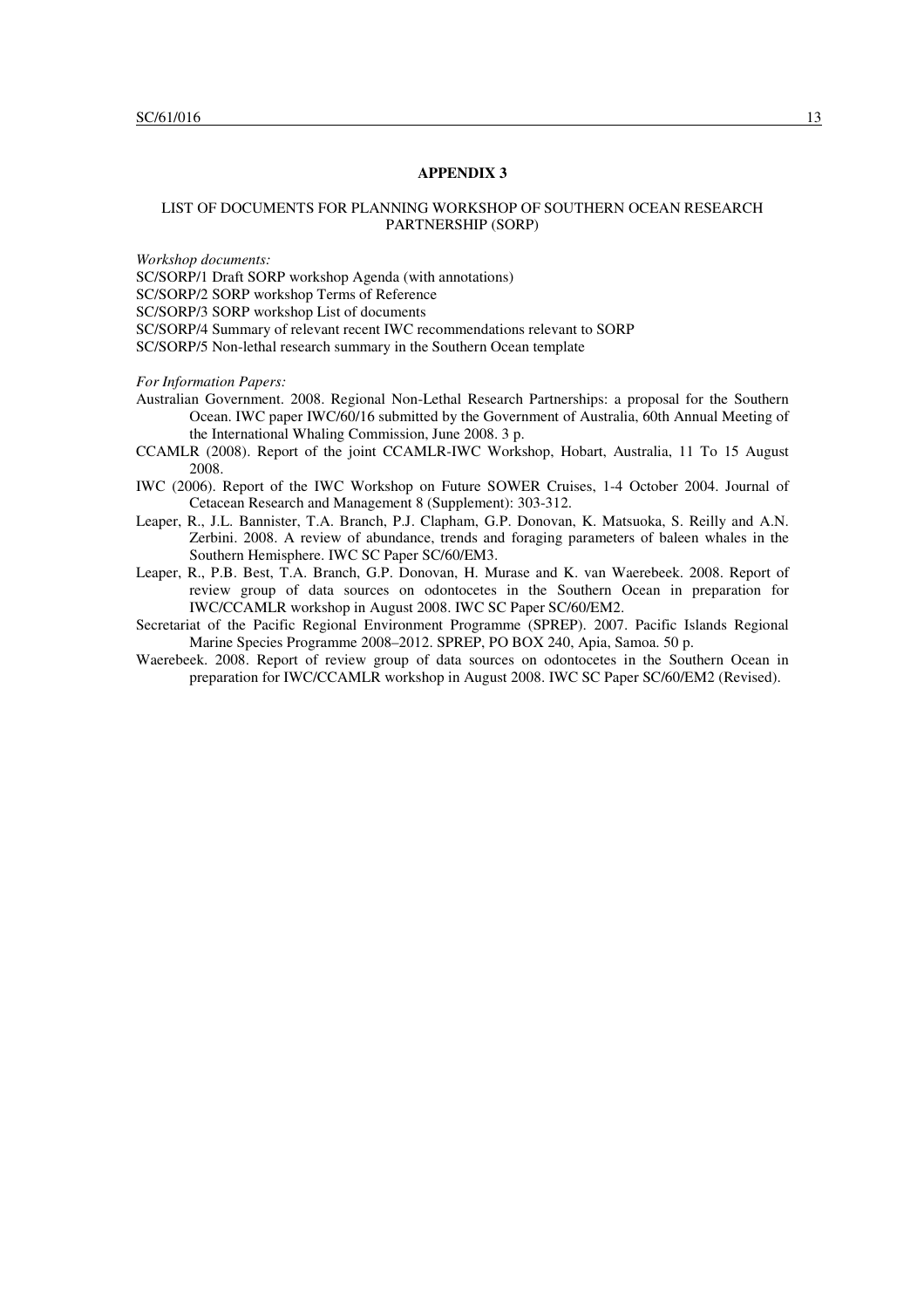#### TERMS OF REFERENCE FOR THE SORP WORKING GROUPS

WORKING GROUP 1: *Abundance, Stock Structure, Population Dynamics And Life History Chair: Phil Clapham; Rapporteur: Lesley Gidding* 

The working group will first review and summarise existing knowledge on abundance, population structure, population dynamics, life history and breeding ecology for the Southern Hemisphere large whale species managed by IWC. These include humpback, blue, fin, Antarctic minke, sei, southern right and sperm whales. The group will identify major gaps in knowledge, prioritise questions to be addressed by collaborative research, and identify the principal non-lethal methods and scientific approaches by which such research would best be conducted. The key research questions and methods will be structured into the form of a series of research projects which will include:

- Clear research objectives;
- the relevance and priority of the work to the IWC and/or other relevant research bodies; and,
- sufficient methodological description to facilitate a meaningful review process within the IWC  $SC<sub>c</sub>$

Although the group will discuss migratory movements and linkages between areas in consideration of population structure, topics relating to their intrinsic ecological importance as feeding or breeding habitats will be dealt with by Working Group 2 (see below) dealing with whale habitats and movements.

## WORKING GROUP 2:

#### *Whale Habitats And Movements*

#### *Chair: Lorenzo Rojas Bracho; Rapporteur: Russell Leaper*

The working group will first review and summarise existing knowledge on what is known of the physical and biological characteristics of whale habitats (across a range of temporal and spatial scales) and linkages between different functional habitats for the Southern Hemisphere large whale species managed by IWC. These include humpback, blue, fin, Antarctic minke, sei, southern right and sperm whales. The group will identify major gaps in knowledge, prioritise questions to be addressed by collaborative research, and identify the principal non-lethal methods and scientific approaches by which such research would best be conducted. The key research questions and methods will be structured into the form of a series of research projects which will include:

- Clear research objectives;
- the relevance and priority of the work to the IWC and/or other relevant research bodies; and,
- sufficient methodological description to facilitate a meaningful review process within the IWC SC.

## WORKING GROUP 3:

# *Cetacean Food Web Linkages and Community Structure (Past And Present)*

*Chair: Steve Nicol; Rapporteur: Simon Jarman* 

The working group will first review and summarise existing knowledge on what is known of the nature and extent of functional relationships between cetaceans and their prey, and the broader functional role of whales within their ecological communities for the Southern Hemisphere large whale species managed by IWC. These include humpback, blue, fin, Antarctic minke, sei, southern right and sperm whales. The group will identify major gaps in knowledge, prioritize questions to be addressed by collaborative research, and identify the principal non-lethal methods and scientific approaches by which such research would best be conducted. The key research questions and methods will be structured into the form of a series of research projects which will include:

- Clear research objectives;
- the relevance and priority of the work to the IWC and/or other relevant research bodies; and,
- sufficient methodological description to facilitate a meaningful review process within the IWC SC.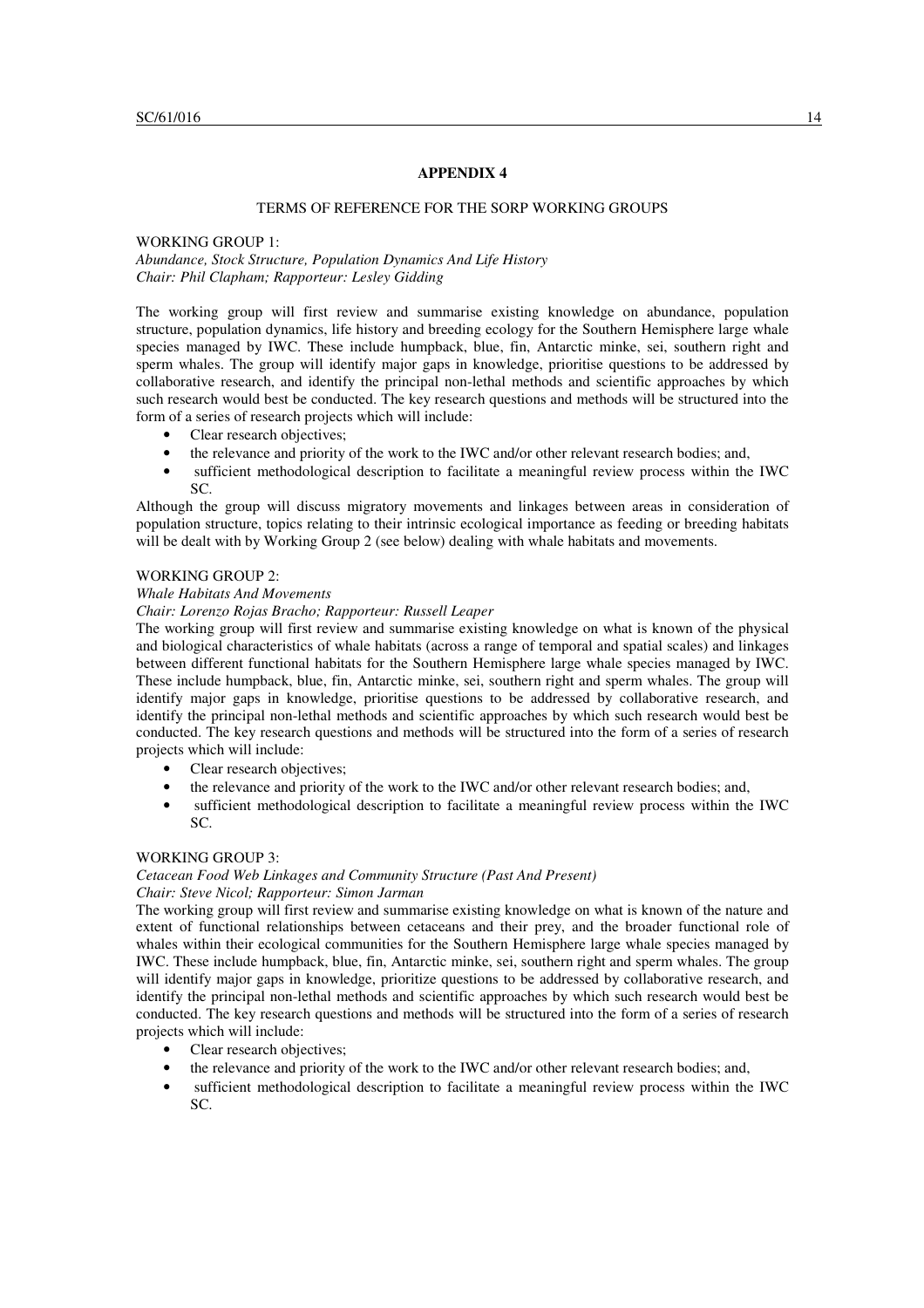## REPORT OF THE WORKING GROUP ON GROUP ON ABUNDANCE, STOCK STRUCTURE, POPULATION DYNAMICS AND LIFE HISTORY *Chair: Phil Clapham; Rapporteur: Lesley Gidding*

The working group reviewed existing knowledge on abundance, population structure, population dynamics, life history and breeding ecology for the Southern Hemisphere large whale species managed by International Whaling Commission (IWC). These included humpback, blue, fin, Antarctic minke, sei, southern right and sperm whales. The group sought to identify, for each species, major gaps in knowledge, to prioritise questions to be addressed by collaborative research, and to identify the principal non-lethal methods and scientific approaches by which such research could be best conducted.

Suggested research projects were prioritised by a combination of their importance to conservation/management and their practicability. Studies were divided into broader-scale multi-national collaborations, and projects that, while regional in nature, were considered of sufficient management importance to merit consideration by the Southern Ocean Research Partnership (SORP).

#### *Objectives*

The working group **agreed** that the primary objective of this working group was to identify research that would, as a primary goal, complete or significantly advance the IWC Comprehensive Assessments of the species/populations concerned. Such Comprehensive Assessments summarise existing knowledge of a population, and use estimates of current abundance and trends together with whaling catch data to assess the size of the pre-whaling population, and therefore the status of that population today relative to this pristine benchmark.

It was also **agreed** that the work of SORP is not restricted by the current work of the IWC and that SORP should be aligned with the current Comprehensive Assessments and contribute to their completion but not be restricted by this association.

It was noted that funding constraints should not be taken into consideration during the prioritising process. It was further noted that the work of the SORP should ideally focus on collaborative regional initiatives rather than national initiatives. However it is important to be strategic and to consider the best approach to successfully gain the information needed to fill key gaps in our knowledge. For example, it may be more appropriate to take a circumpolar perspective and consider multiple species, or a more regional and speciesspecific perspective, depending on the objectives of the project and the questions we are attempting to answer.

There was a concern that there is a dichotomy between those species for which we know a lot and those for which we know little because they are particularly difficult to study or because sightings are rare due to very low numbers. However, priorities can be set only with the knowledge at hand.

#### *Review of Existing Knowledge*

Leaper *et al*. 2008 was used as a basis, supplemented by additional information where available, to review the existing knowledge of large baleen whales managed by the IWC (humpback, true blue, pygmy blue, fin, Antarctic minke, sei and southern right whales). Sperm whales were reviewed using knowledge summarised within the working group.

#### *Humpback Whale*

The IWC currently recognises seven breeding populations (i.e. labelled A-G) of Southern Hemisphere humpback whales, with evidence for subdivision in at least three of them (e.g. there is evidence of potential gene flow mediated through mixing of breeding populations in feeding grounds). Linkages between breeding populations are known with varying degrees of certainty. The IWC has long broken Southern Ocean feeding grounds into six management areas (known as Antarctic Areas I-VI), but there is uncertainty regarding connections and mixing among these units. There are a number of abundance estimates for breeding populations with various rates of precision and confidence, and similarly variable estimates for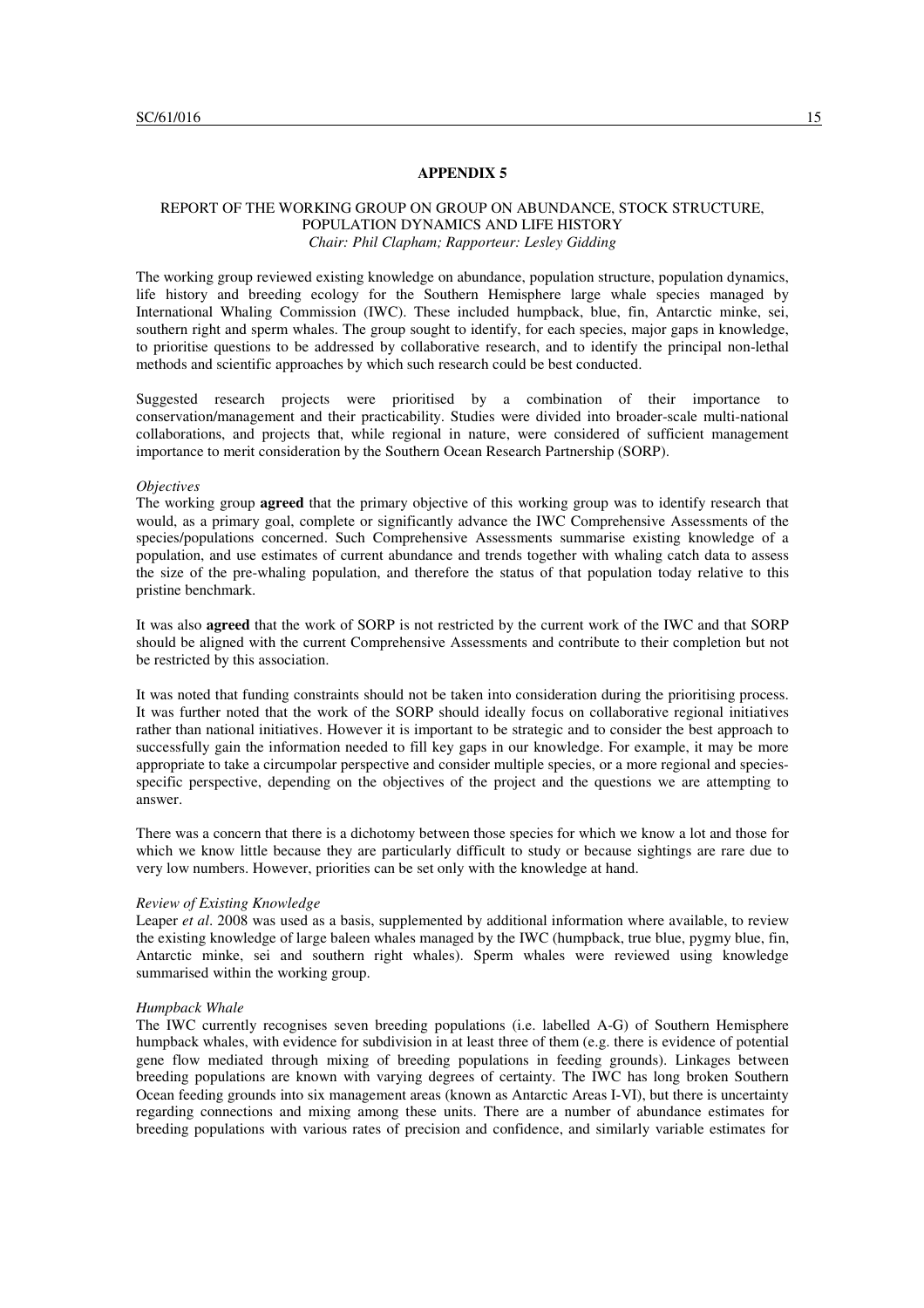recovery rates. IWC Comprehensive Assessments for breeding stocks A and G have been completed; B and C are expected to be completed in 2009 but available information is poor. Assessments for stocks D, E and F remain incomplete and await further information.

There are indications of feeding in lower latitudes including off Chile and in the Benguela Current. There are various breeding grounds identified but linkages between feeding and breeding grounds are unclear in some cases. Reasonably complete historic whaling catch data are available and these have been allocated to Antarctic Management Areas, although for some data these allocations remain under revision.

The major gaps in the current information in relation to humpback whales in the Southern Ocean were identified as:

- The relationship among breeding grounds, and between feeding and breeding grounds for some populations;
- A lack of samples (notably biopsy and photographic data) from feeding grounds; and,
- Lack of sampling from previously unstudied or rarely sampled low-latitude areas.

The working group **recommended** that existing photo-identification and biopsy sampling be expanded, notably to include a major effort in high-latitude feeding grounds. The group also identified satellite tagging as a means of providing information with which to clarify population structure.

#### *Antarctic ("true") Blue Whale*

Antarctic or "true" blue whales, *Balaenoptera musculus*, are distinguished from the subspecific pygmy blue whale, *B. m. brevicauda*. There was a huge depletion of blue whales in the Southern Ocean due to industrial whaling. As a result, the current abundance of blue whales is widely believed to be extremely low. Widespread longitudinal movement is indicated from Discovery tagging, and data from IDCR/SOWER cruises indicate circumpolar distribution. The last circumpolar assessment of blue whales in the Southern Ocean was completed in 2008. The working group raised concerns regarding the confidence that should be placed on the blue whale IDCR/SOWER data as these are circumpolar sighting data and the level of resighting of individuals (due to movement between surveys) is unclear. Current work estimates that resighting rates are on the order of 14%.

Little information exists on population structure of blue whales, and there remains significant confusion between pygmy blue whales and Antarctic blue whales in some areas, and in the catch record. It was noted that there is some good information on the distribution of populations from feeding grounds; however, the location of any specific breeding grounds is unclear. In addition, the genetic diversity of the remnant blue whale population is unknown. It was also noted that Antarctic blue whales have been acoustically recorded from tropical and/equatorial waters, and trans-equatorial movements are possible.

The working group discussed the most effective methodologies for Southern Ocean blue whales. It was noted that it would be important to examine genetic diversity and possible genetic drift in the currently known population(s). The potential to compare genetics between past (historical) and current samples was discussed.

The working group identified major gaps in the current knowledge of Antarctic blue whales as:

- Population structure and abundance:
- Winter distribution and identification of breeding grounds;
- Understanding of the recovery of Antarctic blue whales is highly important given the high level of depletion from large-scale commercial whaling. The current rate of increase is estimated as 7.3%  $(95\% \text{ CI} = 1.4 - 11.4\%)$ , but future monitoring is essential.
- Genetic diversity would be important to investigate given the high level of depletion, using historical and current samples; and,
- Potential anthropogenic impacts on Antarctic blue whales, particularly in breeding grounds and migratory routes.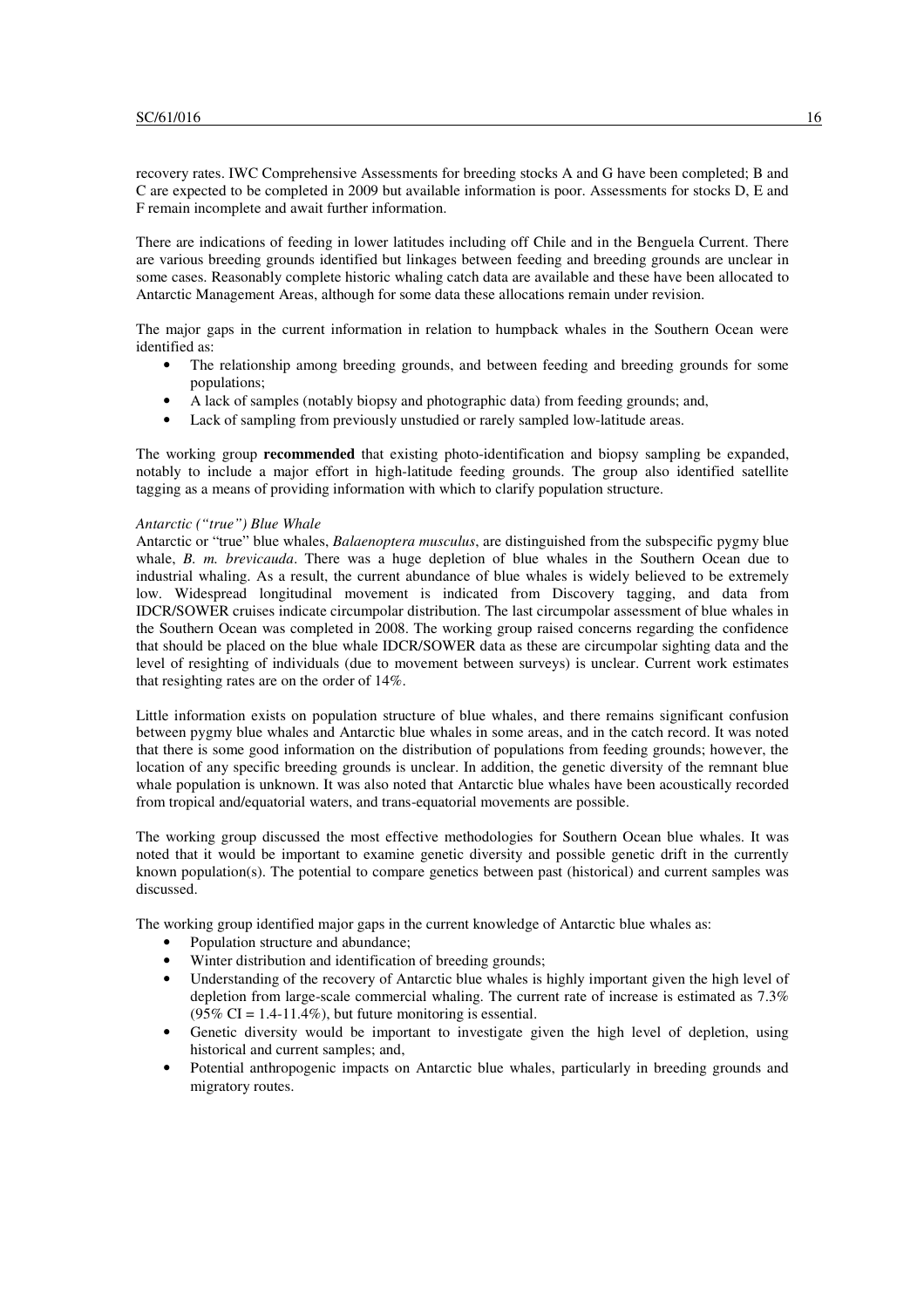The working group discussed the primary methodologies available for Antarctic blue whale sampling and **agreed** that a full large-scale circumpolar sighting survey would be required to obtain new abundance estimates and an assessment of recovery. However, such surveys are hugely expensive and most costefficient alternatives would be preferably if these can be found. Such a survey would ideally be coupled with acoustic monitoring, photo-id, biopsy and satellite tagging work in key aggregation areas, but it is doubtful whether these tasks could be combined with a standard sighting survey without weakening the utility and power of each element. If sighting surveys are to be conducted, it would be useful to initiate these cruises on a regular (10-year) basis; given that the last circumpolar survey was undertaken in 2002/03, any new survey should be initiated for 2012/13.

If, however, a circumpolar cruise was conducted without a standard sighting survey component, other methods could be combined to yield multidisciplinary results. Prior to such a survey, it would be useful to use acoustic techniques to identify key aggregation areas to target for biopsy and satellite tagging and to initiate/continue satellite tagging programs in regional locations.

## *Pygmy Blue Whale*

Pygmy blue whales can be distinguished from Antarctic blue whales by acoustic monitoring, genetic analysis, and sometimes by field observations. The mixing rates of these two subspecies in some feeding grounds are still unclear, although pygmy blues are believed to be very uncommon in high latitudes (above 60°S). Feeding grounds of pygmy blue whales have been identified in upwellings north of the Convergence adjacent to Australia, New Zealand and Chile. Known areas of aggregation include Madagascar, West Australia, South Australia, Chile (though the taxonomic status of this group is uncertain) and New Zealand (status not clear but acoustic monitoring suggests pygmy blue whales). Breeding grounds are unknown; however, pygmy blue whales have been sighted in tropical regions. There are no data available on overall abundance of pygmy blue whales; however, regional estimates are available for the Madagascar Plateau and West Australia. There is no information available on population trends or recovery following the cessation of post commercial whaling for this subspecies.

There was a discussion within the working group on whether pygmy blue whales are a true Southern Ocean species; however, there is some evidence that a small percentage of the blue whales reported from the Southern Ocean are indeed pygmy blues. Due to the small number of pygmy blue whales in the Southern Ocean, the working group **recommended** that research on this species be limited to targeted satellite tagging and acoustic monitoring programs in feeding and/or breeding grounds rather than any circumpolar work.

The working group identified the major gaps in the current knowledge on pygmy blue whales as abundance (regional and total), taxonomic status, population structure, and locations of breeding grounds. There is little scope for large collaborative projects on this species; however, focused research in certain areas and data and technique sharing will bring significant benefits. Three key projects were identified by the working group as priorities for SORP:

- Ongoing collaboration on the current Southern Hemisphere photo-identification catalogue for both Antarctic and pygmy blue whales;
- Focused research on Chilean blue whales (including a biopsy and satellite tagging program) to understand the genetic structure and dynamics of the population; and,
- Ongoing regionally focused satellite tagging and biopsy program at known aggregation sites.

#### *Fin Whale*

There is currently very little information available on fin whale populations in the Southern Ocean. Feeding grounds have been identified mostly around 60°S (some as far south as 65°-70°S) and wintering areas have been identified around 20°-35°S. Some information is available on fin whales from the IDCR/SOWER cruises. Fin whales are believed to be circumpolar (although most IDCR/SOWER sightings have been in Areas II and III) and the current abundance estimate for the IDCR/SOWER study area range from 4,000 to 9,000 (but with wide associated CVs of about 0.5).

It was noted that fin whales were known to be an abundant species prior to the extensive commercial whaling which resulted in serious depletion of the species; indeed, fin whales were killed in larger numbers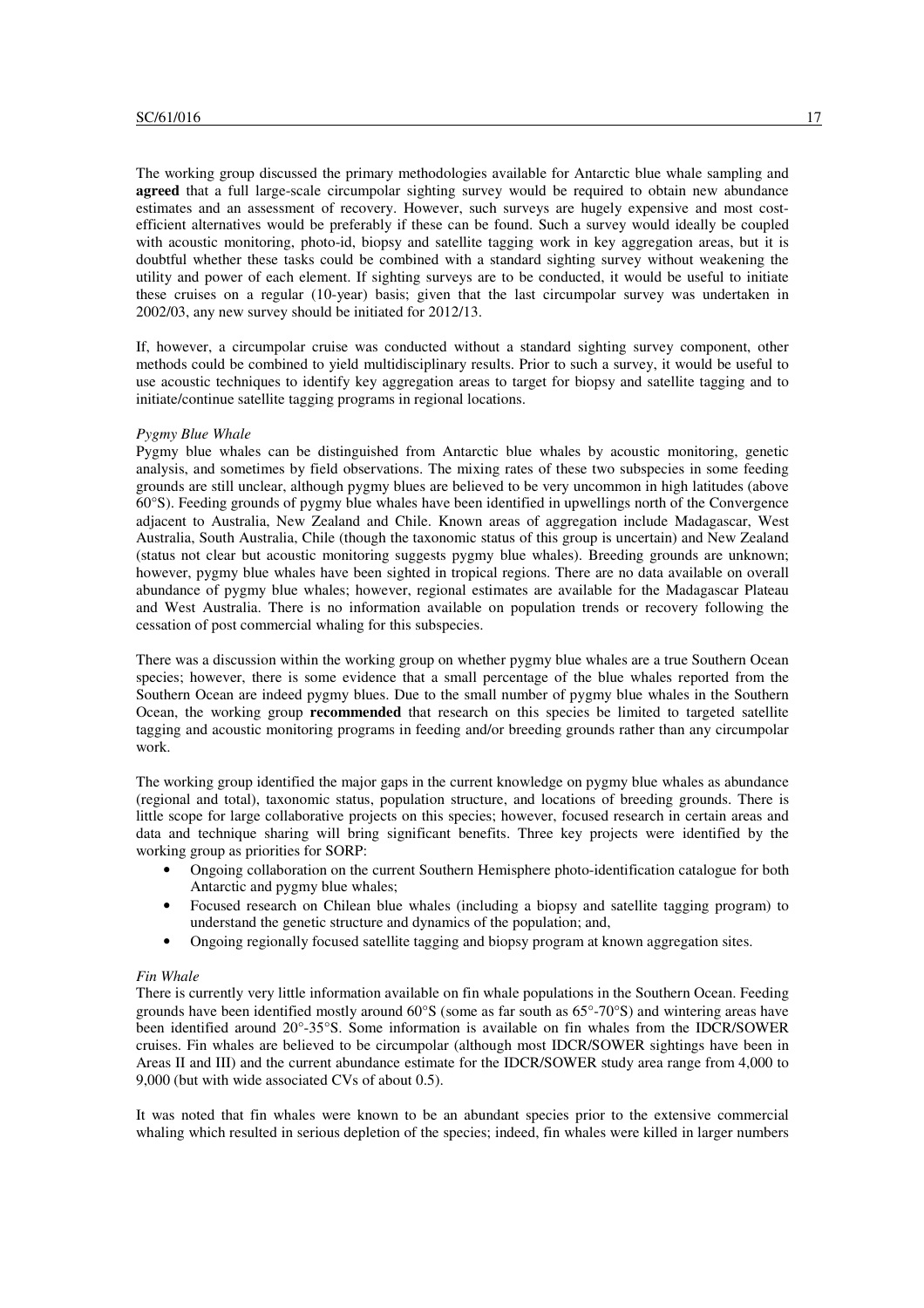(more than 720,000 in the Southern Hemisphere) than any other species. The working group **agreed** that, as fin whales were so seriously depleted, it is essential to understand the recovery of this species. There are major gaps in the current information in relation to this species; considerably more information is required on population structure, abundance, location of critical habitats, recovery.

There was much discussion on the best methodologies to study such a poorly understood depleted population. The working group identified a number of possible methods such as circumpolar sighting surveys; however, as noted above, this would be an extremely expensive option. The group suggested that the best approach to broadening our understanding of fin whales was to target multiple locations identified from previous studies and to undertake a combination of biopsy and acoustic sampling as well as satellite tagging. Given that existing information on fin whales is so sparse, acoustic monitoring could be used to identify key aggregations which could then be further sampled using mark-recapture techniques.

## *Antarctic Minke Whale*

It is thought that Antarctic minke whales are a relatively abundant species. The most recent abundance estimate is being calculated at present and will be reviewed by the IWC Scientific Committee in June 2009. Existing abundance and trend data are complicated by conflicting results of previous circumpolar surveys. There is also a major issue that an unknown portion of the population may exist within sea ice and has therefore been missed in abundance estimates to date. However, the abundance estimates from the first two circumpolar survey series have suggested that the Southern Ocean population has declined in recent years.

Population structure is unclear, and although the species is known to have a circumpolar distribution, subpopulations have not been clearly identified. Antarctic minke whale breeding grounds are unknown; however, the species is known to have a widespread pelagic distribution as far as  $10^{\circ}$ -°20 S, while some animals are known to remain in high latitudes in winter.

The working group identified that the major gaps in the current knowledge of Antarctic minke whales are:

- Population structure;
- Abundance: and,
- The location of breeding grounds.

The working group **recommended** that the priority issues to be addressed for the Antarctic minke whale include:

- Identification of breeding grounds;
- The proportion of the population that exists in sea ice and the impact of this on abundance estimates; and,
- Investigation into the possible downward trend in abundance.

The working group **recommended** that the issues associated with Antarctic minke whales are currently being considered elsewhere and although they should be considered by SORP given their abundance and role in the ecosystem, they are not likely to be a high priority for SORP at this stage.

#### *Sei Whale*

There is very little information available on sei whales in the Southern Ocean and there are large gaps in current knowledge. The information from IDCR/SOWER cruises is that sei whales are uncommon; given that recorded catches of sei whales in the Southern Ocean were on the order of 225,000 animals, they are probably highly depleted. Feeding grounds for sei whales are generally believed to be around  $40^{\circ}$ - $\degree$ 60S, south of the Convergence; while breeding grounds are assumed to be south of 30°S, and sometimes in lower latitudes, specific areas have not been identified.

The working group discussed the potential methodologies for increasing our knowledge on sei whales noting that as we currently know so little it is difficult to know where to start. The potential for acoustic sampling was discussed; however, this is not feasible at this stage because sei whale vocalisations have not been clearly identified or categorised. It was **recommended** that a satellite tagging program initiated in a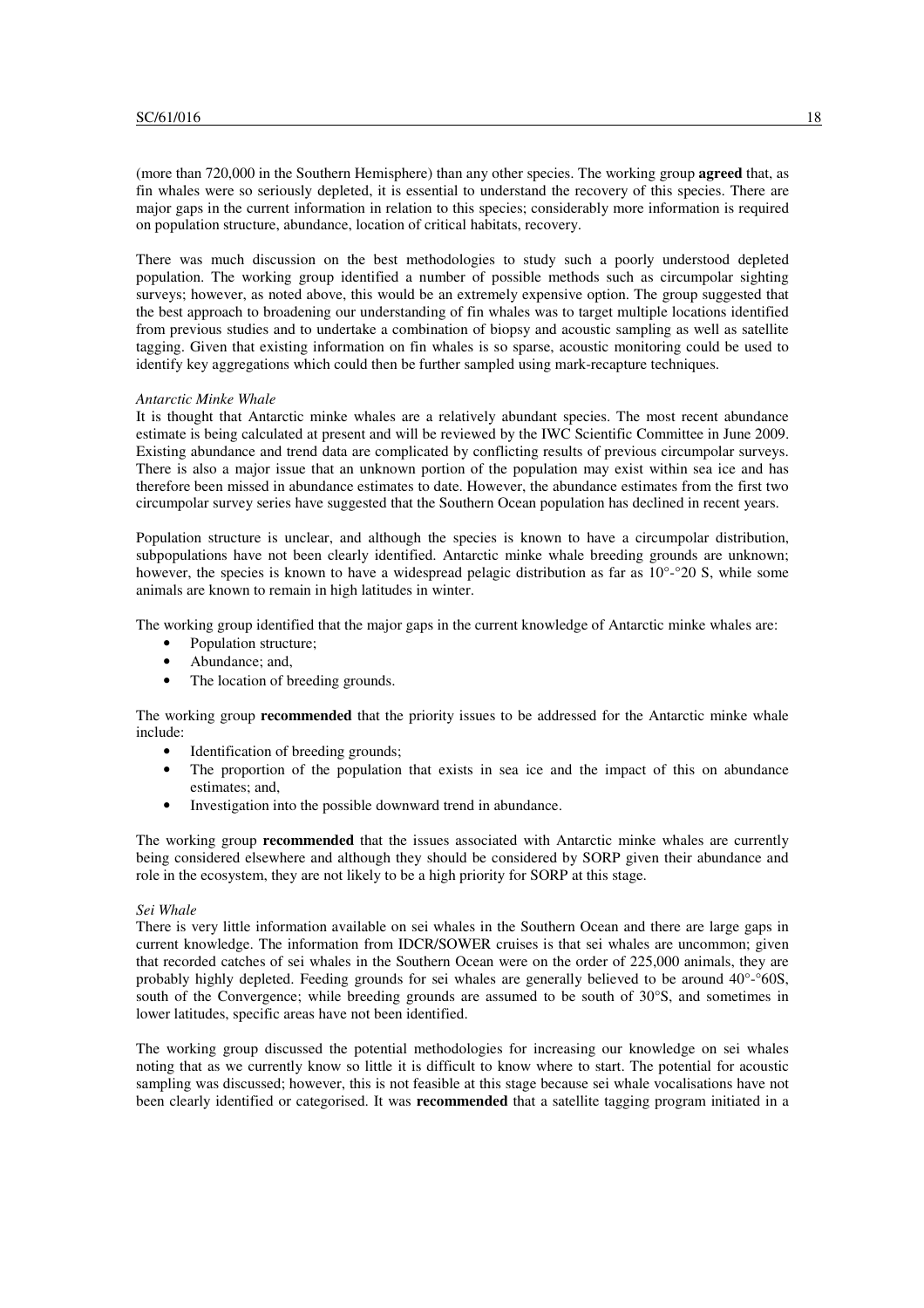region where we know sei whales can be predictably found would be a good place to start; in this regard, there is a population off the coast of Chile that could be targeted for such work.

The group therefore concluded that there are huge gaps in knowledge of sei whales; however, as a first step to understanding this species, a satellite tagging program off Chile (i.e. in the Chiloe region) should be initiated. Other, opportunistic, satellite tagging and acoustic monitoring should also be conducted where possible.

#### *Southern Right Whale*

The southern right whale was seriously depleted due to industrial and pre-modern (historical) whaling. There is no current overall abundance estimate for this species, although some regional estimates are available. There remains uncertainty in current and historical distributions and linkages between feeding, breeding and calving areas. Studies have been conducted on four known calving grounds (Argentina, South Africa, Australia and NZ); these have been shown to be genetically distinct. The current pre-whaling estimate for Southern Right whales (55,000-70,000) is thought to be a significant underestimation. Current rates of increase are variable by generally high (6.9% for Argentina, 7.3% for South Africa, 8.1% for Australia).

The working group noted that the southern right whale is a species that may be particularly vulnerable to the effects of climate change, and therefore it is important to understand the feeding habits of this species and the impact of climate change on food sources. It was also noted that there are particular regional issues associated with this species. In particular, there has been a large and unusual mortality event involving southern right whales in Argentina (e.g. 183 animals in the last two years).

The working group identified the major gaps in current knowledge on the southern right whale as:

- Location of feeding areas and migratory routes;
- Apparent non-recovery of whales in some historically important areas;
- The reason for major Unusual Mortality Events in Argentina; and,
- Distribution of the critically endangered population off Chile.

The working group noted that this is a species that would allow regional work to be enhanced by SORP coordination and information sharing, and that research priorities should include:

- Targeted assessment of feeding and breeding areas through regional satellite tagging programs in known calving areas;
- Assessment of unusual mortality events in Argentina;
- Assessment of the critically endangered population scattered along the Chilean coast;
- Status assessment of the right whales off the eastern coast of Australia, relative to the population off the western coast;
- Investigation of historically important areas using acoustic monitoring and other techniques; and,
- Assessment of prey preferences (notably the degree to which krill and copepods are taken).

#### *Sperm Whale*

There are currently nine IWC stock divisions for sperm whales, however the genetic data suggest surprisingly little genetic variability among them. There is strong sexual segregation in sperm whale populations, with mainly mature males present in the Southern Ocean and females and young adults in low latitudes. Breeding grounds have been identified as being north of  $40^{\circ}$ S. There is little information available on sperm whale abundance and recovery. Sperm whale assessments are not currently a high priority for the IWC and little work in ongoing; however, the Australian government has funded an extensive sperm whale survey in south-western Australian waters which will commence in the near future.

The working group noted that sperm whale research is primarily a regional issue, and the key priorities should include abundance estimates, recovery and the impact of toxic chemical bioaccumulation.

The working group **recommended** that aerial surveys be undertaken in key areas (for example southwestern Australia) to allow a comparison with pre-whaling estimates.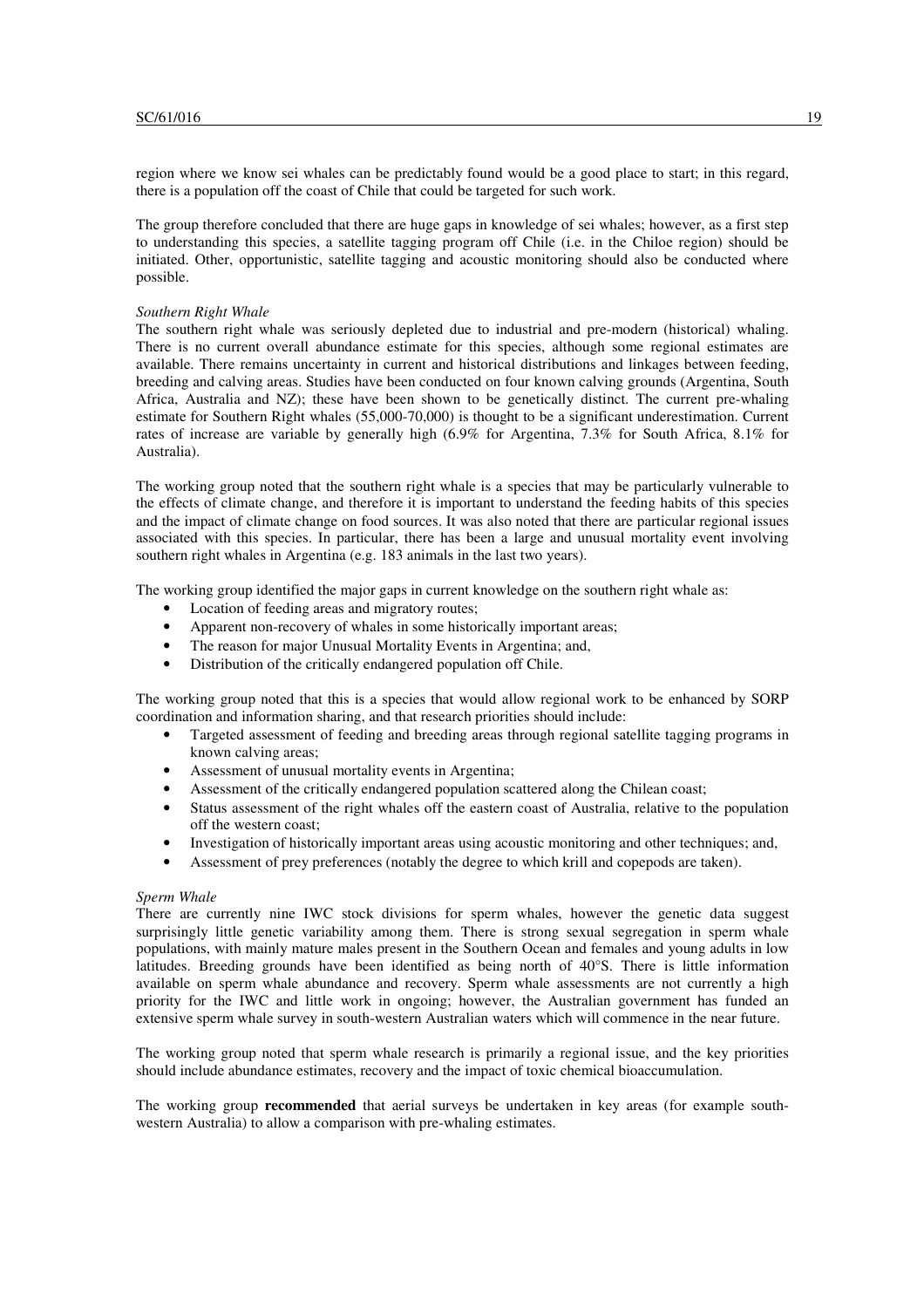#### *Overall summary*

#### 1. Abundance, population dynamics and life history

Monitoring of trends in abundance is clearly an important topic for Southern Ocean large whales, notably in light of the fact that virtually all species were subject to grave over-exploitation by whaling in the 20th century (and sometimes earlier). However, monitoring such trends over the vastness of the circumpolar regions is a very difficult and expensive exercise. Intensive sighting surveys (such as those conducted by IDCR/SOWER) are one approach, but in light of the immense expense involved it may be better to attempt alternative methods. Genotype-based mark-recapture estimation is one possibility, although it would require substantial sampling of species that are comparatively rare and widely distributed (notably blue and fin whales); identifying concentrations of these animals, through use of past data and current acoustic monitoring, would be a much better way of maximising the efficiency of sampling effort.

Long-term acoustic monitoring at carefully selected sites would potentially provide a crude index of abundance for fin, blue and perhaps other whales; if these populations are indeed increasing, then interannual fluctuations in call rates due to sampling bias or temporary distributional shifts should be overwhelmed by gradually increasing trends in received signals over long periods.

There was relatively little discussion of life history and population dynamic variables in this working group. Factors such as age, maturational class, reproductive class and survival are currently difficult to assess in pelagic habitats, and can best be obtained from long-term studies of identified individuals in easily accessible locations (e.g. coastal populations). However, new methodology (such as chemical or endocrinological methods for assessing age, pregnancy, etc.) may well make this increasingly feasible, and such techniques should be incorporated into future SORP studies where possible.

#### 2. Population structure

Major uncertainties about population structure exist for all species under consideration. Linkages between or among breeding and feeding areas, and indeed lack of knowledge about the location of such grounds for some species, introduce major obstacles to population assessments. Photo-identification, genotyping and satellite tagging all offer proven means of addressing issues of population structure in cetaceans, and these were prominent themes in discussions of possible research projects.

#### 3. Recommendations

The working group identified a number of research projects of either large-scale or regional importance. Where possible, the group attempted to maximise cost effectiveness by combining some of these projects into separate, integrated large-scale multinational studies. Remaining projects were prioritised, together with important regional research.

Furthermore, the working group **agreed** that to be most effective in the Southern Ocean it is preferable to move away from the historic sampling methods of sighting surveys to more targeted methodologies such as stationary acoustic monitoring, satellite tagging and biopsy sampling. The working group also took into account the current objectives of the IDCR/SOWER program to ensure that the SORP is complementary to this program. It is envisaged that IDCR/SOWER data would be used to effectively target aggregation areas in the Southern Ocean for species such as fin and blue whales.

#### 1. Joint Unified STudy Southern Ocean (JUSTSO)

The working group **agreed** that many of the issues identified as important for IWC large whale assessments (and other management needs) could be addressed by a large-scale circumpolar cruise (or a coordinated group of cruises) using a variety of non-lethal methods together with standardised sampling. Such a cruise would cover widely dispersed locations identified from previous work as predictable areas of concentration for large whales. Methods used would include photo-identification (right, humpback and blue whales), biopsy sampling (all species), satellite tagging (all species) as well as deployments of long-term acoustic recording devices (aimed primarily at blue and fin whales). Further details are provided below. Together, these methods would provide a large body of data with which to further Comprehensive Assessments of the species concerned.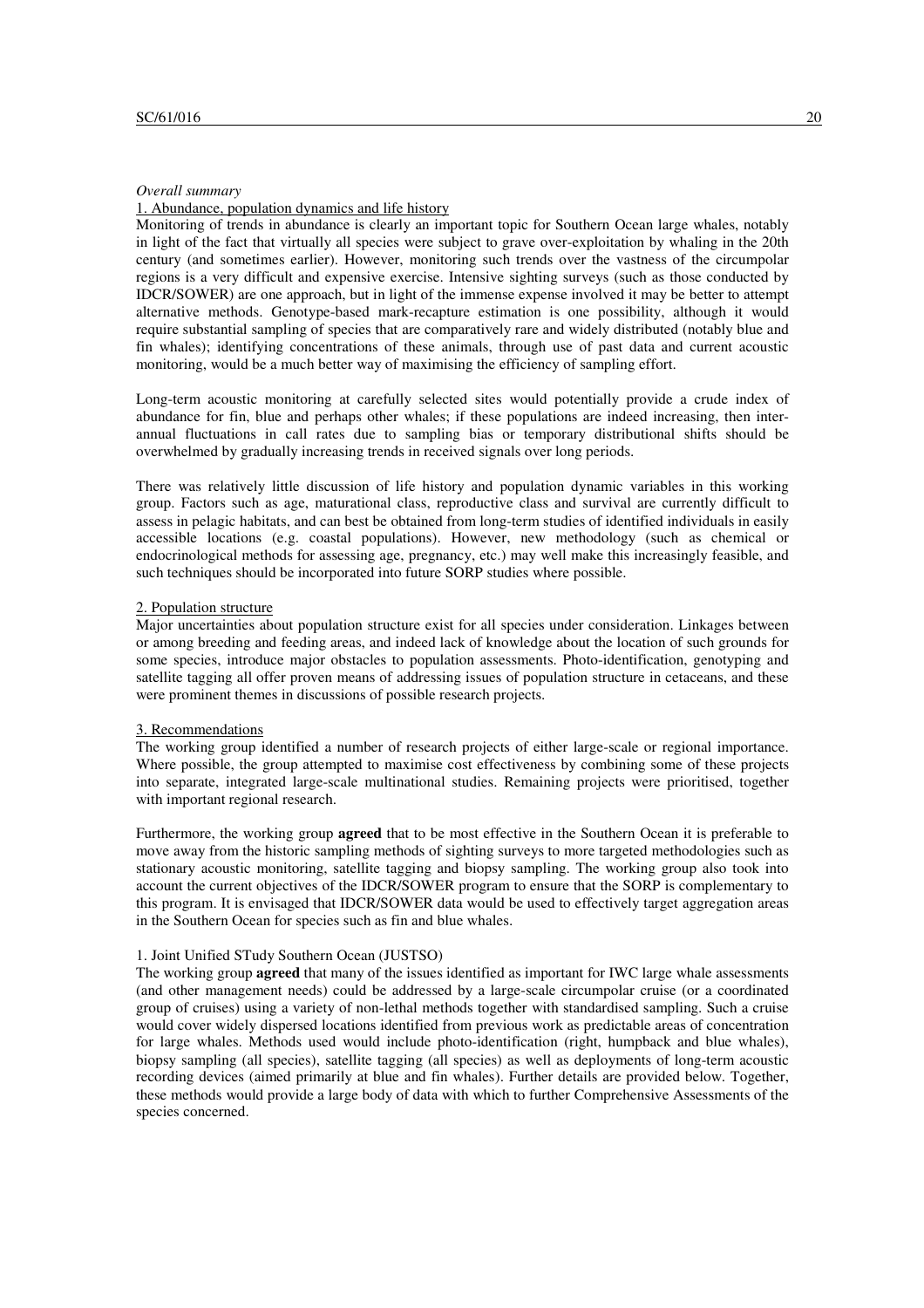1.1 Satellite tagging: Attachment of satellite-monitored radio tags would help address key questions relating to population structure in the following species: humpback whales (feeding/breeding area connections), right whales (feeding/calving area connections), minke, fin and blue whales (identifying the location of their breeding grounds), and movements within the Antarctic feeding grounds (all species). Tagging could also be applied opportunistically for sei whales, the population structure of which is currently almost entirely unknown.

1.2 Acoustics: Long-term deployment of passive acoustic recorders for fin and blue whales would help identify areas of concentration, assess seasonal occurrence, and potentially facilitate long-term monitoring of abundance through variations in call rates over years. It was noted that passive acoustic arrays could ideally be located in low and high latitudes to investigate winter and summer ranges for fin, blue and humpback whales. Results could be used to target additional photo-identification and biopsy sampling, or additional directed studies. Although fin and blue whales were the primary species discussed (because of both their severely depleted status and the range over which their calls can be detected), acoustic monitoring would also provide valuable data on other cetacean species.

1.3 Photo-identification: A major gap in current research is the relatively low level of effort concerning photo-identification sampling for right, blue and humpback whales in Antarctic waters. Photographs taken across the Southern Ocean would be compared with often large existing catalogues for humpback whales (breeding grounds throughout the austral tropics), right whales (calving areas in Argentina, South Africa, Australia and sub-Antarctic New Zealand), and blue whales (Australia and western South America). The results of such comparisons would undoubtedly provide considerable clarification of migratory linkages and population structure.

1.4 Biopsy: As with photo-identification, the lower level of effort in biopsy sampling in austral high latitudes has hampered assessments of migratory movement and genetic population structure. All species of large whales can be readily biopsied, providing a wealth of information on genetics, sex and genotype (for individual identification), as well as other topics such as stable isotope, fatty acid, hormonal, contaminant, ecological markers and other analyses. In addition, the working group stressed the importance of assessing genetic diversity in true blue whales in light of their severe depletion by commercial whaling.

1.5 Other: Large-scale cruises could also serve as a platform for other studies, including physical and biological oceanography, and prey sampling (notably for right whales to assess the proportion of copepods vs. krill in the diet).

1.6 Timeline: Such a large-scale effort would likely require ship time from several countries in order to simultaneously cover extensive areas of the Southern Ocean. As a result, the preparation for such an endeavour would be extensive, and is unlikely to occur in less than two years, at a minimum. At least one year of sampling would be required, preferably two.

#### 2. Catalogues, Sample and Song Collections

The working group recognised the considerable value of existing photo-identification and biopsy sample collections throughout much of the Southern Hemisphere, and **recommended** that support be provided for continuation and expansion of these collections. In particular, these provide vital information on abundance, population structure and life history of right, blue and humpback whales. In addition, collection of humpback whale songs in low- (and sometimes high-) latitude regions is a low-cost endeavour that can provide clues regarding population mixing. A central web-based registry for all such material, including metadata available to all collaborating researchers, would represent a valuable resource.

#### 3. Coordinated right whale projects in calving (and other) areas

Use of standardised methodology to study right whales across major known calving grounds would provide considerable advantages in terms of coordination and comparability of data. Such work would potentially include satellite tagging to assess the location of feeding areas (a major question in all calving areas), as well as photo-identification and biopsy sampling for multi-area studies of movements, genetic structure and other topics. Areas concerned would include (but not be limited to) Argentina, Brazil, Uruguay, South Africa, Australia and New Zealand (sub-Antarctic islands). It was noted that several nations are already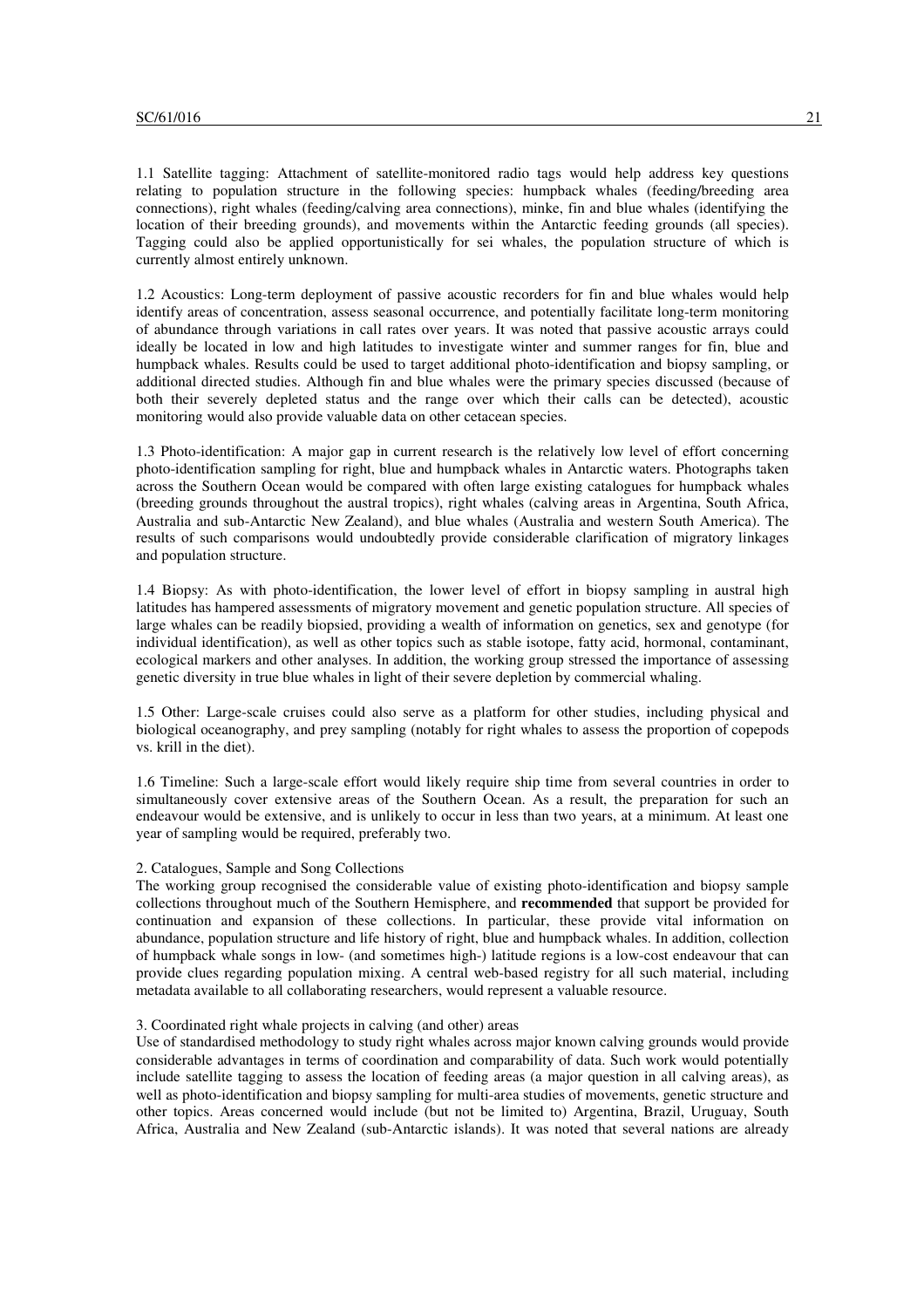working around the Antarctic Peninsula, a known area of predictable concentration for feeding right whales; consequently, a coordinated effort among the researchers of such countries would bring benefits in terms of data sharing, methodological standardisation and increased sample sizes for studies.

#### 4. Breeding Ground Surveys for Humpback Whales

Although much work is being conducted across humpback whale breeding grounds of the Southern Hemisphere, major gaps in coverage exist. A project involving standardised photo-identification, biopsy and acoustic sampling across large areas of the tropics would provide important data with which to clarify population structure, notably in comparisons to often extensive photographic and genetic catalogues from some regions.

## 5. Abundance Assessments

Other methods for assessing abundance and monitoring trends in populations should be attempted. These would include continuation of long-term counts in predictable coastal locations (e.g. humpbacks off the coast of eastern Australia), as well as initiation of annual block aerial surveys in selected locations in the Antarctic (e.g. the Peninsula area, where there are several airstrips).

#### 6. Regional Projects

The following projects are all regional in nature, but were considered important enough to be considered for inclusion under SORP.

## *6.1 Right whales*

6.1.1 Surveys (by aircraft and/or vessels) of the coast of Chile, coupled with targeted biopsy work, to clarify the distribution and occurrence of the critically endangered right whale population of this region. The working group considered this the highest priority among regional studies.

6.1.2 Investigation of recent unusual mortality events (and possible links to attacks by gulls) in Argentina. The cause of these mortalities is unknown, and studies are hampered by the simple lack of a suitable vehicle to reach stranding sites, and by the lack of any salary for investigators.

6.1.3 Investigation of the marked difference in recovery between right whales in western and eastern Australia.

6.1.4 Aerial surveys for photo-identification and biopsy work, notably in those areas with an existing time series of such data; these include Argentina, Brazil, Uruguay, South Africa and Australia.

#### *6.2 Sei whales*

Satellite tagging off Chile (Chiloe region); sei whales are found in this area fairly predictably. Such a study (conducted as a pilot project) could represent an important first step in understanding this poorly studied and little-known species.

#### *6.3 Sperm whales*

6.3.1 Conducting aerial surveys to match those run by aerial spotter planes from the whaling station at Albany, Western Australia during the period of sperm whaling (up to the 1970's). The intent would be to gather comparative data on sperm whale abundance to examine whether recovery was occurring in this population. Similar surveys could be run in other places where sperm whales were taken, such as off Durban (South Africa).

6.3.2 Satellite tagging of sperm whales in high or lower latitudes to assess population structure and movements.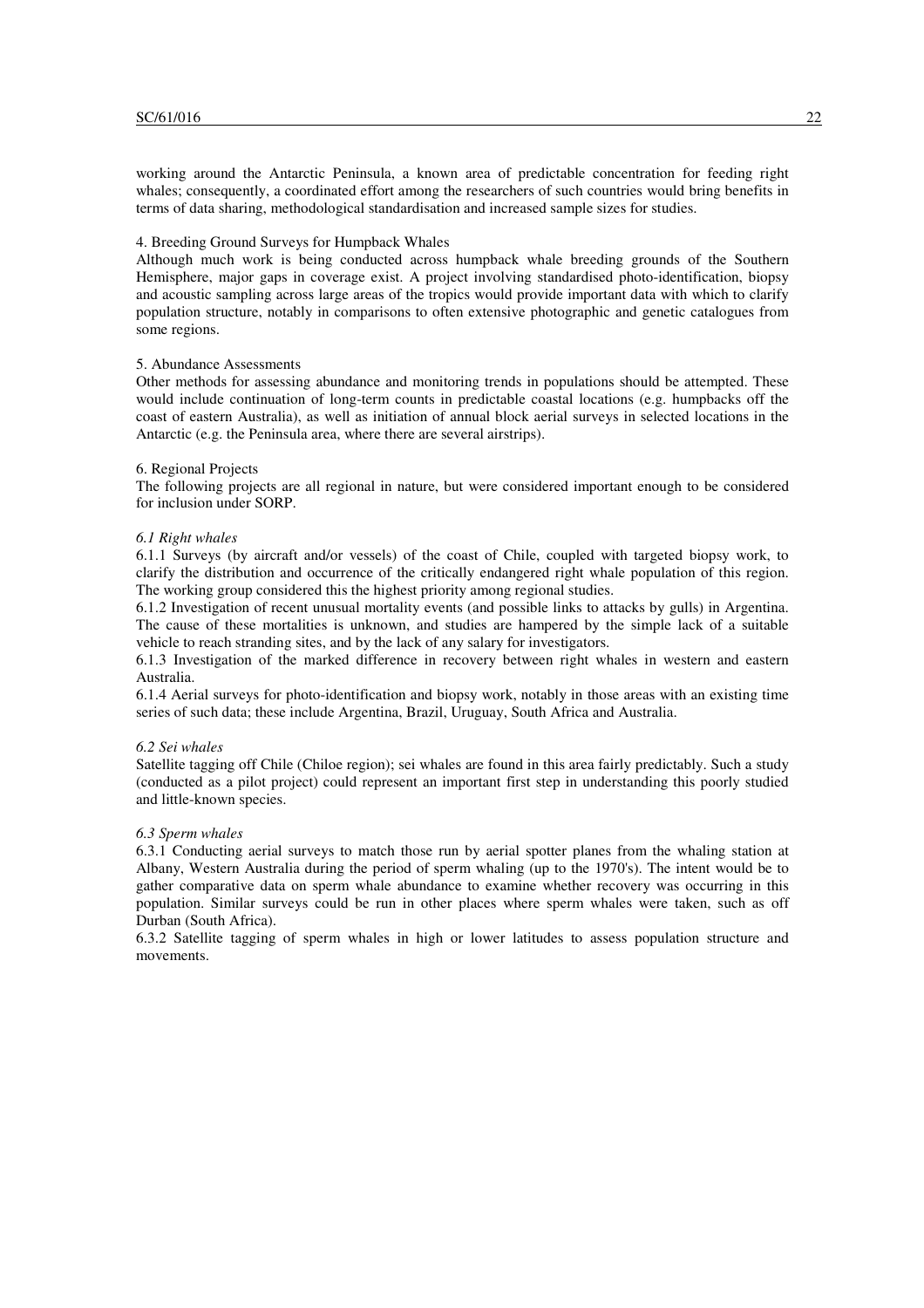## REPORT OF THE WORKING GROUP ON WHALE HABITATS AND MOVEMENTS *Chair: Lorenzo Rojas Bracho; Rapporteur: Russell Leaper*

The workshop considered some general questions that need to be addressed to better understand whale habitat (see below). Individual species were considered in the context of these questions, including what is currently known, ongoing research and possible future research.

Some general questions were identified in relation to whale habitat studies:

- a. Are feeding grounds mixed aggregations of whales from different breeding grounds?
- b. How does site fidelity to feeding grounds vary with age, sex and reproductive class?
- c. What are the indicators of whale habitat, are these factors changing and how might whales respond to these changes? (Critical changes might include the effects of fisheries, climate change and/or ocean acidification)
- d. Do whales move to track certain physical features that may help to aggregate prey?
- e. How consistent is a species between feeding grounds in terms of habitat utilisation?
- f. Is there comparable site fidelity in the Southern Ocean to that observed elsewhere?
- g. How dependent are whales on the ice edge and as the ice edge moves, do whales follow the edge and miss out on other feeding grounds?
- h. Where do non reproductive animals go?
- i. What are the cues that cause whales to migrate away from high latitudes?
- j. What data are there on the connection between diving patterns and feeding that might facilitate better interpretation of telemetry data?
- k. Can a model to describe habitat features developed in one area be applied to another and could such models be applied across species?

# *Humpback whales*

The IWC Scientific Committee recognises seven major breeding stocks of Southern Hemisphere humpback whales. The wintering grounds of these are described by Reilly *et al.* (2008) as:

A (Southwest Atlantic): coast of Brazil;

B (Southeast Atlantic): the coast of West Africa from the Gulf of Guinea down to South Africa;

C (Southwestern Indian Ocean): coasts of eastern South Africa, Mozambique, Madagascar (southern, western and eastern coasts), Mayotte and the Comoros;

D (Southeastern Indian Ocean): northwestern Australia;

- E (Southwest Pacific) northeastern Australia, New Caledonia, Tonga and Fiji;
- F (Central South Pacific): Cook Islands and French Polynesia; and,
- G (Southeast Pacific): Ecuador, Galápagos, Colombia, Panama and Costa Rica.

The reproductive areas for breeding stock A have been well studied off the coast of Brazil with a distribution north to around 5°S (with occasional whales moving northwest towards the northern coast of South America (~2-3°S). Aerial surveys between 5°S and 21°S have established that the off-shore banks off the coast of Brazil, especially the Abrolhos Bank, are important areas during winter. There are also data on the physical and biological characteristics of these areas. Photo-identification and satellite tracking have identified linkages between feeding areas and reproductive areas, but there are many data gaps in the understanding of the characteristics of feeding areas. There are few records from along the coast of Argentina. The migratory routes, as revealed by telemetry, are largely offshore and the large majority of migrating whales don't even go close to Argentina

Although some reproductive areas for breeding stock B have been identified, there are more gaps in research effort along the coast of west Africa than the east coast of South America. Thus habitat characteristics are not well known for all the wintering areas. Satellite tracking has shown that whales move from Gabon to the ice edge. Based on recent discussions within the IWC Scientific Committee it appears there is currently insufficient information for a comprehensive assessment of breeding stock B.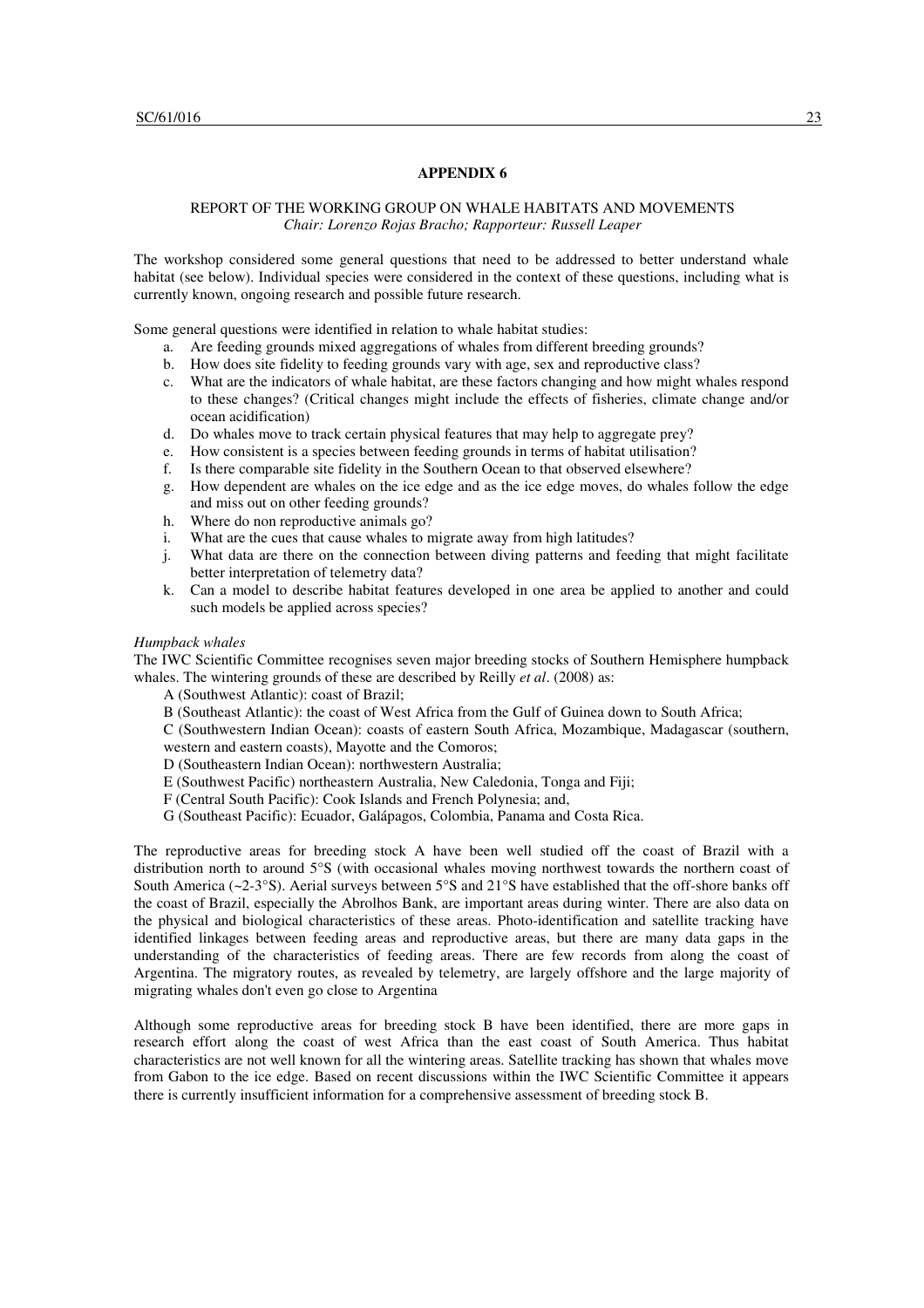For breeding stock C, although data exist on the reproductive areas, there is little information on linkages with Antarctic feeding areas.

There are a long time series of data on coastal migration patterns for breeding stock D along the west coast of Australia and breeding stock E on the east coast of Australia. Discovery tags, photo-id, and more recent satellite telemetry, provide data on linkages between reproductive and migration areas of breeding stock E and Antarctic feeding grounds. Not all reproductive areas for this stock have been studied in detail.

A project focussed on studies along longitudinal sectors that include both reproductive and feeding areas could help understand the physical and biological variables that define feeding habitat, reproductive habitat and migratory routes. Integrated studies of humpback whale populations that migrate along the east and west coasts of South America and around Australia would provide comparisons from contrasting regions within the Southern Ocean. In particular, with regard to climate change, the Antarctic Peninsula area has seen large changes in recent years whereas little change has been apparent in eastern Antarctica. The project would address threats in reproductive areas largely through national or regional efforts, while the combined data would allow investigation of the potential impacts of fisheries, climate change and ocean acidification on the Southern Ocean feeding grounds. The workshop noted that this proposal focussed on stocks whose feeding grounds were in areas of the Antarctic with a high level of ongoing research effort. If some of the Antarctic components of SORP included the appropriate longitudinal range then the B and C stocks might also be included.

This overall project would involve the following:

- a. Detailed, fine scale (of the order of tens of km), individual based studies of three dimensional movements of whales in relation to their prey. Data would be collected using consistent methodology in a way that allowed comparison between contrasting feeding areas. Fine scale data would also allow better interpretation of satellite telemetry data with respect to identifying dive patterns that indicate feeding.
- b. Analysis of existing survey data (including IDCR/SOWER and multi-disciplinary research cruises) to determine physical and biological variables that can be used in predictive spatial models. Combined analysis of satellite telemetry data to analyse relationships with physical and biological variables, and site fidelity, including understanding how these may be different for whales on feeding grounds, migration routes and reproductive areas.

Table 1 was prepared (by Friedlander) to illustrate the types of data available for habitat studies of humpback whales. This species was used as an example to identify data types and research methods, but there was insufficient time to discuss other species at this level of detail.

|                                               | <b>Current</b> | <b>Historic</b> | <b>Disposition</b> | <b>Countries Active</b>        |
|-----------------------------------------------|----------------|-----------------|--------------------|--------------------------------|
| <b>South America - Calving/breeding areas</b> |                |                 |                    |                                |
| Photo-ID                                      | yes            | <b>ves</b>      | ??                 | Brazil, Argentina, Chile, Peru |
| <b>Biopsy</b>                                 | yes            | yes             | 22                 | ??                             |
| Satellite tags                                | ??             | ??              | ??                 | ??                             |
| Bathymetry/coastline data                     | yes            | yes             | remote sensing     | Brazil, Argentina, Chile, Peru |
| SST, Chlorophyll a                            | <b>yes</b>     | yes             | remote sensing     | all                            |
| Ocean Height                                  | <b>yes</b>     | yes             | remote sensing     | all                            |
| <b>Antarctic Peninsula - Feeding areas</b>    |                |                 |                    |                                |
| Photo-ID                                      | <b>yes</b>     | various         | various            | USA, Brazil, Chile, Others?    |
| Biopsy                                        | ??             | yes             | SWFSC?             | USA, Brazil, Chile, Others?    |
| Satellite tags                                | ??             | yes             | NMML?              | USA, Brazil                    |

Table 1. Multi-scale data requirements for humpback whale population level habitat assessment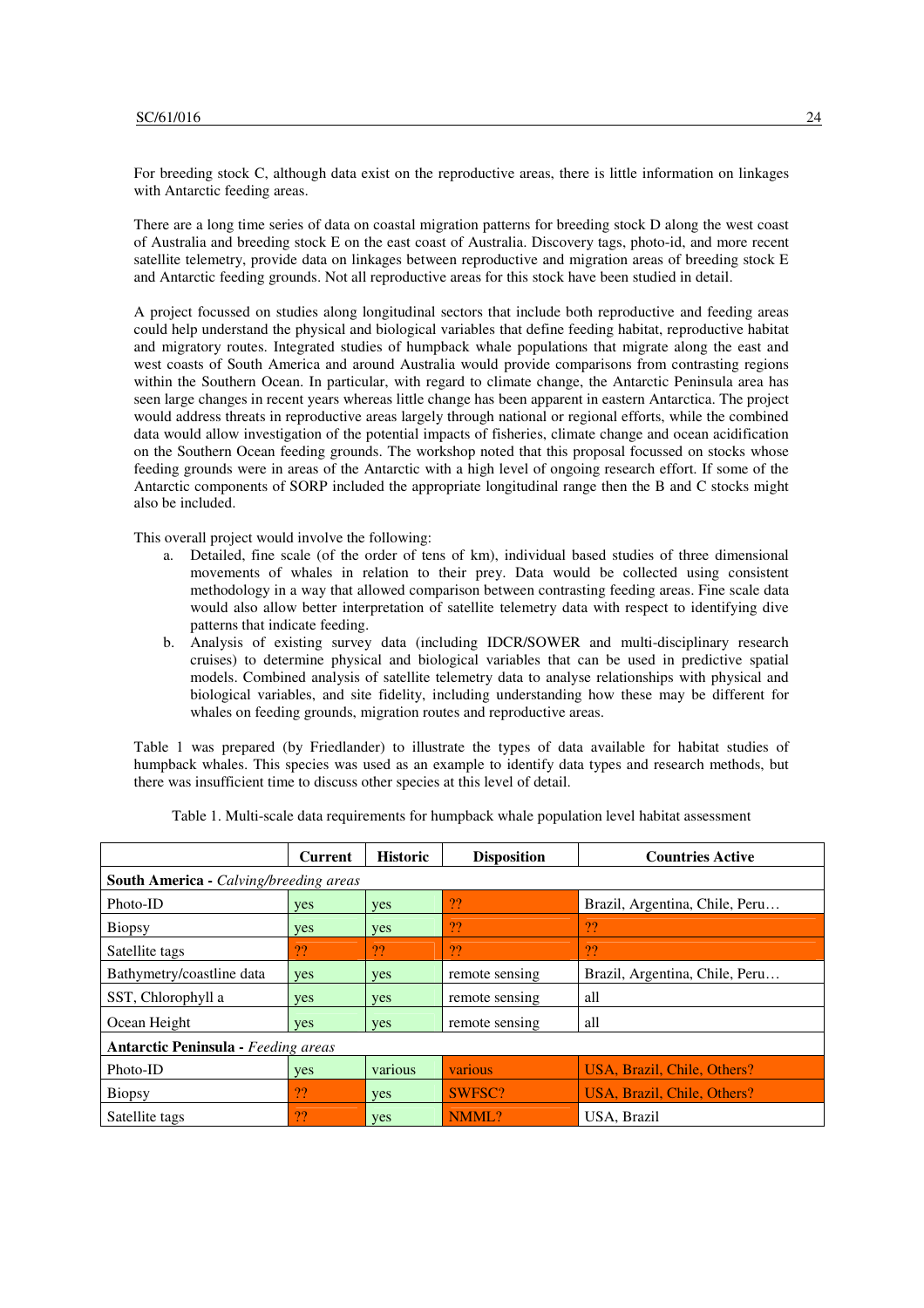|                                    | <b>Current</b> | <b>Historic</b> | <b>Disposition</b>  | <b>Countries Active</b> |  |  |  |  |  |
|------------------------------------|----------------|-----------------|---------------------|-------------------------|--|--|--|--|--|
| Bathymetry/coastline data          | yes            | yes             | remote sensing      | all                     |  |  |  |  |  |
| Sea ice data                       | yes            | yes             | remote sensing      | all                     |  |  |  |  |  |
| SST, Chlorophyll a                 | yes            | yes             | remote sensing      | all                     |  |  |  |  |  |
| Short-term foraging tags           | yes            | no              | Duke                | <b>USA</b>              |  |  |  |  |  |
| quantitative prey                  |                |                 | LTER, GLOBEC,       |                         |  |  |  |  |  |
| measurements                       | yes            | various         | AMLR, Duke          | <b>USA</b>              |  |  |  |  |  |
| Australia - Calving/breeding areas |                |                 |                     |                         |  |  |  |  |  |
| Photo-ID                           | <b>ves</b>     | yes             | various??           | Australia               |  |  |  |  |  |
| <b>Biopsy</b>                      | 22             | yes             | ??                  | Australia               |  |  |  |  |  |
| Satellite tags                     | Yes            | no.             | ??                  | Australia               |  |  |  |  |  |
| Bathymetry/coastline data          | yes            | yes             | remote sensing      | all                     |  |  |  |  |  |
| SST, Chlorophyll a                 | yes            | yes             | remote sensing      | all                     |  |  |  |  |  |
| Ocean Height                       | yes            | yes             | remote sensing      | all                     |  |  |  |  |  |
| East Antarctica - Feeding areas    |                |                 |                     |                         |  |  |  |  |  |
| Photo-ID                           | ??             | yes             | <b>AAD?</b> Deakin? | Australia               |  |  |  |  |  |
| <b>Biopsy</b>                      | ??             | yes             | <b>AAD?</b> Deakin? | Australia               |  |  |  |  |  |
| Satellite tags                     | yes            | no.             | AAD?                | Australia               |  |  |  |  |  |
| Bathymetry/coastline data          | yes            | yes             | remote sensing      | all                     |  |  |  |  |  |
| Sea ice data                       | yes            | yes             | remote sensing      | all                     |  |  |  |  |  |
| SST, Chlorophyll a                 | yes            | yes             | remote sensing      | all                     |  |  |  |  |  |
| Short-term foraging tags           | no             | no              |                     |                         |  |  |  |  |  |
| quantitative prey                  |                |                 |                     |                         |  |  |  |  |  |
| measurements                       | no.            | various         | AAD??               | Australia               |  |  |  |  |  |

#### *Right whales*

Southern right whales include some populations that are recovering well and others that are still at very low numbers. For example, the subpopulation west of South America is listed as critically endangered by IUCN (Reilly *et al*. 2008). Long-term data sets on reproductive areas can provide insights relevant to conservation efforts of the most depleted populations as well as habitat changes on feeding grounds.

Along the east coast of South America, the study of southern right whales at Peninsula Valdes provides one of the longest time series of individual based studies for any cetacean population. Current studies include photo-identification, aerial surveys, stable isotopes and the effects of gull attacks. Elsewhere in Argentina, Santa Cruz province used to be a breeding ground and there have been some aerial surveys in this area plus photo-identification from oil platforms in the Magellan Strait. Right whales are seen up to about 16°S off the coast of Brazil, particularly on the Abrolhos Bank, in the same area as humpback whales. However, the main concentrations are around 28°S including mating groups and mother-calf pairs. There have been several photo-identification matches between the main areas of right whale concentrations east of South America suggesting a high rate of exchange. Joint surveys between Brazil and Uruguay in 2008 detected 32 right whales off Uruguay in September. Calves are seen off Uruguay, but the proportion of mother-calf pairs is less than in Brazil. Throughout the region, there is only sparse data off-shore and on migration routes although the Soviet whaling in the 1960s did find southern right whales off-shore off the coast of Argentina.

Right whales off South Africa have also been the subject of long term studies. Several right whales tagged off South Africa travelled to the ice edge. It is possible that there may be some mingling of different populations on feeding grounds. There have also been so recent sightings of right whales in areas of the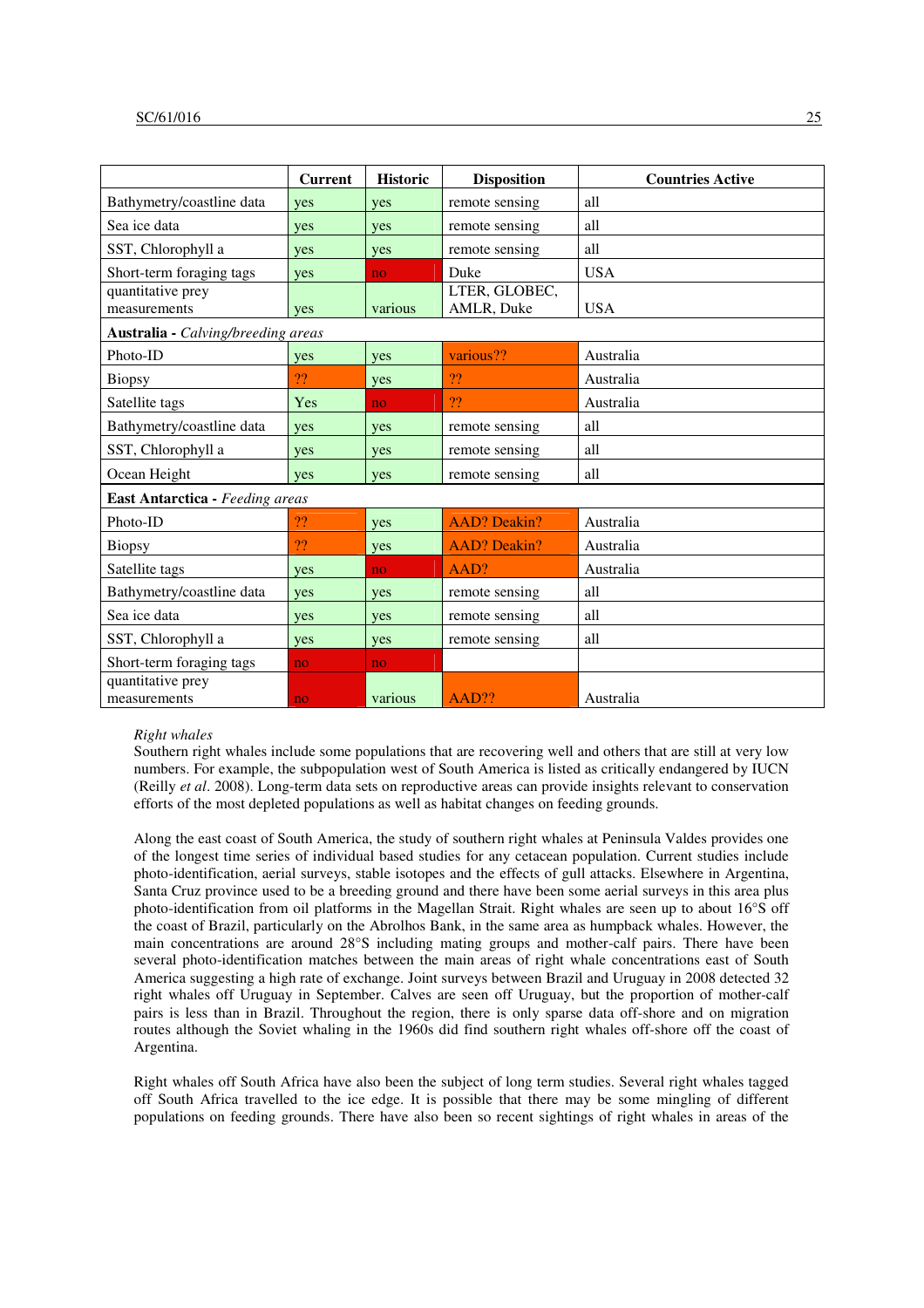southern Indian Ocean, which were once important to the species. It seems likely that these populations were whaled to extinction.

A workshop to review the current level of knowledge on right whales around Australia was held just prior to the SORP meeting. It appears that although right whales off western Australia are recovering well, the population off east Australia is still at very low numbers with no evidence of trend. These whales may group closer to the New Zealand population genetically, but sample sizes for analysis are small. Despite healthy populations around the Campbell and Auckland Islands there are relatively few right whales around New Zealand itself. In Maori mythology it appears that right whales were present in an area of tropical waters south east of the Kermadec Islands. This is supported by some whaling records although there are differing views on the reliability of those records. Current research efforts around New Zealand have included trying to establish whether whales observed off the mainland are a distinct population.

An overall project designed to understand southern right whale habitat would include:

- a. Extending global analyses of historic right whale abundance and distribution;
- b. Comparison of photo-id catalogues between calving areas off South America and South Africa to investigate movements of individuals between these and possible merging on feeding grounds;
- c. Further work to identify feeding grounds based on isotope analysis and satellite telemetry (as for (b) for humpback whales); and,
- d. Develop or strengthen existing sightings networks in areas used by the populations that are still at very low numbers in order to allow cost-effective data to be collected (particularly photoidentification).

## *Blue whales*

Blue whales are still at low numbers with limited sightings data from large-scale surveys. Winter distribution is poorly known but blue whales were caught off Namibia, South Africa and Chile in winter (Best 1998). More recently, aerial surveys off the coast of Chile have identified areas of blue whale concentrations south of Chiloe and in the Gulf of Corrovado. These areas have a relatively high level of vessel traffic and aquaculture (e.g. salmon farming). It has been suggested that the poor skin condition observed in many whales in these areas may be indicative of a degraded environment. Studies off the coast of Chile have included photo-identification and satellite tagging with around a 30% resighting rate between years and one match with a whale seen off northern Chile.

The IWC maintains a Southern Hemisphere blue whale photo-identification catalogue and obtaining images whenever blue whales are encountered has been a component of the SOWER cruises including some survey effort designed for blue whales.

Passive acoustic methods are particularly appropriate for blue whales and there have been numerous successful deployments of bottom mounted acoustic recording packages. These provide data on calling rates throughout the year and have shown the year round presence of blue whales in Antarctica.

Pygmy blue whales appear confined mainly to the area north of 55°S even in summer (Reilly et al. 2008) and have been studied off Australia including photo-identification with plans for satellite tagging (Australian Marine Mammal Centre).

An overall project designed to understand blue habitat would include:

- a. Item (b) as for humpback whales above. In particular such analysis would be used to design a network of deployments of passive acoustic devices to monitor seasonal and inter-annual changes in blue whale calling rates at a circumpolar level.
- b. Continued efforts with a global photo-identification catalogue

## *Antarctic minke whales*

Antarctic minke whales have been the focus of the IDCR/SOWER surveys which have indicated a possible decline in numbers. Investigating these data has been a major priority for the IWC Scientific Committee including understanding the relationship of minke whales with sea ice habitat. Reproductive areas of minke whales remain largely unknown but whaling occurred at low latitudes in the Indian Ocean and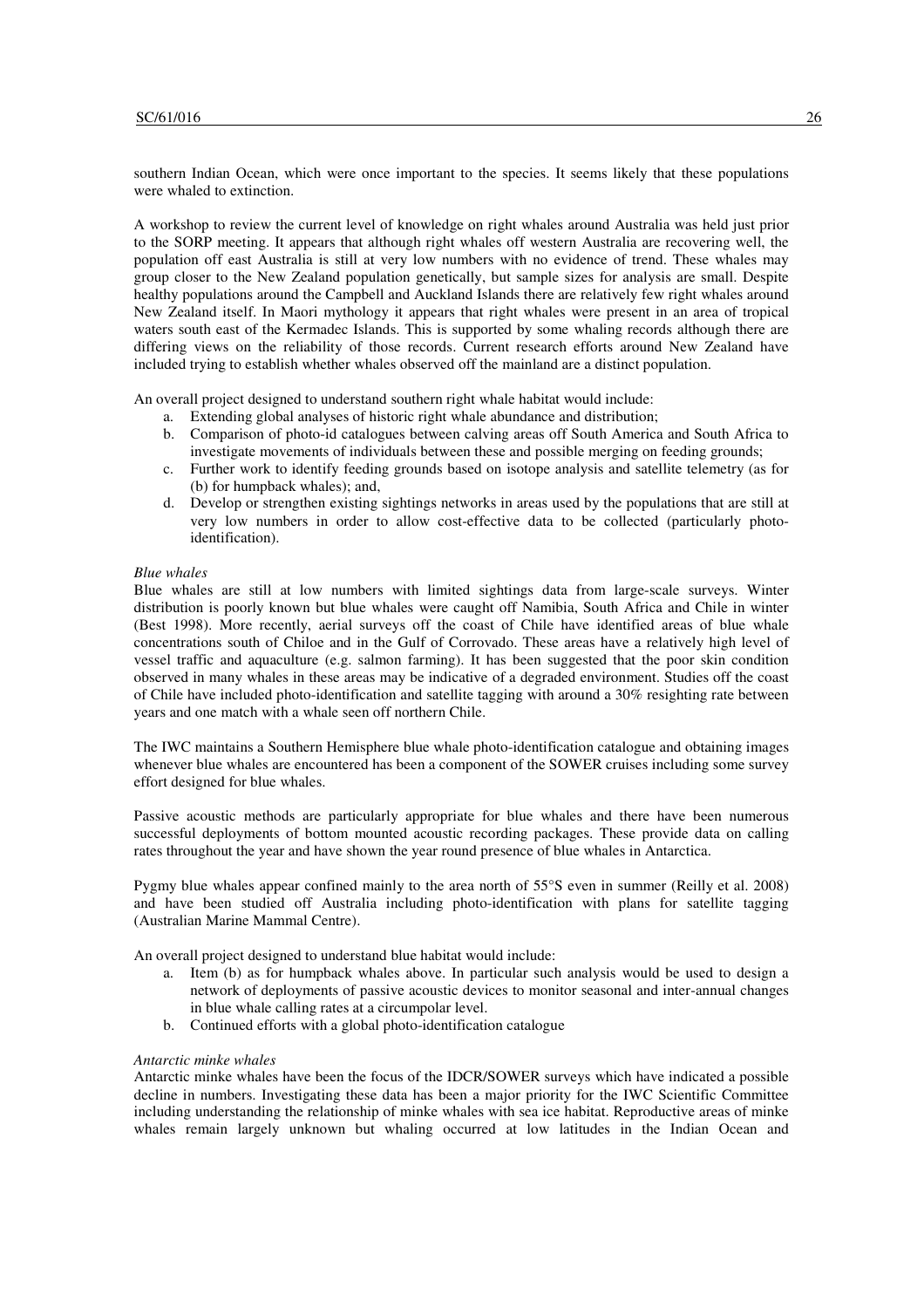concentrations of minkes have been observed off the coast of Brazil. Detailed studies of minke whale habitat and comparison with humpback whales were a focus for research on GLOBEC cruises around the Antarctic Peninsula. There have also been recent aerial surveys to investigate minke whale density in relation to ice habitat in the Weddell Sea (Kock et al. 2009) and off Eastern Antarctica (Australian surveys). Passive acoustic methods have not had much success with Antarctic minke whales and there are no regularly produced sounds that can be reliably attributed to the species.

An overall project designed to understand Antarctic minke whale habitat would include:

- a. Satellite tagging of whales at high latitudes to identify reproductive areas;
- b. Item (a) as for humpback whales listed above; and,
- c. Aerial surveys of minke whales in sea ice habitat using consistent methodology across contrasting areas.

#### *Fin whales*

Along with blue whales, fin whales were the mainstay of the Antarctic whaling industry with an estimated 725,000 killed in the Southern Hemisphere in the 20th Century (Clapham and Baker 2002). From the 2005/06 season fin whales were also targeted by the JARPAII program. Although only 13 animals have been taken up until the 2007/08 season, the annual catch limit has been set at 50 fin whales. Neither the summer or winter distribution patterns of Southern Hemisphere fin whales are well known. It is thought likely that a component of the population remains above  $60^{\circ}$ S in summer and thus has not been included in estimates from the IDCR/SOWER surveys. The SOWER surveys have identified areas potentially important for fin whales on transit passages to the Antarctic from South Africa and Chile. Fin whale migration is poorly understood. For example, tagging studies of fin whales in the north Pacific have shown large latitudinal movements, sometimes in the opposite direction from what might have been expected.

An overall project designed to understand Antarctic fin whale habitat would include:

a. Analysis of sightings data along the lines of (b) in humpback whales to determine the optimum deployment of passive acoustic devices to measure long-term trends in fin whale numbers including north of areas north of 60°S.

#### *Sperm whales*

The distribution of sperm whales in the Southern Ocean is better documented than for other odontocetes. Of the great whales, sperm whales were second only to fin whales in terms of the numbers of individuals (over 400,000) taken by 20th century whaling operations (Clapham and Baker 2002) in the Southern Hemisphere. Tynan (1998) used historic catch data to show the influence of the Southern Boundary of the Antarctic Circumpolar Current on sperm whale distribution and suggested this was about the southward limit of their distribution. However, Kasamatsu and Joyce (1995) reported high densities of sperm whales between 150°- 180°E and south of 66°S, with sightings as far south as 74°S in the Ross Sea. Thus concentrations of sperm whales do occur to the south of the Southern Boundary. Globally, sperm whale are known as a deep water species and similar distribution patterns in relation to water depth and bottom topography are seen in the Antarctic (Kasamatsu *et al*. 2000).

Passive acoustic techniques using towed hydrophones on multi-disciplinary research cruises have proven effective for sperm whale surveys in the Southern Ocean (Gillespie 1997; Leaper *et al*. 2000). Similar techniques may prove effective for surveying other odontocetes in the Southern Ocean and there is currently ongoing research to develop these methods for beaked whales which is showing considerable promise.

Current studies on sperm whales by the Otago University Marine Mammal Research Group focus on documenting the 3-D diving behaviour of sperm whales at Kaikoura. A large-aperture unlinked hydrophone array has been developed using a stereo vertical array on a 100m cable, and four custom built GPSreferenced recording sonobuoys. The system is highly portable and is deployed from a 6m boat. The buoys are deployed in a star configuration around a diving whale, with each buoy 1-2km apart. The boat positions itself in the centre of the star, as near to the diving whale as possible, and deploys the vertical array. Synchronisation is obtained via a GPS timing pulse. The hardware is fully developed. Software development is well advanced. If the whale is within the array, confidence ellipses of the whale's position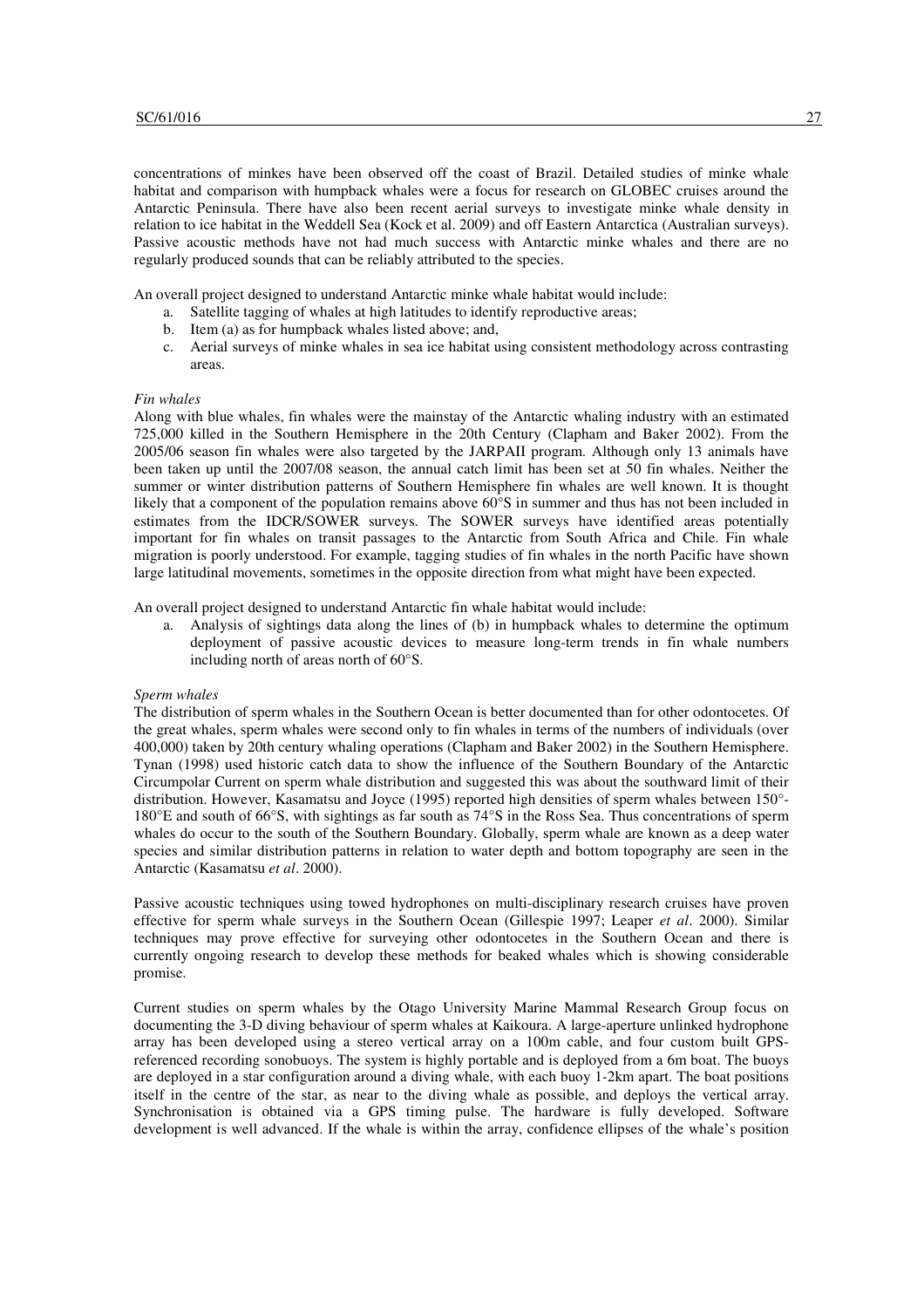are in the vicinity of a whale length. Localisation accuracy declines substantially as the whale moves beyond the array. The system can provide detailed 3-D dive profiles of sperm whales, and has value in documenting how whales use their habitat at fine scales. Particularly if sampling systems can be developed to simultaneously quantify the distribution and relative abundance of prey, a much greater understanding of how sperm whales feed, and what factors influence habitat choices, could be possible.

Abundance estimates for sperm whales based on extrapolation using environmental co-variates suggests very different numbers from previous estimates (Whitehead 2002). Further studies of the relationship between sperm whale distribution and environmental covariates could improve these estimates. Passive acoustic methods to estimate sperm whale density have proven cheap and effective on multi-disciplinary cruises.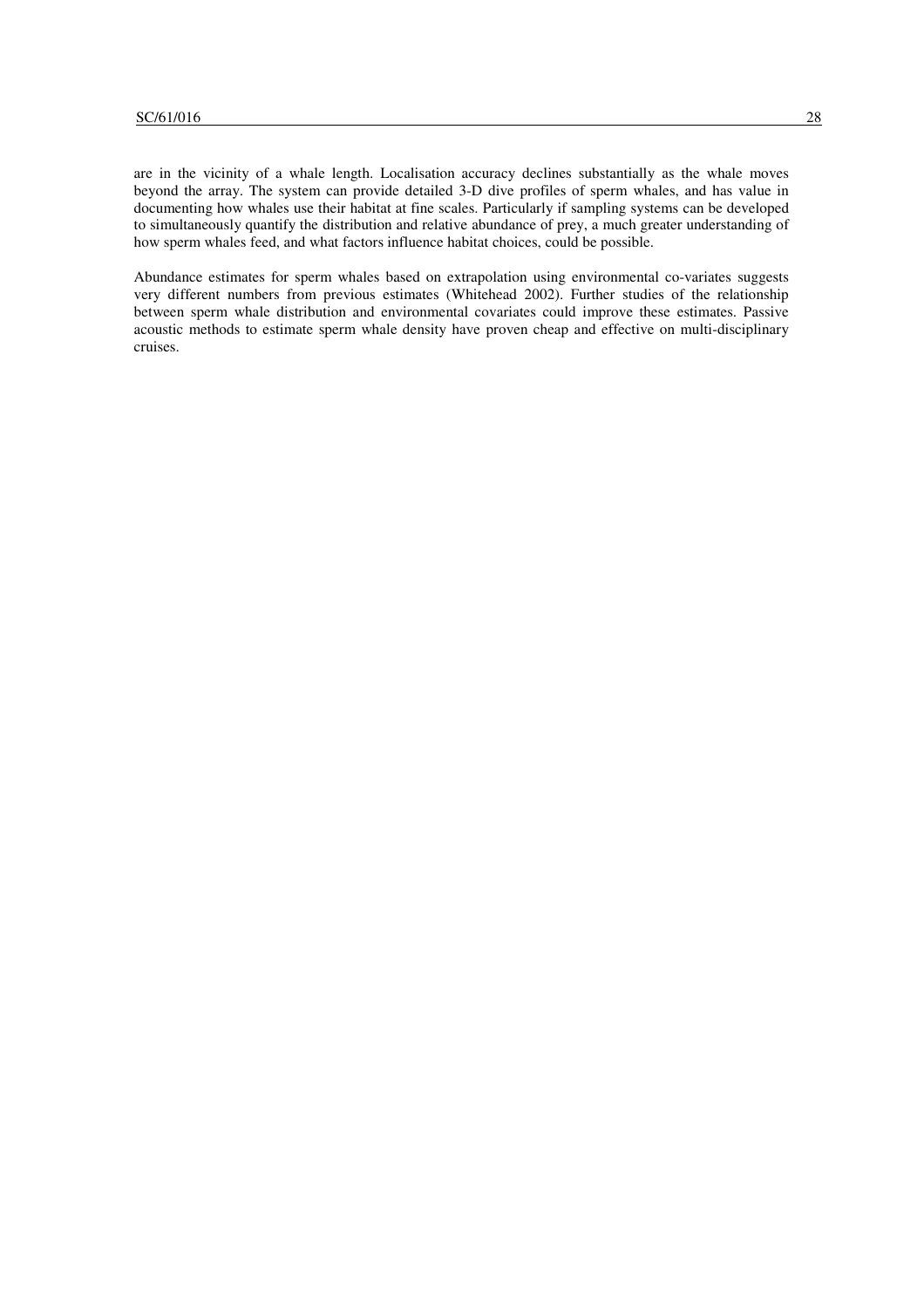## WORKING GROUP ON CETACEAN FOOD WEB LINKAGES AND COMMUNITY STRUCTURE (PAST AND PRESENT)

#### *Chair: Steve Nicol; Rapporteur: Simon Jarman*

The Working group first examined what were perceived to be the major questions that required attention in the subject area of food web linkages and community structure. The questions were grouped under three headings which reflected the key issues that are likely to affect cetaceans in the Southern Ocean, recognising that there were likely to be interactions between many of these questions.

The first set of questions addressed basic ecological questions that would need addressing in order to make progress in understanding food web linkages in the Southern Ocean and their importance:

- a. How relatively important is the Southern Ocean in providing energy for whales?
- b. What is the distribution of whales on feeding grounds?
- c. What is the species composition and productivity of prey species?
- d. How long are whales staying on feeding grounds?
- e. What is the role of cetaceans in the overall productivity of the system?
- f. What are the origins of nutrients in areas that whales are feeding?
- g. What changes might occur in the energy pathways in the Southern Ocean (e.g. primary production-krill vs. primary production-*copepods*-*myctophid* fish) and how might whales respond to such changes if they occur?

The second set of questions related to possible interactions between existing and potential fisheries and the Southern ocean food web:

- a. What are the key uncertainties in fishery activity relevant to whales?
- b. Is there interference by fisheries on whale foraging success? e.g. fisheries changing the nature of krill swarms
- c. What is the effect of whales on krill swarming behaviour? Could whales enhancing fishery performance?
- d. Additionally, the working group noted that fisheries that could be studied for potential food web interactions include the existing fisheries for krill, icefish and toothfish, and various potential fisheries: squid, *Pleuragramma* and *myctophids*.
- e. The third set of questions related to the potential effects of climate change (including ocean acidification) on the Southern Ocean Food web.
- f. What is the potential for feeding grounds to move in response to forcing factors such as climate change and ocean acidification?
- g. What changes in productivity of the Southern ocean might be expected and how might these vary regionally?
- h. What is the relationship between whale behaviour and distribution and the 3 dimensional structure of ocean?

The working group identified a number of fundamental gaps that exist in our knowledge of the Southern ocean ecosystem and made some assessments of the feasibility of addressing significantly some of these deficiencies. These assessments form the basis of the research programs indicated later in the report.

## *Foraging strategies of baleen whales*

What proportion feeding by whales occurs in the Southern Ocean compared with areas outside of the Southern Ocean? Satellite tracking studies make this a tractable problem, especially when combined with telemetry and ground truthing. What is the foraging behaviour of cetaceans in relation to distribution of prey at large and fine scales? This is also a tractable problem with advances in technology.

## *Functional response of cetaceans to prey availability*

Difficulties in making direct measurements make determining functional responses intractable at the present time. However, modelling approaches could be developed using inferences based on studies measuring basic foraging behaviour in relation to local prey densities.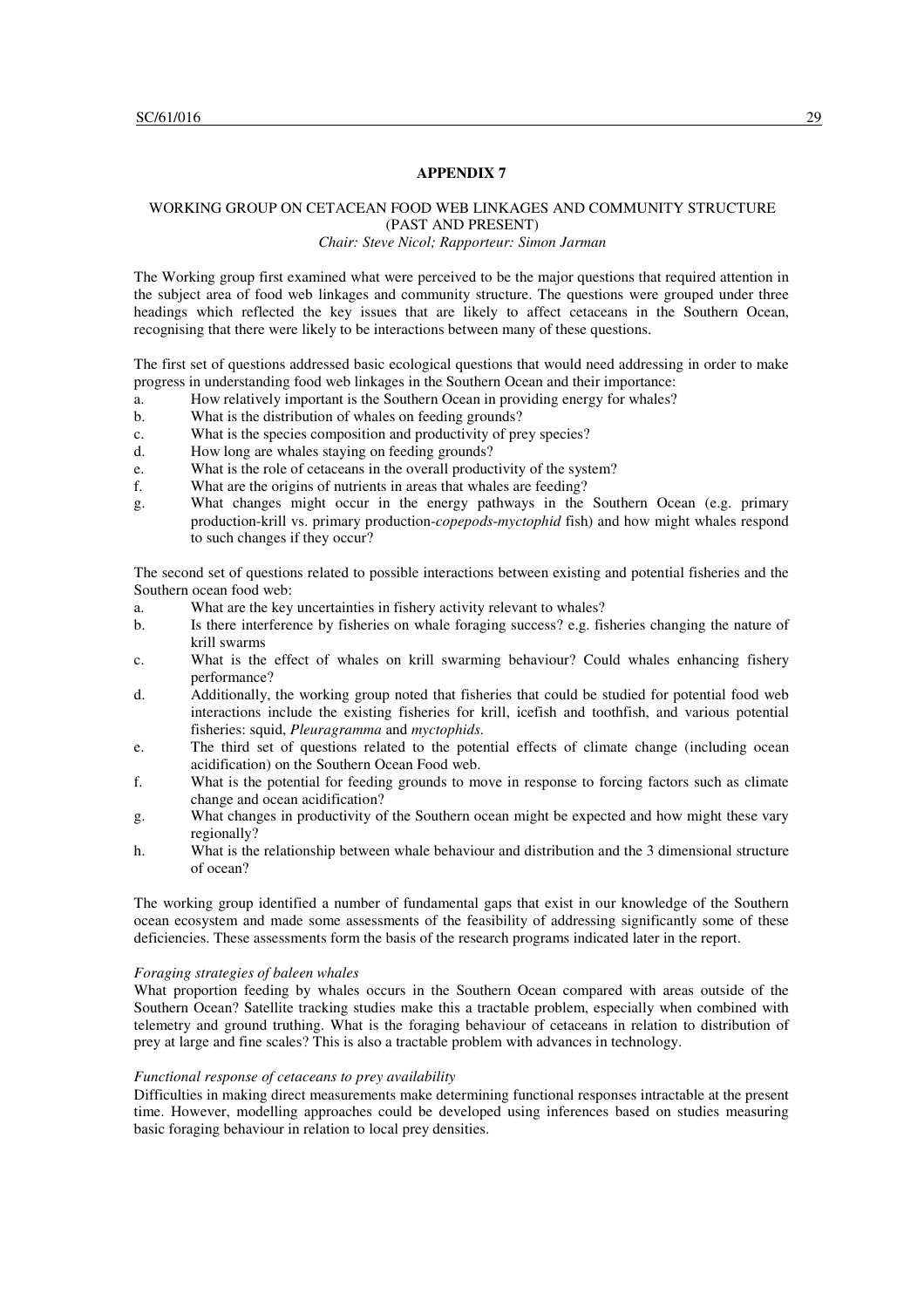#### *The squid and toothed whale system*

The lack of ability to quantify the role of squid in the Southern Ocean was seen as a major deficiency. Some tools are available to improve our knowledge of some aspects of squid biology and ecology. Studies on land based squid predators such as seals and penguins can provide some information on areas of squid abundance and the importance of various squid species. Abundance information on toothed whale and other squid predators would enable better estimates of total squid abundance and importance.

The determination of the prey of killer whales was viewed as a tractable problem and might allow some assessment of the possibility of prey switching. This would allow an indication of how many prey types were being utilised and how prey changes with location?

Southern Bottlenose Whales were acknowledged as being abundant in the Southern ocean and were potentially important predators of squid and fish. Many of the techniques developed for other toothed whales would be applicable to studying their role in the food web.

#### *Role of cetaceans in nutrient cycling*

The working group noted that there was growing interest in the role of large cetaceans in the cycling of iron and other essential nutrients. This subject was amenable to field, laboratory and modelling studies. This is a good area to concentrate effort in as the questions are tractable and because the consequences of the existence of this feedback loop are considerable.

## *Absolute abundance of krill*

It was acknowledged that although considerable advances in scientific acoustics had occurred over the last decade it was still a subject of active area of research in other fora such as CCAMLR. Because of uncertainties with acoustic target strength and survey effort it was difficult to envisage the production of reliable estimates of global krill abundance being available in the near future at the level of precision that would allow examination of issues such as competition by whales for the krill resource.

Newer technologies such as acoustic wave guide propagation, and at a smaller scale multibeam acoustics, may allow synoptic overviews of krill distribution in an area. Only with better knowledge of regional abundance of krill can we examine the relative importance of current and past whale populations in shaping the Southern Ocean food web be examined.

## *Future of cetaceans in a changing world*

The working group recognised that predicting the impacts of climate change and ocean acidification on the distribution and recovery of whale populations arising from changes in prey communities and distribution was a key issue. This would rely heavily on modelling studies.

## *Historical changes in the Southern Ocean and its food web*

Although historical changes in the Southern Ocean has received considerable research attention there are still great uncertainties. There is a need for more data on past physical changes. Additionally the collation of data on changes in land based predators and integration with whale and fishery data will allow a more holistic view of Southern Ocean changes.

## **Potential studies on cetacean food webs**

#### *Baleen whales*

1) Studies of baleen whales on feeding grounds.

Objective: to investigate behaviour of whales relative to distribution and abundance of prey at micro- and meso-scales. These studies could also incorporate studies on nutrient recycling. Suggested areas include the Antarctic Peninsula because of recent well studied changes and ready availability of fishery and other ancillary ecological data; and East Antarctic because of regional differences in sea ice.

Relevance to IWC: would provide data that will address key gaps in our understanding of food web linkages.

Methodological description: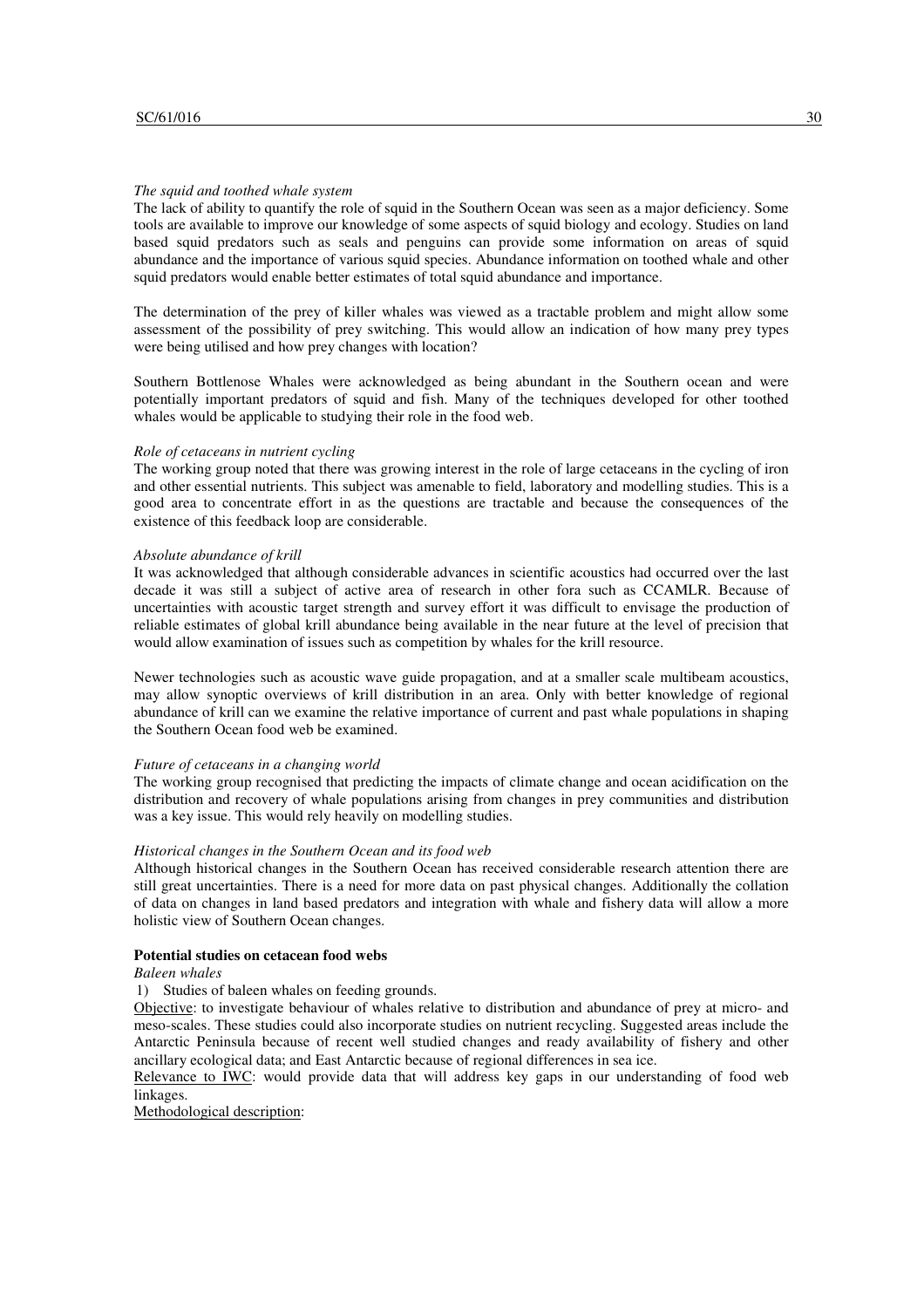- a. Major one year study but with considerable methodological development beforehand. Multi-year developmental work (modelling and technical) over several years that should be iterative and incorporated into the life of the project
- b. Initial meso-scale information from hydroacoustics, physical oceanography and remote sensing. Comparisons of nutrients within and outside foraging patches.
- c. Individual behaviour taken from day-long suction tags that can report on feeding events. Prey measured at two spatial scales at: 1km with vertical and patch density from ship; and local scale from boats. Small scale hydroacoustics also gives krill abundance etc. at different scale and level of disturbance.
- d. Development of functional relationships from individual whale behaviour.
- e. Compare with information from other predators such as penguins, seals.
- f. Look at areas with different krill swarm types to see reaction of whales to different density / patchiness?
- g. Gliders and Unmanned Aerial Vehicles (UAVs) could be used for longer term sampling of the environment for prey and physical properties.
- h. Diet can be studied through stable isotope and lipid studies on biopsy samples. Faecal samples can be collected for morphological and DNA analysis.
- i. Energy usage could be calculated from 3D accelerometers with the potential to calculate annual energy budgets.
- j. Use of genetic information and ecotyping.<br>
k. Humpback, fin and minke whales would b
- Humpback, fin and minke whales would be the most attractive candidate species for such a study but humpbacks are possibly the most tractable species for many aspects of such a study. In some areas they overlap with land based predators. They can be tagged at locations outside of the Southern Ocean.

2) Comparative studies on prey switching by baleen whales in non Southern Ocean locations.

Objective: to improve understanding of food web linkages in areas where this is already known to occur and to develop techniques, through using model systems in other parts of the world.

Relevance to IWC: will accelerate progress in understanding food web dynamics in the Southern ocean. Methodological description:

- a. Use of existing studies in locations such as the Gulf of Maine, Channel Islands, southern Chile, Australia to develop the technologies and methods to be used in the Southern Ocean.
- b. A focus on humpbacks may be useful because they are more generalist foragers and are known to feed on schooling fish as well as on krill in the northern hemisphere.
- c. Examine the conditions under which humpbacks forage on one species over another.
- d. Would require the ability to define the relative abundance of different potential prey species in the meso-scale coupled with observations of foraging behaviour and dietary analysis through molecular techniques as well as through fatty acids/stable isotopes.

#### *Odontocetes*

1) Studies of diet and fishery interactions in killer whales and sperm whales.

Objective: To quantify the interactions between killer whales and toothfish fisheries and the degree of dependence of this species on toothfish.

Relevance to **IWC/CCAMLR**: it would address the issue of depredation and of the importance of toothfish in the diet of killer whales.

Methodological description:

- a. Type B Killer whales are easiest studied with biopsies at different times in the season for lipid and stable isotope analysis of diet.
- b. Instrumentation will be more useful for fish feeding killer whale populations i.e. type C.
- c. Some potential for D-tag use but this may be difficult when the whales are moving through sea ice. d. It is possible to get faecal samples for diet analysis of killer whales.
- e. Interactions between killer whales and fishing vessels such as toothfish longliners could be further studied using CCAMLR observers already aboard vessels.
- f. More information on the fisheries that interact with killer whales.
- g. Possibly use active acoustic devices attached to longlines to locate killer whales relative to ships / longline.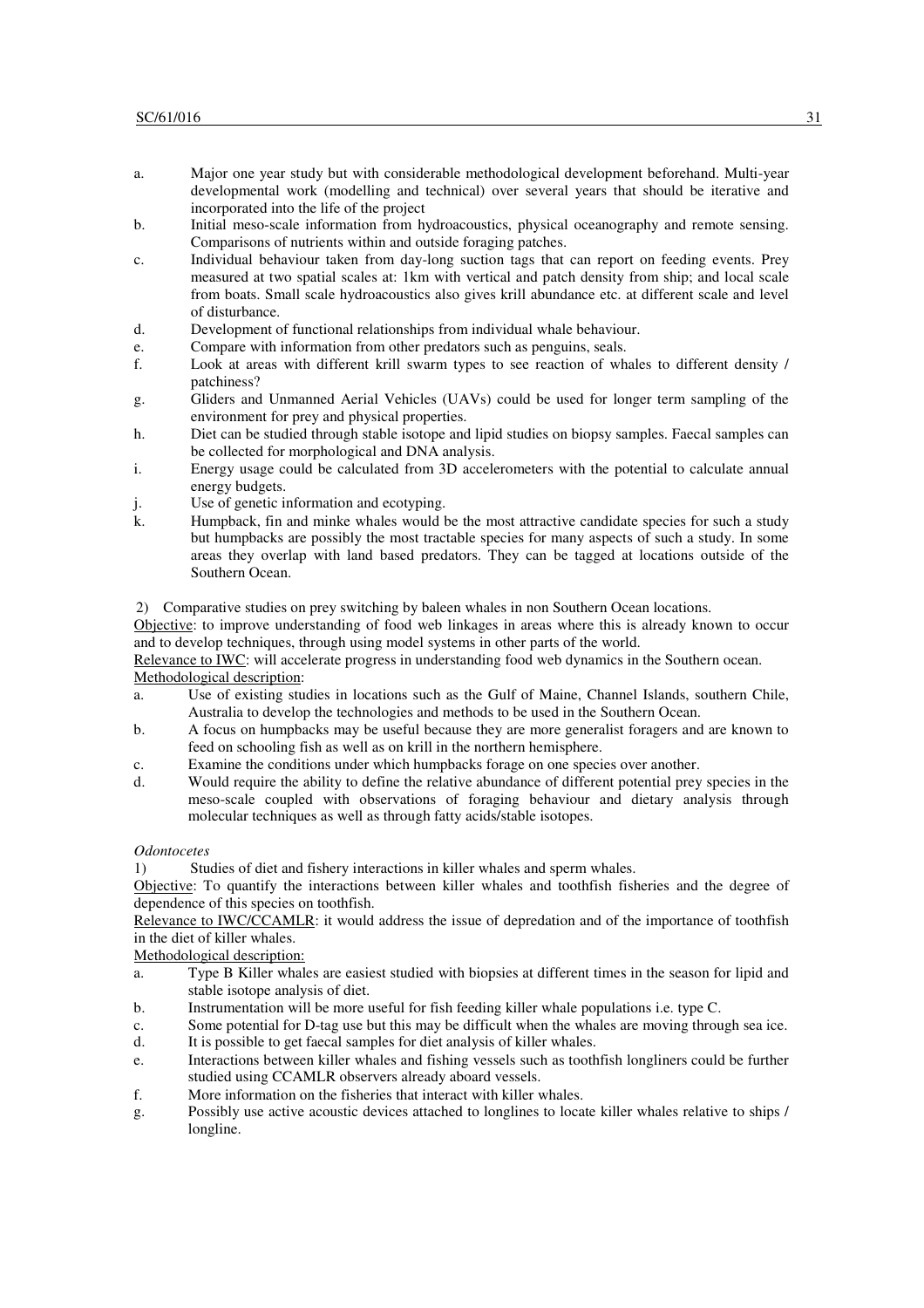- h. Some mitigation work of effects of killer whales on longlining has been tried with pots at Kerguelen. Studies on mitigation needed. This is also an issue for sperm whales.
- i. Biopsy sampling in fishery areas to investigate diet.
- j. Sperm whales highly amenable to acoustic surveying (e.g. sonabuoys, towed arrays and moorings).
- Longline acoustic devices could be used to determine feeding.
- k. Regional studies and comparisons among them could be useful.

2) Develop methods for studying diet in toothed whales in general

Objectives: to improve knowledge of diet in toothed whales in general and on sperm whales.

Relevance to IWC/CCAMLR: Studies at tractable locations such as New Zealand or convenient South American locations could provide considerable information on squid species composition in these areas and would develop techniques that could be applied in the Southern Ocean.

Methodological description:

- a. 3D arrays can be useful for sperm whales.
- b. Light traps etc could be used for sampling diet items.
- c. Engage with the Southern Ocean squid experts.
- d. Use of stranded animals for stomach contents and isotope analysis of blood/skin.
- e. Skin samples for isotope analysis.
- f. Use of acoustic moorings.
- g. Kaikoura a very tractable location for sperm whale studies.
- Develop relative prey abundance estimators to allow relationships between prey and predator abundance to be better studied.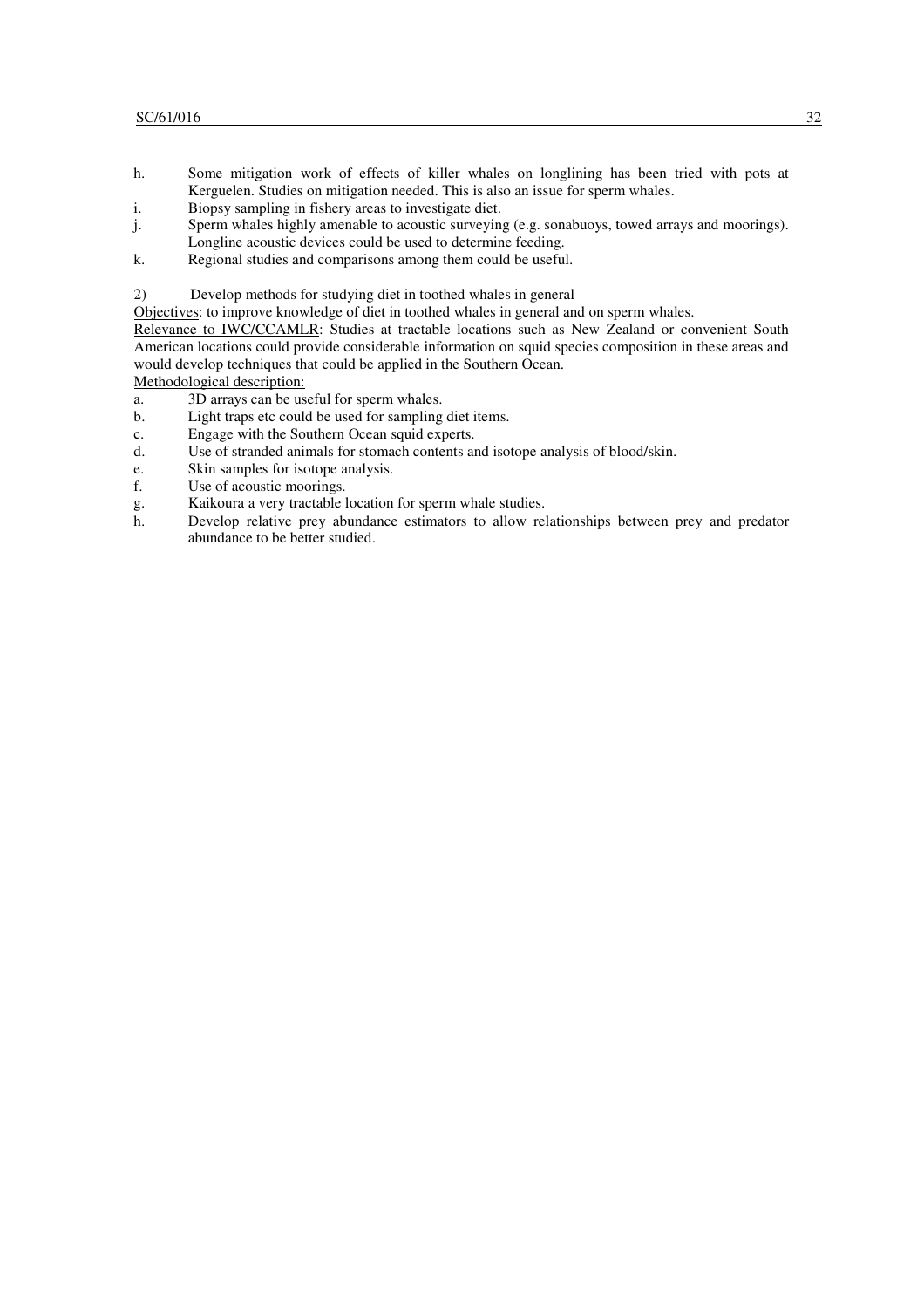## SUMMARY OF SOUTHERN OCEAN RESEARCH PROJECTS THAT HAVE POTENTIAL LINKAGES TO SORP

The following is a list of projects that were identified at the workshop as potentially having useful linkages to SORP. This is not an exhaustive or complete list but rather a cross section of some projects occurring in the Southern Ocean that may be applicable as core or associated SORP projects.

- 1) Southern right whale and humpback whales research in western Australia. Investigators: J. Bannister and collaborators.
	- a) Southern right whales: Subject to funding, it is proposed in 2009 to continue the 16-year series of annual aerial surveys along the southern Australian coast to provide continuing information on population trend and number, pending a modelling exercise to determine the frequency and extent of future surveys. Shore-based fieldwork at Head of Bight, South Australia, where a breeding concentration has been observed over some 17 years, would also continue. The programme has the twin objectives of estimating the extent to which the population may be approaching K, and investigating the effects of environmental change on reproductive success.
	- b) Humpback whales: Results from a survey off Western Australia to estimate population size of breeding stock D in 2008 are now becoming available. It is proposed (subject to funding) to undertake a combined analysis of results from the 2008 survey and two previous surveys in 2005 and 1999.
- 2) There are many relevant projects from French researchers:
	- a) CETA (CEtacean observation off Terre-Adélie) is a two year joint (French/Chilean/Australian) pilot study that will document information on the summer presence and relative abundance of cetaceans over the continental shelf off Terre Adélie, Eastern Antarctica. Two observers will join *R/V Astrolabe* that will be used as a platform of opportunity during a 10 day oceanographic cruise. Investigators: J-B Charrassin, C. Garrigue, Carlos Olavarria and V. Ridoux
	- b) The OHA-SIS-BIO project (Observatory of HydroAcousticity from SISmicity and Biodiversity in the Indian Ocean) will deploy 4-8 autonomous hydrophones at different sites in Southern Indian Ocean (French sub-Antarctic area) in 2009. The aim of the research is to obtain a complete annual picture of occurrence, seasonality and distribution of baleen whales, especially fin whale and blue whale subspecies (Antarctic and pygmy). Investigators: S. Flore, O. Adam, J-Y. Royer Jean-Yves, K. Stafford and C. Guinet.
	- c) Eparses Islands Acoustic Monitoring Project: We intend to deploy for one year (2009-2010) 4 autonomous hydrophones around Madagascar to evaluate presence/absence and seasonal occurrence of whales of cetaceans (including blue, fin and humpback whales). Investigators: F. Samaran, Terres Australes et Antarctiques Françaises, Agence des aires marines protégées, CEBC/CNRS, Université de Bretagne Occidentale.
	- d) Survey of the French Overseas EEZ in the south west Indian Ocean. As part of the ongoing Global survey of the French Overseas EEZ, an aerial survey centred on the French EEZ in the SW Indian Ocean (i.e. Mayotte, La Réunion) and some neighbouring EEZs will give the first large scale and standardised map of preferred habitats for cetaceans in this part of the IO. The survey should be conducted from November 2009-January 2010. Investigators: V. Ridoux
	- e) Cetaceans and fisheries interactions. Examining the demographic response of the Crozet Islands killer whale population to interactions with illegal Patagonian toothfish longliners. This is part of a continuation and reinforcement of an ongoing program, photo-ID collection of killer and sperm whales by fishery observers within the Crozet and Kerguelen EEZs will be conducted. It will allow for a better definition of the populations under study and a better understanding of the social organization and structure. Investigators: P. Tixier, N. Gasco, G. Duhamel, C. Guinet.
	- f) Cetaceans and fisheries interactions. This involves the quantification of sperm whales and killer whales impact on the toothfish fishery over the Kerguelen and Crozet plateaus. This is a collaborative project between the ORCASAV project associating fishermen, the TAAF administration, IFREMER, CEBC-CNRS and MNHN. It is aimed at developing, testing and assessing the efficiency pot lines to fish Patagonian toothfish in a way to reduce both seabird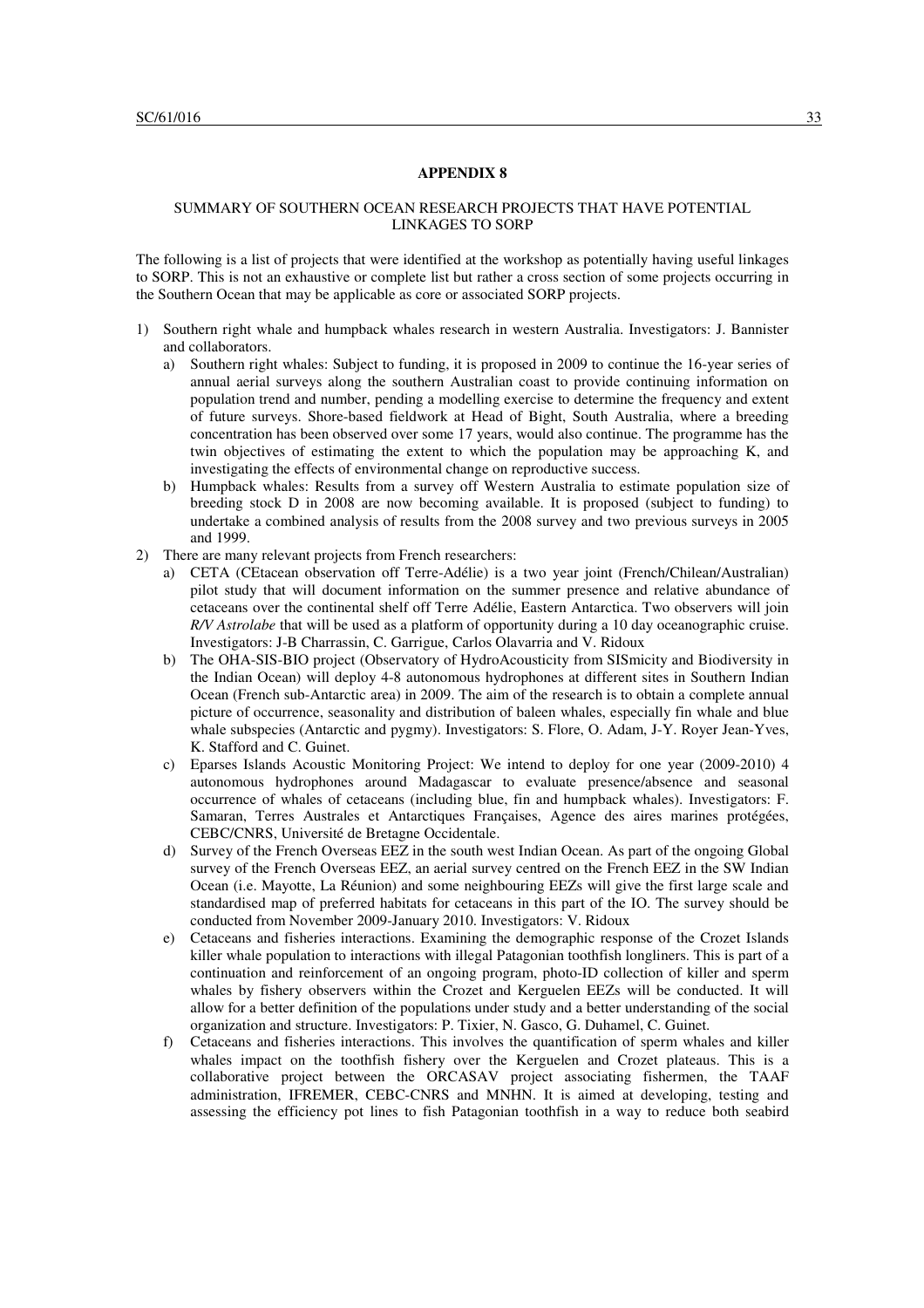bycatch and cetacean depredation. A pilot study will be conducted in 2009. Investigators: P. Tixier, N. Gasco, G. Duhamel and C. Guinet.

- g) In New Caledonia, it is planned to deploy satellite tag on humpback whales in the breeding ground Eii in 2009 and 2010. The aims are to investigate the habitat used and connection within breeding ground and to identify migratory pathways and feeding destination of this sub stock. Investigator: C. Garrigue.
- 3) Studies on Sperm whales at Kaikoura, based from Otago University, have been underway since 1990. More than 210 individual sperm whales are photographically identified, some of which are present for several months at a time and return regularly. Photogrammetric length estimates are available for some individuals. The most recent thrust of this work has been in the development of a large-aperture unlinked hydrophone array and associated software techniques to localise diving sperm whales in 3-D. Fieldwork in this project will continue through 2009. Investigators: S. Dawson. E. Slooten, B. Miller.
- 4) NZ sub Antarctic southern right whales, winter 2009. A survey of southern right whales in the sub Antarctic Auckland Islands of New Zealand is planned (funding dependent) for the austral winter of 2009 by the Marine Mammal Institute, Oregon State University, and University of Auckland, in collaboration with members of AMMC. This will be the 4<sup>th</sup> year of an intended 4-year series of vesselbased surveys to collect skin biopsy samples and individual identification photographs for estimation of abundance, genetic diversity, population structure and molecular aging. The result will be compared to those from a previous 4-year series of surveys during the winters of 1995-98 (Patenaude et al. 1998; Patenaude 2001), with the intent of measuring trends in abundance and any other changes in this unusual sub Antarctic calving grounds. Individual identification by microsatellite genotyping of the more than 600 samples collected from 2006-08 is underway to establish linkages with right whales around the mainland of New Zealand and analysis of mtDNA has been used to described differentiation from right whales along the coast of Australia. Investigators: C.S. Baker, E. Carroll, G. Dunshea, S. Childerhouse
- 5) Fine scale foraging behaviour of humpback whales, trophic dynamics and predator-prey ecology off the Western Antarctic Peninsula. From 21 April-12 June 2009, and 10 February-20 March 2010 we will use novel tagging technology combined with traditional fisheries acoustics methods to quantify the prey consumed by a poorly understood yet ecologically integral and recovering krill predator in the Antarctic, the humpback whale. We will use a combination of advanced non-invasive tag technology to study whale behaviour concurrent with hydro-acoustic techniques to map krill aggregations. We will use data logging tags that have been used to monitor the underwater activities of whales and reconstruct fine-scale movement patterns in three dimensions. Measurements of krill biomass, size structure and aggregation behaviour at high vertical and temporal resolution will be made using a combination of a vessel mounted and towed multi-frequency echosounders and physical sampling, e.g., MOCNESS. We will then use novel statistical approaches to integrate and synthesize these data. Our research will (1) provide direct and quantitative estimates of krill consumption rates by humpback whales and incorporate these into models for the and management of krill stocks and the conservation of the Antarctic Marine Ecosystem; (2) provide information integral to understanding predator-prey ecology and trophic dynamics, i.e., if/how baleen whales affect the distribution and behaviour of krill and/or other krill predators; (3) add significantly to the paucity of knowledge regarding the diving behaviour and foraging ecology of baleen whales in the Antarctic; and (4) develop new geospatial tools for the construction of multi-trophic level models that account for physical as well as biological data. Investigators: A. Friedlaender, D. Nowacek, P. Halpin, P. Tyack, & M. Zhou.
- 6) Pacific Whale Foundation have several relevant projects:
	- a) Ecuador: Plans are to continue humpback whale photo-identification, song and land-based work. We will continue to fund the coordination and analysis of west Latin American humpback photo-identification catalogues (e.g. Costa Rica, Panama, Columbia, Chile, Peru) along with ongoing comparison to the Antarctic humpback catalogue. There is a July - October field season. Investigator: G. Kaufmann.
	- b) East Australia: research on humpback whales continues with photo-identification and song recordings off Cooktown/Port Douglas, Whitsunday Islands, Hervey Bay and Eden. There is a July - November field season. Investigator: G. Kaufmann.
- 7) There are several relevant projects from Chile. CEQUA & INACH scientific projects to be undertaken during the next summer season 2009-2010.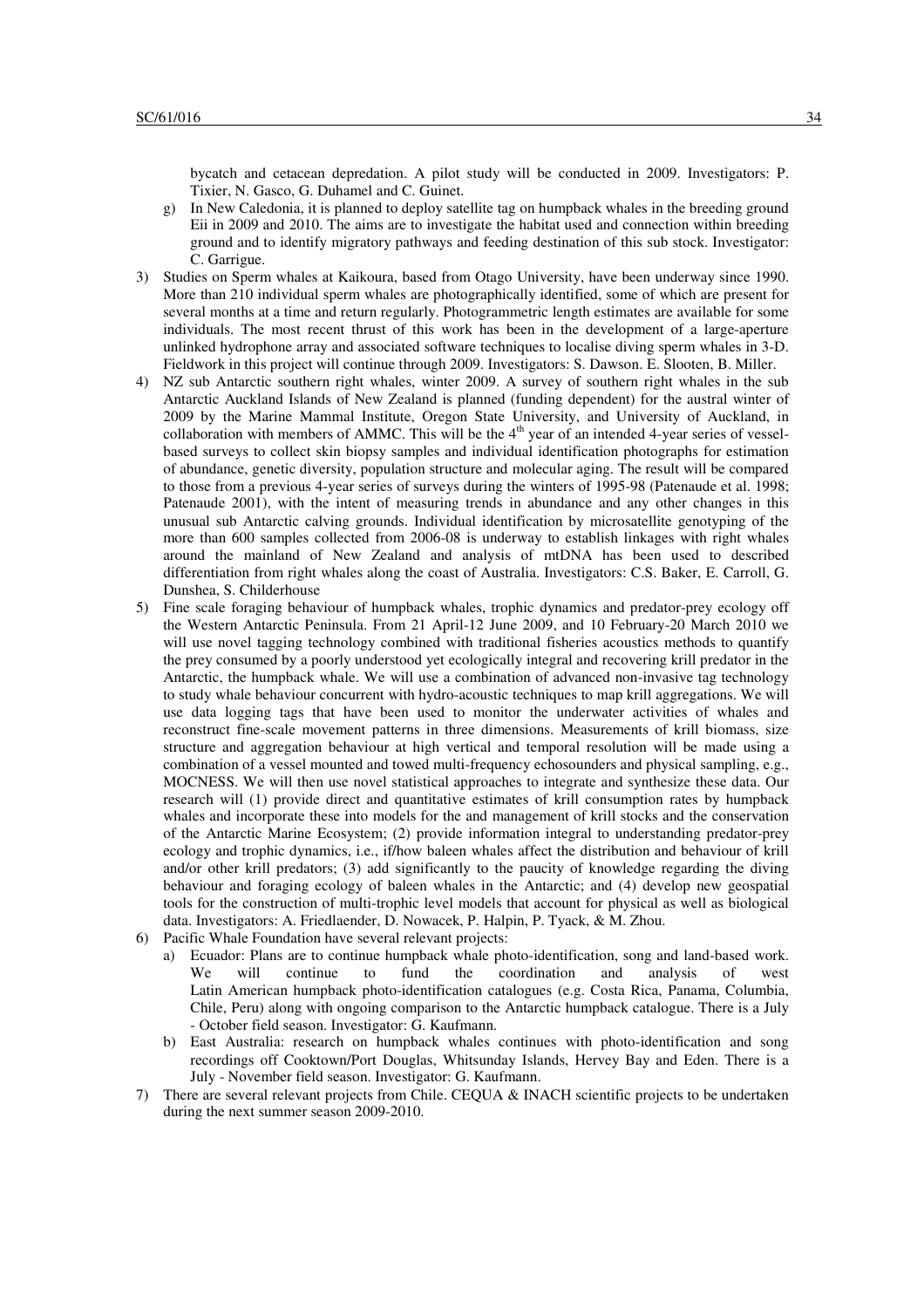- a) Field work will be undertaken in Patagonian channels and fjords north of Magellan strait. The timing will comprise a two month survey undertaken from September 2009 onwards. The research is focused on sighting surveys for humpback whales and coastal dolphins species (e.g. Chilean, Peale's, Commerson's dolphins and Burmeister porpoise). Investigator: C. Olavarria.
- b) Photo-identification and biopsy sampling will be undertaken in Channels near Tierra del Fuego south to Cape Horn. It will comprise of weekly surveys during summer 2009-2010. Investigator: C. Olavarria.
- c) Sighting surveys for whales and coastal dolphins will also be undertaken around Carlos III Island, Magellan strait during the summer 2009-2010. Investigator: C. Olavarria.
- d) Further research on the theodolite tracking of humpback whales with commercial and tourist vessels. Investigator: C. Olavarria.
- e) Research in northern Patagonia, Chile during the austral summer to continue long-term research on blue and humpback whales. The research will including photo-identification (abundance and vital parameters), biopsy sampling (genetics, organochlorine analysis, fatty acids), together with theodolite tracking (local movements) and acoustics (characterising vocalisations). During 2009 we will also complete the analysis of cetacean line transect abundance survey performed during this past austral summer. Investigators: R. Hucke-Gaete, Universidad Austral de Chile, Centro Ballena Azul NGO, University of St. Andrews, American Museum of Natural History, Centro de Estudios del Cuaternario, Instituto Antártico Chileno.
- f) As previously reported, the Southern Hemisphere Collaborative Blue Whale Catalogue is a collaborative research effort to undertake photo-ID comparisons of blue whales in Southern Hemisphere. Barbara Galletti with the Centro de Conservacion Cetacea of Chile is currently implementing a central web-based system, by adapting the Mingan Island Cetacean Study software for Northern Hemisphere blue whale matching. During 2009-2010 Southern hemisphere blue whale photo-Identification matching will take place by comparisons of catalogues from different researchers groups. Given the large number of researchers involved, comparisons will be facilitated through one coordinator within each region. Regions were initially defined as Gulf of California/Eastern Tropical Pacific/South America (coordinated by Barbara Galletti); Antarctica (Coordinated by Paula Olson from Southwest Fisheries Science Centre) and Indonesia/Australian/New Zealand (coordinated by Chandra Salgado from Curtin University). Investigator: B. Galletti, P. Olsen, C. Salgado.
- g) Since 2004, Centro de Conservacion Cetacea (CCC) conducts the Alfaguara (blue whale) Project. During summer/autumn 2010, CCC will continue research on blue whales off Isla de Chiloe, southern Chile with focus on photo-identification, line-transect surveys, biopsy sampling and health assessment. Other species, including humpback whales, sei whales and fin whales will also be opportunistically monitored. Investigator: B. Galletti.
- 8) Active Projects by Wildlife Conservation Society/Cetacean Conservation and Research Program in 2009/2010 will continue. We will be moving forward on all analyses described in research summaries, along with some small-scale field work. In both Madagascar and Gulf of Guinea (Congo and/or Gabon) there will be a focus on coastal dolphins (particularly *Sousa* spp.) and associated small-scale humpback whale sampling surveys. In addition, potential projects include satellite tagging of humpback whales from Madagascar in winter 2009 or 2010, and continuation/expansion of acoustic monitoring and survey effort for offshore whales and inshore odontocetes off the coast of Angola (pending funding). Analyses on acoustic, genetic, and photographic datasets from humpback whales (largely from breeding grounds, but some Southern Ocean feeding grounds) will continue with the intention of completing reports and papers for publications. A student from Universidad de Austral, Chile will conduct population genetic analyses on blue whale samples from Chile and the SE Pacific. Investigators: S. Cerchio, H. Rosenbaum
- 9) In the summer of 2009/10 the Australian Marine Mammal Centre will undertake a third aerial survey for Antarctic minke whales in the sea ice in eastern Antarctica. This aerial survey will cover the area between longitudes 95°-115° E and extend north to the edge of the sea ice and just beyond. The aerial survey is scheduled to start around 10 December, 2009 and will finish around 6 February, 2010. These aerial surveys are flown in a CASA-212 fixed-wing aircraft and are based at Casey Station. A paper describing this proposed aerial survey will be presented at IWC in June, 2009. Investigators: N. Kelly, D. Peel.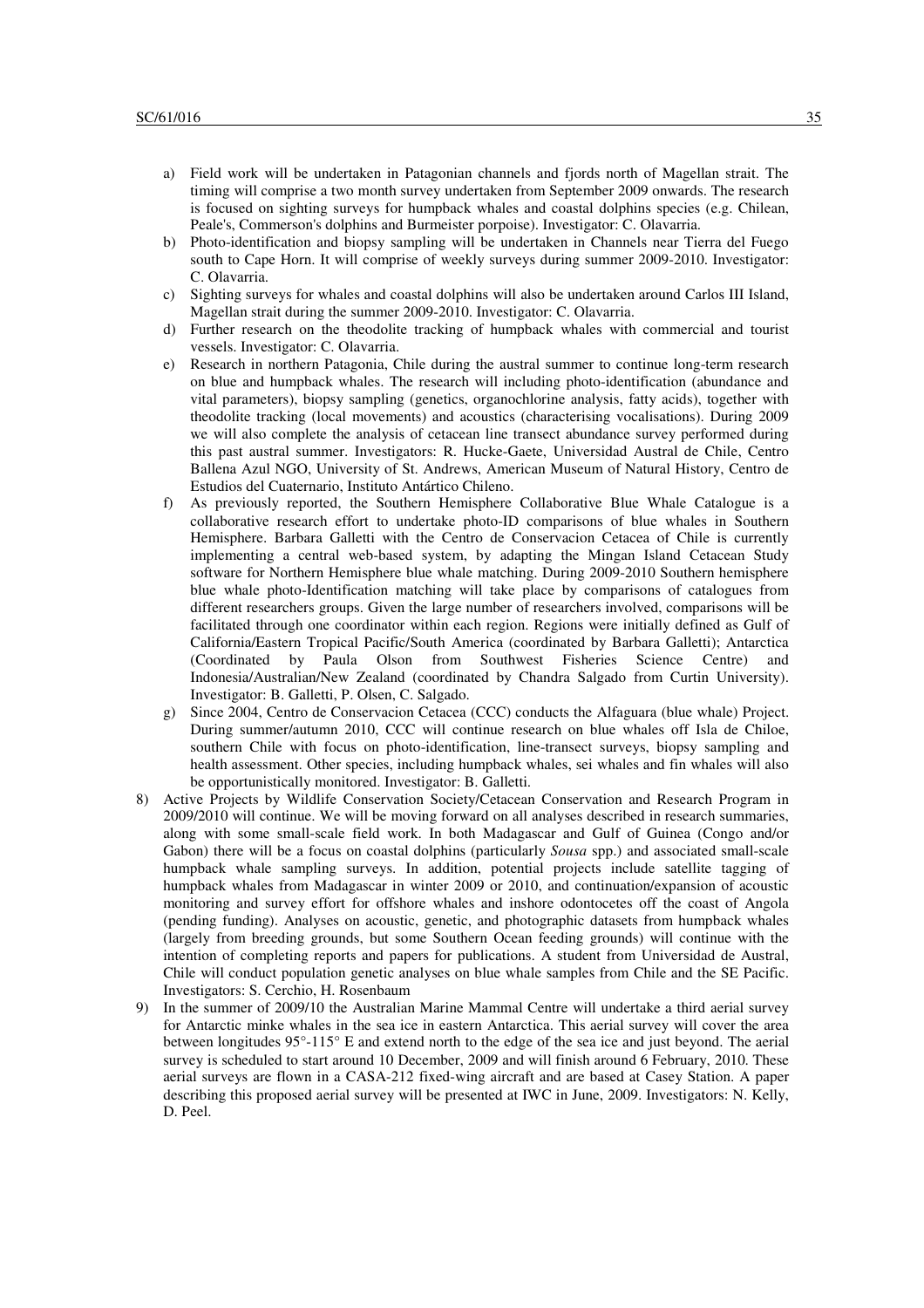- 10) Some countries that harvest of krill in the Southern Ocean (e.g. Norway) send vessels to estimate krill production and abundance. Norwegian vessels are likely to operate in the South Georgia area (because the Norwegian krill fishery takes place there) and in the zone around the Norwegian Bouvet Island. There may be possibilities for cetacean observers onboard these vessels. Contact: A. Bjorge.
- 11) Cooperative work conducted by independent, non-governmental research groups from Argentina (Instituto de Conservación de Ballenas and Fundación Cethus), Brazil (Projeto Baleia Franca), Chile (Centro de Conservación Cetacea) and Uruguay (Organización para la Conservación de Cetáceos) will focus on the continuation of photo-identification aerial surveys of southern right whales along the Atlantic coast of Argentina, Brazil and Uruguay and on land-based and aerial surveys along the Chilean coast between July and November. Meetings to update the analyses of photographs using the appropriate software and to continue catalogue comparisons will be held. At present, a joint proposal to continue promoting the studies on population dynamics, movements and distribution and to coordinate aerial photo-id surveys in the four countries is being developed. Other studies that will be conducted during the next 5 years include:
	- Genetics:
	- stable isotopes:
	- acoustics:
	- determining the foraging locations and krill dependencies of baleen whales in the southern ocean;
	- the response of tissues of southern right whales to contaminants;
	- monitoring right whale health through necropsies of stranded animals; and,
	- behavioural studies.

Financial support to conduct these projects is required. Table 1 summarises the aerial survey details and schedule in the four countries.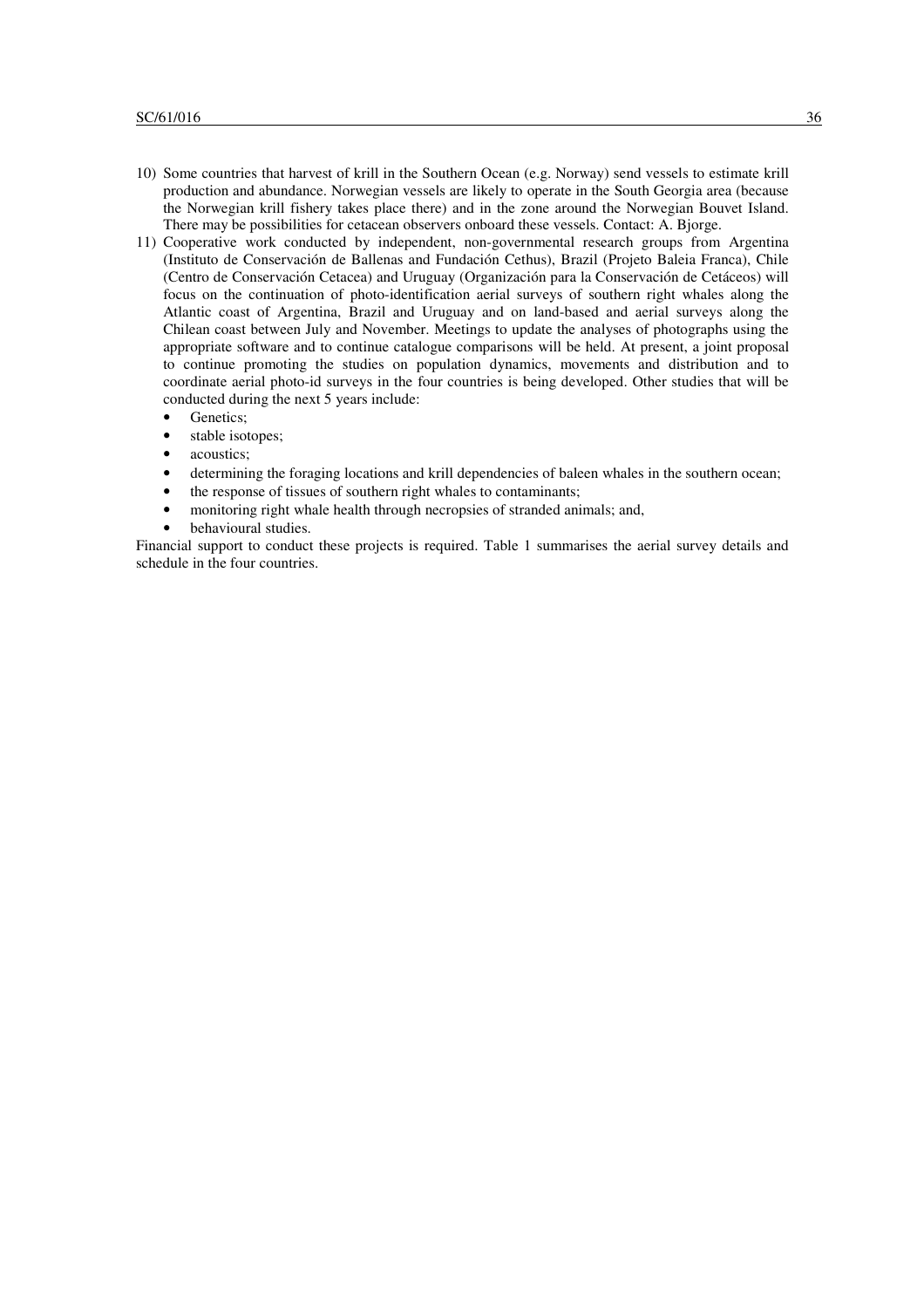| <b>Country</b> | <b>Area</b>         | <b>Organisation</b>                              | proposed#<br>surveys / yr | time period | average # whales<br>photo-<br><i>identified/survey</i> | estimated #<br>hrs flown /<br>survey | estimated #<br><i>photos</i><br>taken /<br>survey | <b>Contact</b>                                  |
|----------------|---------------------|--------------------------------------------------|---------------------------|-------------|--------------------------------------------------------|--------------------------------------|---------------------------------------------------|-------------------------------------------------|
| Argentina      | Península<br>Valdés | Instituto de Conservación de<br><b>Ballenas</b>  |                           | Sept        | 200-250                                                | 25                                   | 7,000                                             | Mariano Sironi<br>(msironi@icb.org.ar)          |
| Argentina      | Río Negro           | Marybio                                          |                           |             |                                                        |                                      |                                                   | Alejandro Cammareri<br>ale@marvbio.org)         |
| Argentina      | <b>Buenos Aires</b> | Fundación Cethus                                 | 5                         | June to Oct | 1 to 5                                                 | 15                                   | 50                                                | Miguel Iñíguez<br>(miquel.iniguez@cethus.org)   |
| Argentina      | Santa Cruz          | Fundación Cethus                                 | 5                         | June to Oct | 1 to 10                                                | 15                                   | 100                                               | Jimena Belgrano<br>(jimena.belgrano@cethus.org) |
| <b>Brazil</b>  | Southern Brazil     | Projeto Baleia Franca                            | $\mathfrak{Z}$            | Aug to Oct  | 100                                                    | 47                                   | 2000                                              | Karina Groch<br>(karina@baleiafranca.org.br)    |
| Chile          | <b>Northern</b>     | Centro de Conservacion<br>Cetacea                |                           | Sept-Oct    |                                                        | $\overline{4}$                       | 50                                                |                                                 |
| Chile          | Central             | Centro de Conservacion<br>Cetacea                | Opportunistic             | Sept-Oct    | 1 to 5                                                 | 3                                    | 50                                                | Barbara Galetti (barbara@ccc-<br>chile.org)     |
| Chile          | Southern            | Centro de Conservacion<br>Cetacea                |                           | Sept-Oct    |                                                        | 8                                    | 50                                                |                                                 |
| Uruguay        |                     | Organizacion para la<br>Conservacion de Cetaceos | 6                         | Aug to Oct  | 30 to 40                                               | 5                                    | 600                                               | Rodrigo García<br>(rodrigo@OCC.org.uy)          |

**Table 1** Summary of aerial survey details and schedule for southern right whale research in eastern South America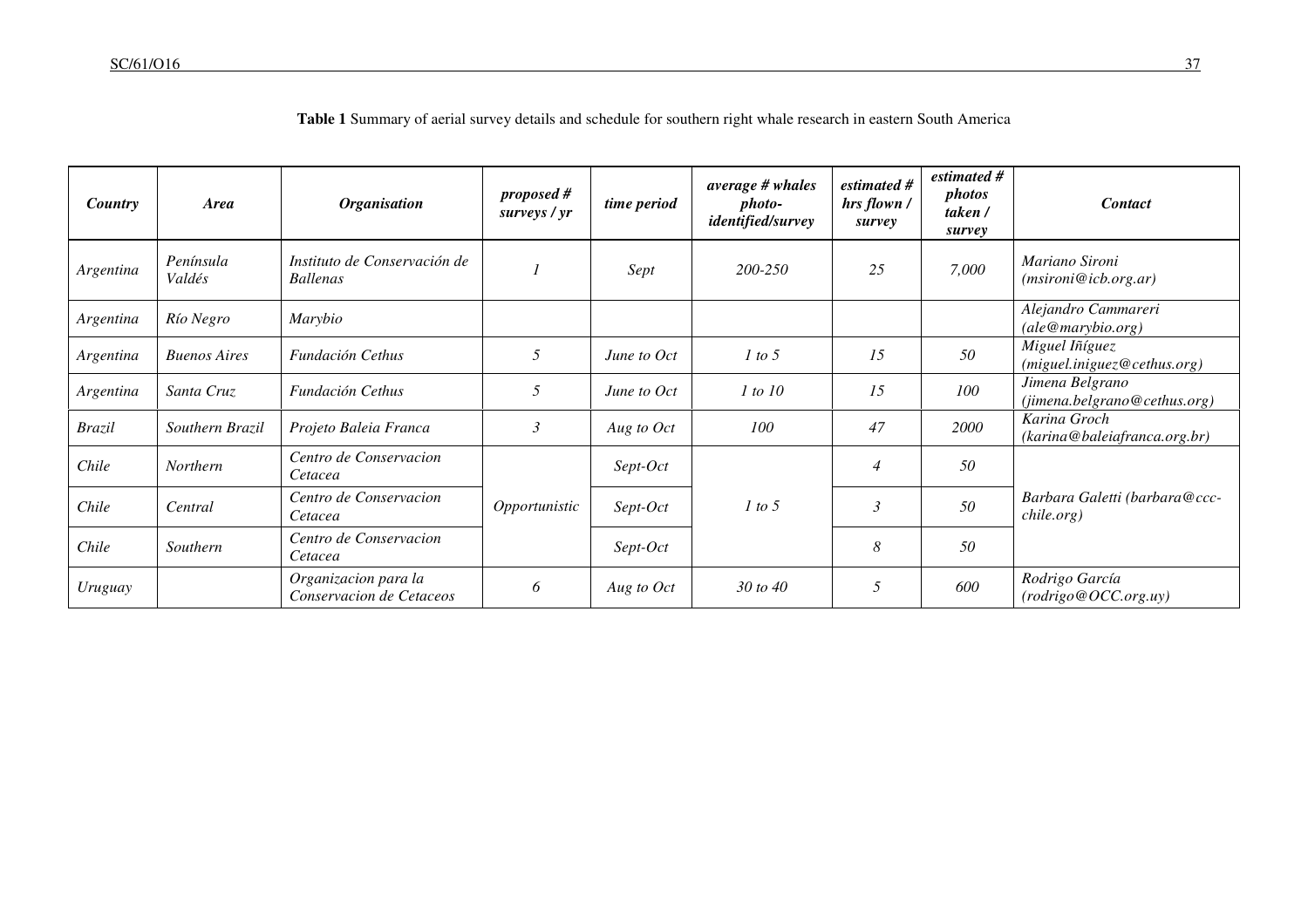# SUMMARY OF CETACEAN RESEARCH PROGRAMMES AND DATA RELEVANT TO THE SORP

| Name of<br>programme                                                                                  | <b>Nationality</b> | <b>Contact person</b>                                 | Area of operation                                                                                  | Years of<br>operation | <b>Target species</b>          | Type of research                                                                                                             | Data available                                                                                                  |
|-------------------------------------------------------------------------------------------------------|--------------------|-------------------------------------------------------|----------------------------------------------------------------------------------------------------|-----------------------|--------------------------------|------------------------------------------------------------------------------------------------------------------------------|-----------------------------------------------------------------------------------------------------------------|
| <b>AMMC</b> minke<br>whale aerial survey                                                              | Australia          | Nathalie Kelly<br>(natalie.kelly@aad.gov.au)          | Casey Station (~110°E);<br>pack ice                                                                | 2008-09               | minke whales:<br>killer whales | Aerial surveys to<br>assess abundance of<br>cetaceans in pack ice                                                            | Line transect data<br>held by AMMC                                                                              |
| <b>AMMC</b> passive<br>acoustic<br>monitoring of<br>marine mammals<br>in the Southern<br><i>Ocean</i> | Australia          | Jason Gedamke<br>(jason.gedamke@aad.gov.au)           | <b>IWC</b> Areas III, IV and V                                                                     | 2005-2009             | Whales and<br>seals            | Deployment of<br>moored hydrophones<br>for 1 year to detect<br>presence of whales;<br>sonabuoys for<br>distribution          | Acoustic data held<br>by AMMC                                                                                   |
| New Zealand<br>southern right<br>whale project                                                        | New Zealand        | Simon Childerhouse<br>(simon.childerhouse@aad.gov.au) | New Zealand sub-<br>Antarctic                                                                      | 2006-2009             | southern right<br>whales       | Biopsy and photo-ID<br>to assess abundance,<br>population structure<br>and population<br>recovery                            | $600 + biopsy$<br>samples and<br>photo-ID records                                                               |
| <b>AMMC</b> humpback<br>whale tagging                                                                 | Australia          | <b>Nick Gales</b>                                     | East coast of Australian;<br><b>IWC</b> Areas <b>IV</b> and <b>V</b>                               | 2004-2008             | Humpback<br>whales             | Satellite tracking to<br>assess distribution,<br>population structure<br>and interchange, and<br>migratory<br>connections    | 56 whales tracked                                                                                               |
| Antarctic killer<br>whale research                                                                    | <b>USA</b>         | Robert Pitman<br>(robert.pitman@noaa.gov)             | Antarctic Peninsula; Ross<br>Sea                                                                   | 2001-2009             | Killer whales                  | Satellite tagging for<br>local movements and<br>migration, food,<br>foraging, abundance,<br>biopsy, photo-id,<br>systematics | 15 whales tracked,<br>91 biopsies, 150+<br>photo-ids,<br>acoustic<br>recordings, diet<br>records and<br>samples |
| Population<br>dynamics of right<br>whales                                                             | Australia          | John Bannister<br>(bannisj@bigpond.com)               | Coastal southern<br>Australia: Cape Leeuwin<br>$(WA)$ - Ceduna $(SA)$<br>('Australian' population) | 1993-2008             | Right whales                   | Aerial survey counts<br>and photo-id                                                                                         | Population<br>number, trend,<br>and photo-id<br>information held<br>at WA Museum                                |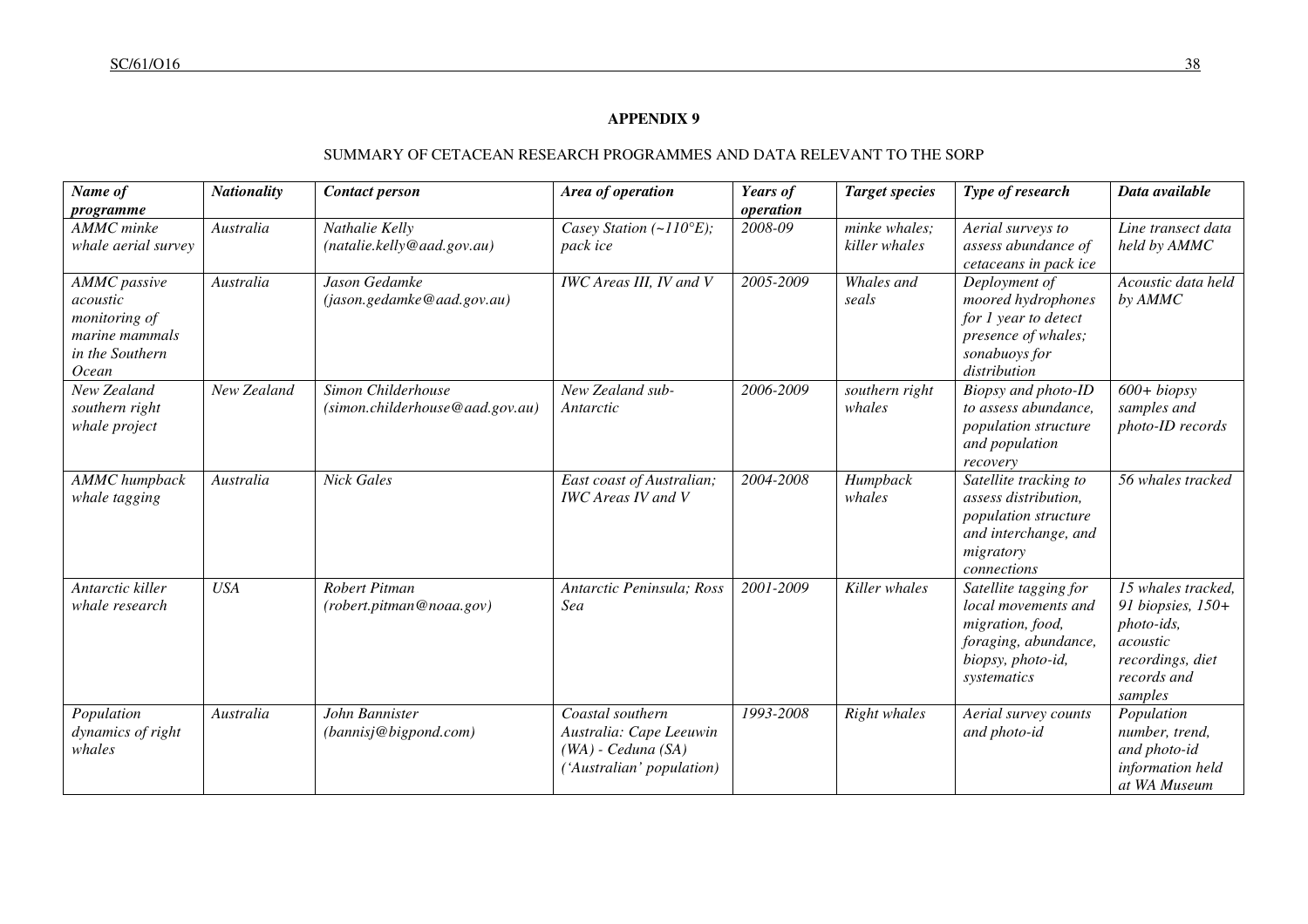| $\overline{Name}$ of<br>programme           | <b>Nationality</b> | <b>Contact person</b>                   | Area of operation                                                                 | Years of<br>operation   | <b>Target species</b>               | Type of research                                                                       | Data available                                   |
|---------------------------------------------|--------------------|-----------------------------------------|-----------------------------------------------------------------------------------|-------------------------|-------------------------------------|----------------------------------------------------------------------------------------|--------------------------------------------------|
| Population status<br>of humpbacks           | Australia          | John Bannister<br>(bannisj@bigpond.com) | Shark Bay area, Western<br>Australia (Southern<br>Hemisphere Breeding<br>Stock D) | 2008                    | Humpbacks                           | Aerial and shore -<br>based line transect<br>survey                                    | Line transect data<br>held at WA<br>Museum       |
| East Australia<br>Humpback Whale            | <b>USA</b>         | Greg Kaufman<br>(greg@pacificwhale.org) | Whitsunday Islands, OLD<br>1990-'99<br>whales                                     | Humpback                | Photo-ID to assess<br>abundance,    | $4200+$ photo-ID<br>records,                                                           |                                                  |
| Project                                     |                    |                                         | GBR, QLD                                                                          | 1984-'90                |                                     | population structure,<br>interchange, and<br>migratory<br>connections and              | song recordings,<br>aerial surveys               |
|                                             |                    |                                         | Point Lookout, QLD                                                                | 1984-'91                |                                     |                                                                                        |                                                  |
|                                             |                    | Hervey Bay, QLD                         | 1987-'09                                                                          |                         | population recovery<br>distribution |                                                                                        |                                                  |
|                                             |                    |                                         | Eden, NSW                                                                         | 1993-'09                |                                     |                                                                                        |                                                  |
|                                             |                    |                                         | Sydney, NSW                                                                       | $2003 - 09$             |                                     |                                                                                        |                                                  |
|                                             |                    |                                         | Coff's Harbour, NSW                                                               | 1985-'89                |                                     |                                                                                        |                                                  |
| West Australia<br>Humpback Whale<br>Project | <b>USA</b>         | Greg Kaufman<br>(greg@pacificwhale.org) | Exmouth, Shark Bay &<br>Perth, WA                                                 | 1986-'95                | Humpback<br>whales                  | Photo-ID to assess<br>abundance,<br>population structure<br>and population<br>recovery | $800 + photo$ -ID<br>records, song<br>recordings |
| Tonga Humpback<br><b>Whale Project</b>      | <b>USA</b>         | Greg Kaufman<br>(greg@pacificwhale.org) | Vava'u and Ha'apai,<br>Tonga                                                      | 1985-1986,<br>2003-2009 | Humpback<br>whales                  | Photo-ID to assess<br>abundance,<br>population structure,                              | $130+ photo-ID$<br>records, song<br>recordings   |
| American Samoa<br>Project                   |                    |                                         | Tutuila                                                                           | 1984, 1994              |                                     | interchange and<br>population recovery<br>distribution                                 |                                                  |
| <b>PWF</b> Antarctic                        | <b>USA</b>         | Greg Kaufman                            | Area I                                                                            | 1983                    | Humpback                            | Photo-ID to assess                                                                     | $5$ photo-ID                                     |
| Humpback Whale                              |                    | (greg@pacificwhale.org)                 | Area V                                                                            | 1986                    | whales                              | abundance,                                                                             | records                                          |
| Catalogue                                   |                    |                                         | A. Peninsula                                                                      | 1988-'89                |                                     | population structure,<br>interchange, and<br>migratory                                 |                                                  |
|                                             |                    |                                         |                                                                                   |                         |                                     | connections and<br>population recovery<br>distribution                                 |                                                  |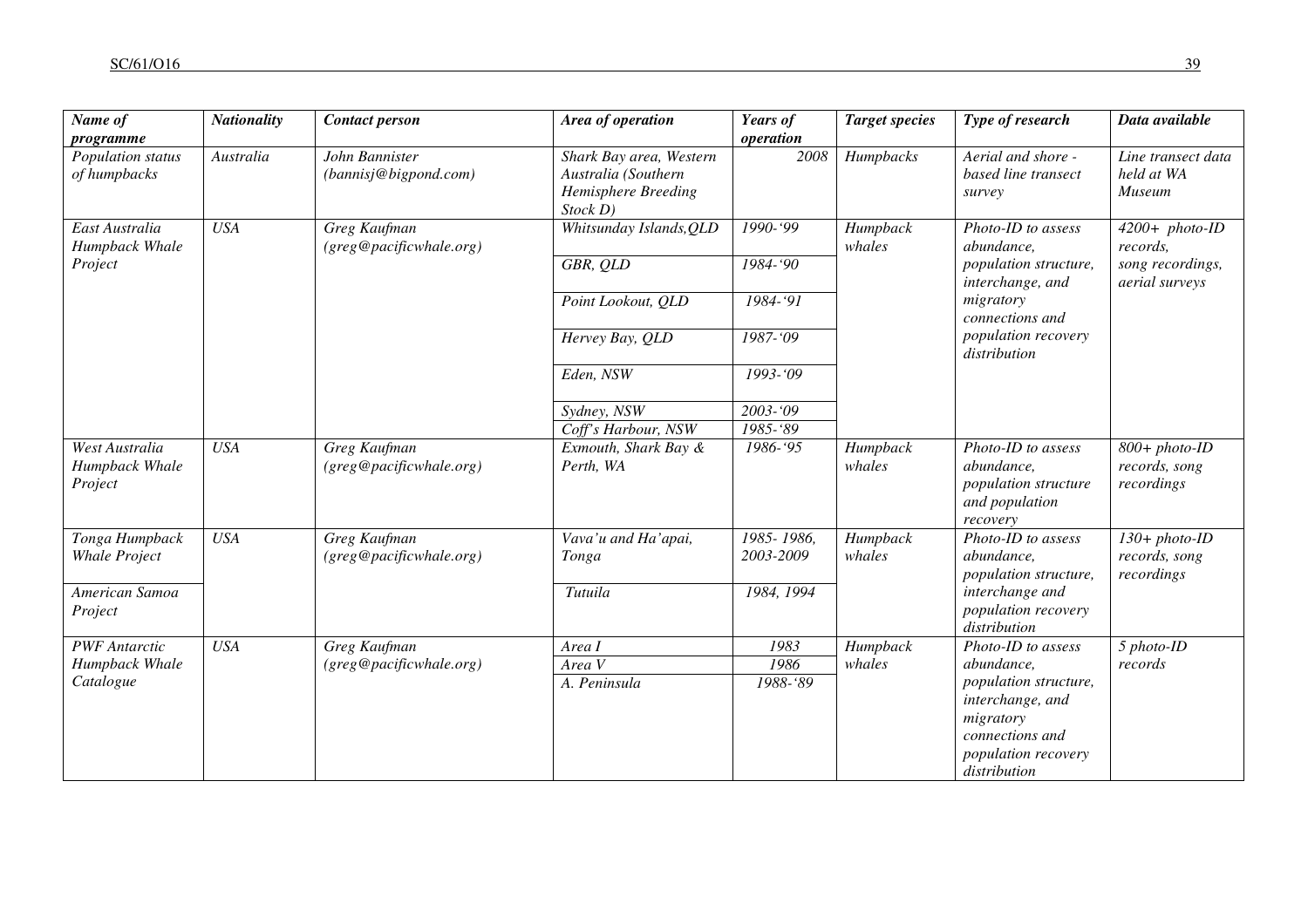| Name of<br>programme                                                                                                                                      | <b>Nationality</b>                                                                                                                                      | <b>Contact person</b>                                                                                                                                                                                                                               | Area of operation                                                                                                                                              | Years of<br>operation                   | <b>Target species</b>     | Type of research                                                                                                                    | Data available                                                                                                                                                                             |
|-----------------------------------------------------------------------------------------------------------------------------------------------------------|---------------------------------------------------------------------------------------------------------------------------------------------------------|-----------------------------------------------------------------------------------------------------------------------------------------------------------------------------------------------------------------------------------------------------|----------------------------------------------------------------------------------------------------------------------------------------------------------------|-----------------------------------------|---------------------------|-------------------------------------------------------------------------------------------------------------------------------------|--------------------------------------------------------------------------------------------------------------------------------------------------------------------------------------------|
| Demografía de la<br>Ballena Jorobada y<br>otros cetáceos en<br>Costas<br>Ecuatorianas                                                                     | Ecuador                                                                                                                                                 | Cristina Castro<br>(cristina@pacificwhale.org)                                                                                                                                                                                                      | Marine Area of<br>Machalilla National Park                                                                                                                     | 1997-2009                               | Humpback<br>whales        | Photo-ID to assess<br>abundance,<br>population structure<br>and population<br>recovery                                              | Around 1400<br>whales with photo<br>$-ID$ records                                                                                                                                          |
| Demografía de la<br>Ballena Jorobada y<br>otros cetáceos en<br>Costas<br>Ecuatorianas                                                                     | Ecuador                                                                                                                                                 | Cristina Castro<br>(cristina@pacificwhale.org)                                                                                                                                                                                                      | Marine Area of<br>Machalilla National Park                                                                                                                     | 1998-1999/<br>2002-2006                 | Humpback<br>whales        | Theodolite Land<br>station to know the<br>impact of the whale<br>watching boats on the<br>humpbacks                                 | Track data,<br>Behaviour data                                                                                                                                                              |
| Reducción del<br>Impacto de las<br>Artes de Pesca<br>sobre cetáceos<br>menores en el PNM                                                                  | Ecuador                                                                                                                                                 | Cristina Castro<br>(cristina@pacificwhale.org)                                                                                                                                                                                                      | Marine Area of<br>Machalilla National Park                                                                                                                     | 2009                                    | Dolphins and<br>sea lions | Incidental catches<br>study, bio-economic<br>study                                                                                  | Dolphin catch<br>rates and dolphin<br>species<br>composition                                                                                                                               |
| Estudio de la<br>Ballena Jorobada<br>en Salina                                                                                                            | Ecuador                                                                                                                                                 | Fernando Felix<br>(fernandofelix@femm.org)                                                                                                                                                                                                          | Machalilla National Park<br>Salinas                                                                                                                            | 1991-1996/<br>2002-2009                 | Humpback<br>whales        | Photo-ID to assess<br>abundance,<br>population structure<br>and population<br>recovery                                              | Around 1100<br>whales with photo<br>$-ID$ records                                                                                                                                          |
| New Zealand<br>southern right<br>whale project,<br>Phase 1                                                                                                | New Zealand                                                                                                                                             | Nathalie Patenaude<br>(npatenaude@lgl.com)<br><b>Scott Baker</b><br>(scott.baker@oregonstate.edu)                                                                                                                                                   | New Zealand sub-<br>Antarctic                                                                                                                                  | 1995-1998                               | southern right<br>whales  | Biopsy and photo-ID<br>to assess abundance,<br>genetic diversity,<br>population structure<br>and population<br>recovery             | $~500$ biopsy<br>samples and<br>photo-ID records                                                                                                                                           |
| South Pacific<br>Whale Research<br>Consortium,<br>humpback whale<br>migration between<br>breeding grounds<br>E, F and G and<br>Antarctic feeding<br>Areas | New Zealand,<br>Australia, New<br>Caledonia,<br>Tonga, Cook<br>Islands,<br>Samoa,<br>American<br>Samoa, French<br>Polynesia,<br>Colombia,<br>Chile, USA | <b>Scott Baker</b><br>(scott.baker@oregonstate.edu)<br>on behalf of Claire Garrigue, Nan<br>Hauser, Mike Donoghue, Michael<br>Poole, Phil Clapham, Dave Paton,<br>Mike Noad, Simon Childerhouse,<br>Rochelle Constantine and Debbie<br><b>Steel</b> | New Caledonia, New<br>Zealand, Tonga, Cook<br>Islands, French<br>Polynesia, Colombia<br>(breeding grounds $E, F$<br>and G); Antarctic Areas<br>IV, V, VI and I | 1991-2005<br>(ongoing in<br>$2006 - 08$ | Humpback<br>whales        | Biopsy sampling for<br>genotyping and<br>photo-ID to estimate<br>abundance,<br>population structure<br>and migratory<br>interchange | $n = 1064$ unique<br>genotypes for all<br>breeding grounds;<br>$n = 175$ unique<br>genotypes for all<br>breeding areas;<br>$>1,000$ photo-ID<br>also available<br>from breeding<br>grounds |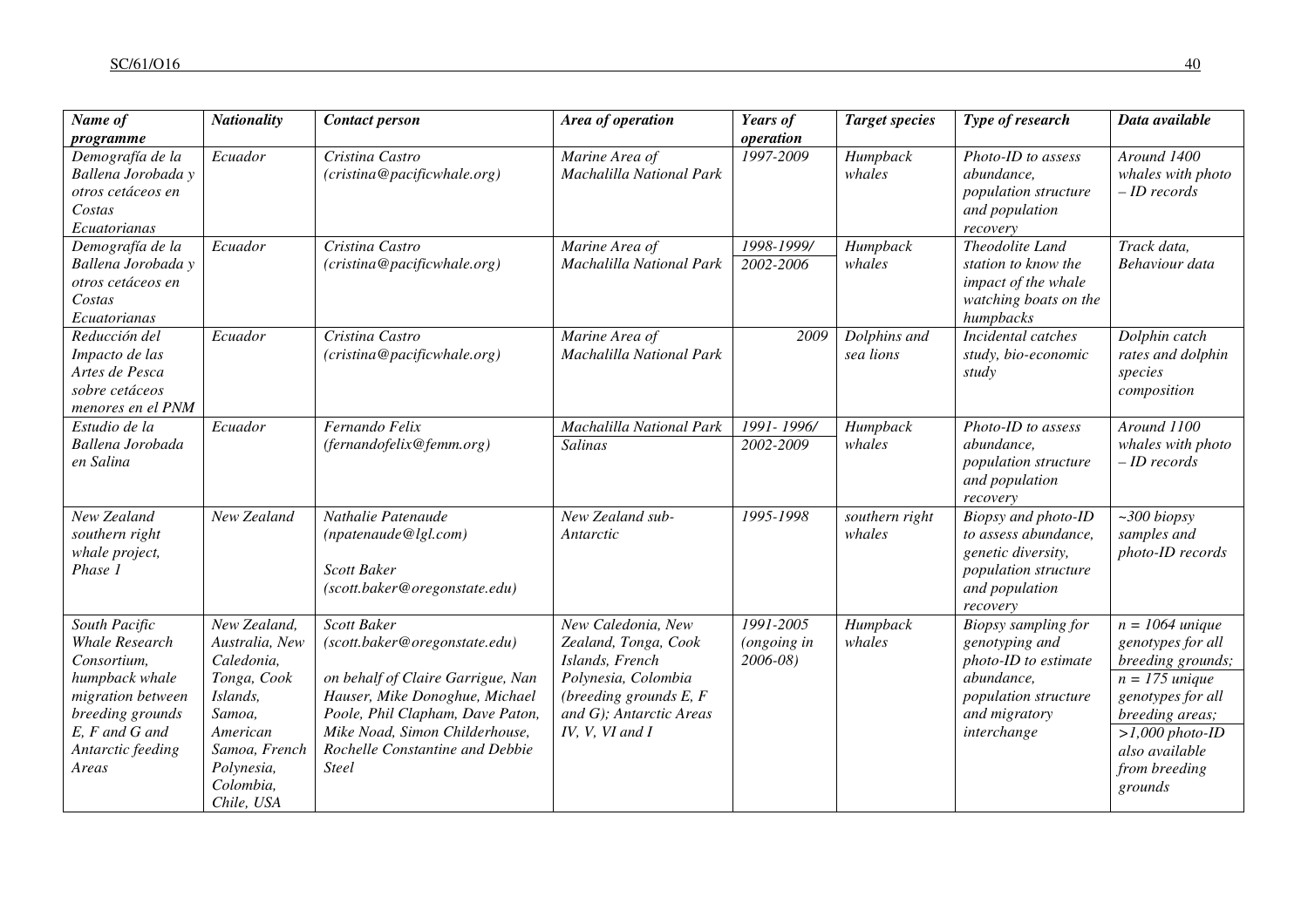| Name of<br>programme                                    | <b>Nationality</b> | <b>Contact person</b>                             | Area of operation            | Years of<br>operation | <b>Target species</b>                 | Type of research                                                                                                                                                                            | Data available                                                                                                                                                                |
|---------------------------------------------------------|--------------------|---------------------------------------------------|------------------------------|-----------------------|---------------------------------------|---------------------------------------------------------------------------------------------------------------------------------------------------------------------------------------------|-------------------------------------------------------------------------------------------------------------------------------------------------------------------------------|
| New Caledonia<br>humpback whale<br>project              | France             | Claire Garrigue<br>(Op.cetaces@lagoon.nc)         | New Caledonia                | 1995-2008             | Humpback<br>whales                    | Biopsy and photo-ID<br>to assess abundance,<br>distribution,<br>population structure                                                                                                        | $500 + Photo-ID$<br>$500 + biopy$<br>samples                                                                                                                                  |
| Blue whale ecology<br>and conservation<br>project       | Chile              | Rodrigo Hucke-Gaete<br>(rhucke@uach.cl)           | Northern Patagonia,<br>Chile | 2000-<br>2009         | <b>Blue</b> and<br>humpback<br>whales | Photo-ID and line<br>transect surveys to<br>assess abundance,<br>population structure<br>and population<br>recovery.                                                                        | 128 identified blue<br>whales and $27+$<br>humpbacks. Boat<br>based line transect<br>data is being<br>collected at the<br>moment and is a<br>joint work with<br>Rob Williams. |
| Blue whale satellite<br>tagging off Chile<br>subproject | Chile              | <b>Bruce Mate</b><br>(bruce.mate@oregonstate.edu) | Gulf of Corcovado, Chile     | 2004                  | <b>Blue</b> whales                    | Satellite tracking to<br>assess distribution,<br>population structure<br>and interchange, and<br>migratory<br>connections.                                                                  | Unpublished data<br>from 5 satellite<br>tagged whales<br>held at Oregon<br>State University<br>and Universidad<br>Austral de Chile.                                           |
| Fine-scale whale<br>movements<br>subproject             | Chile              | Rodrigo Hucke-Gaete<br>(rhucke@uach.cl)           | Gulf of Corcovado, Chile     | 2006-2009             | Blue whales;<br>humpback<br>whales    | Theodolite tracking<br>for fine-scale<br>movement monitoring<br>of large whales.                                                                                                            | Whale movement<br>data held by<br>Centro Ballena<br>Azul and<br>Universidad<br>Austral de Chile.                                                                              |
| <b>Blue</b> whale<br>acoustics<br>subproject            | Chile              | Rodrigo Hucke-Gaete<br>(rhucke@uach.cl)           | Gulf of Corcovado, Chile     | 2008-2009             | <b>Blue</b> whales                    | Acoustic recordings<br>using directional<br>hydrophones in close<br>presence of blue<br>whales for call<br>characterization and<br>determining<br>population/subspecies<br><i>identity.</i> | 24+ continuous<br>hours of acoustic<br>data held at by<br>Centro Ballena<br>Azul, Universidad<br>Austral de Chile.<br>jointly with U. St.<br>Andrews.                         |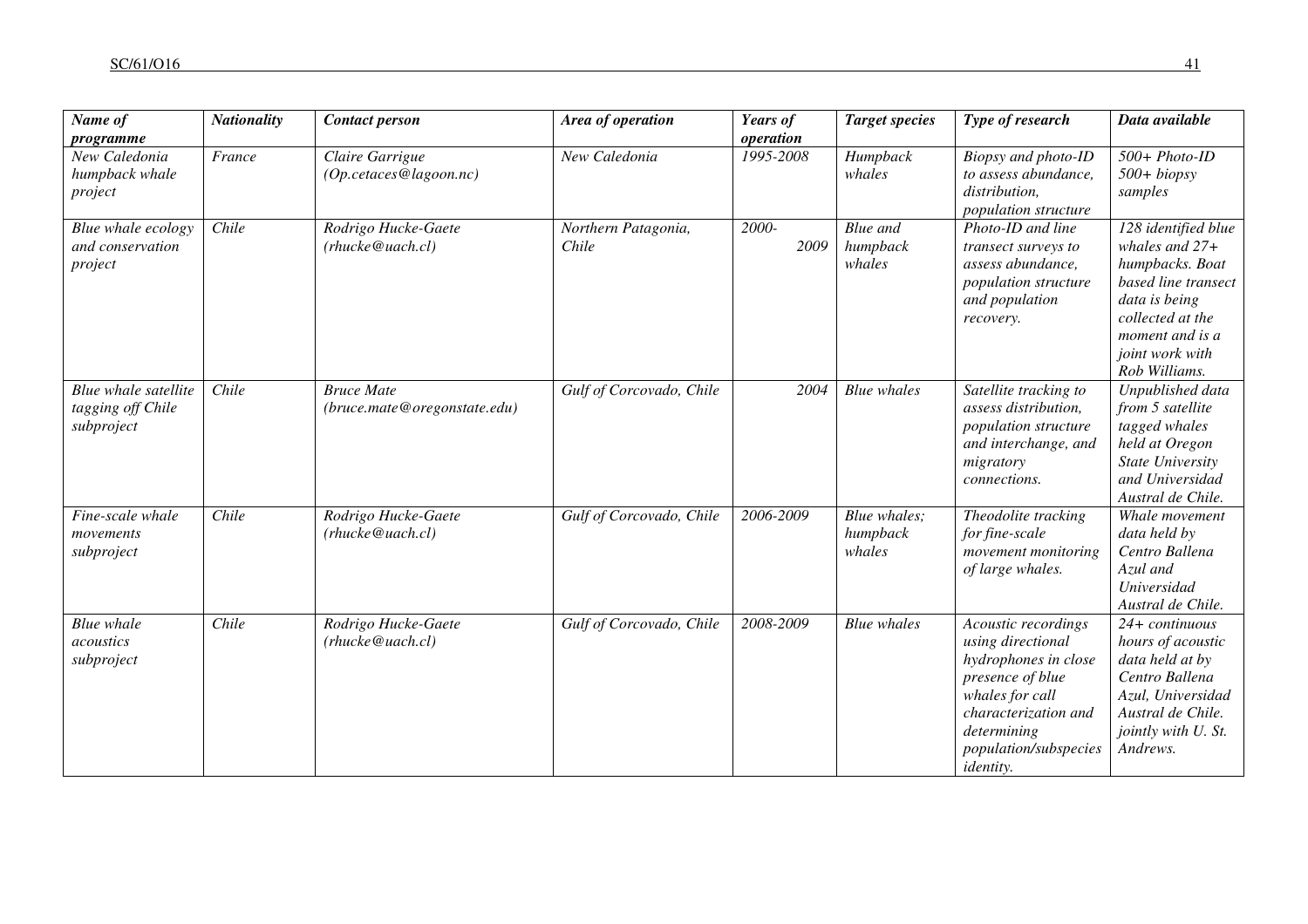| Name of<br>programme                                                | <b>Nationality</b> | <b>Contact person</b>                     | Area of operation            | Years of<br>operation | <b>Target species</b>                  | Type of research                                                                                                                                                                                               | Data available                                                                                                                                                                                                                                                                               |
|---------------------------------------------------------------------|--------------------|-------------------------------------------|------------------------------|-----------------------|----------------------------------------|----------------------------------------------------------------------------------------------------------------------------------------------------------------------------------------------------------------|----------------------------------------------------------------------------------------------------------------------------------------------------------------------------------------------------------------------------------------------------------------------------------------------|
| Molecular ecology<br>of great whales<br>subproject                  | Chile              | Rodrigo Hucke-Gaete<br>(rhucke@uach.cl)   | Northern Patagonia,<br>Chile | 2004-2009             | Blue and<br>humpback<br>whales         | Biopsy sampling to<br>examine population<br>structure at a<br>regional scale as well<br>as individual id and<br>sexing, maternally<br>directed fidelity to the<br>area, movements and<br>association patterns. | $60+ biopsies from$<br>blue whales and<br>$10+ from$<br>humpbacks. PhD<br>thesis underway.<br>Samples held at<br>Centro Ballena<br>Azul and<br>Universidad<br>Austral de Chile.<br>Analysis in<br>collaboration with<br>Howard<br>Rosenbaum,<br>Carlos Olavarría<br>and other<br>colleagues. |
| Toxicology of great<br>whales in southern<br>Chile subproject       | Chile              | Rodrigo Hucke-Gaete<br>(rhucke@uach. cl)  | Northern Patagonia,<br>Chile | 2006-2009             | Blue and<br>humpback<br>whales         | Whale blubber from<br>biopsy samples and<br>faecal material<br>collection for diet and<br>persistent organic<br>contaminant studies.                                                                           | Fatty acid and<br>organochlorine<br>pollutant analysis<br>underway. Data<br>held at Centro<br>Ballena Azul and<br>Universidad<br>Austral de Chile.                                                                                                                                           |
| Cetacean<br>distribution in the<br>fjords of southern<br>Chile      | Chile              | Rodrigo Hucke-Gaete<br>(rhucke@uach.cl)   | Patagonia, Chile             | 2001                  | Whales and<br>dolphins                 | Surveys on platforms<br>of opportunity to<br>assess cetacean<br>distribution.                                                                                                                                  | Sighting data held<br>at Centro Ballena<br>Azul and<br>Universidad<br>Austral de Chile.                                                                                                                                                                                                      |
| Habitat modelling<br>of small cetaceans<br>in Northern<br>Patagonia | Chile              | Francisco Viddi<br>(fviddi@gse.mq.edu.au) | Northern Patagonia,<br>Chile | 2007-2009             | Peale's<br>dolphin; Chilean<br>dolphin | Line transect surveys<br>to assess dolphin<br>distribution,<br>abundance and<br>related fine scale<br>oceanography                                                                                             | Line transect data<br>held by Centro<br>Ballena Azul<br>jointly with<br>Macquarie<br>University,<br>Australia.                                                                                                                                                                               |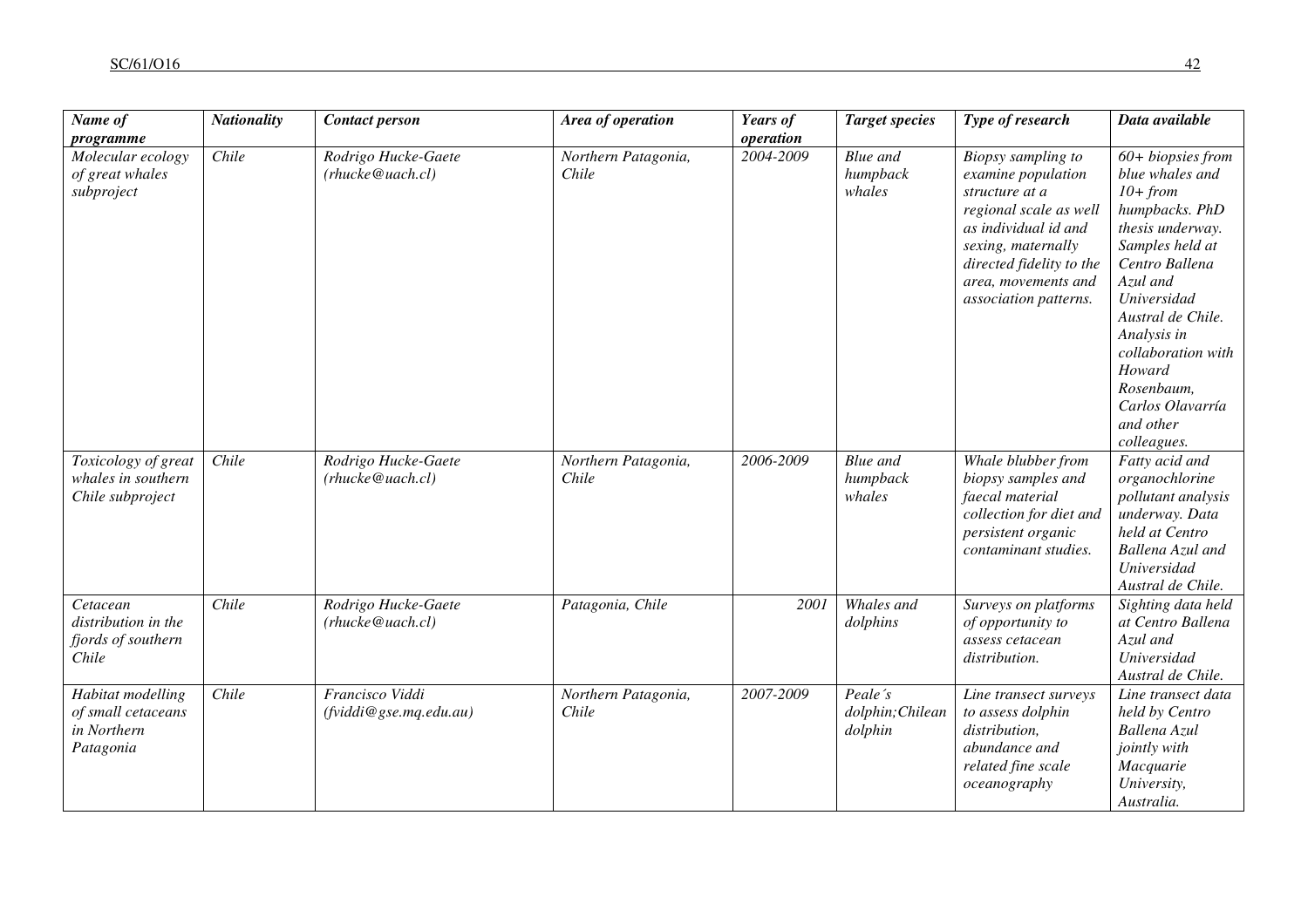| Name of                                              | <b>Nationality</b> | <b>Contact person</b>                                                      | Area of operation                    | Years of<br>operation | <b>Target species</b>                  | Type of research                                                                                                                                                                                                                                                                   | Data available                                                                                                                                                      |
|------------------------------------------------------|--------------------|----------------------------------------------------------------------------|--------------------------------------|-----------------------|----------------------------------------|------------------------------------------------------------------------------------------------------------------------------------------------------------------------------------------------------------------------------------------------------------------------------------|---------------------------------------------------------------------------------------------------------------------------------------------------------------------|
| programme<br>Fine-scale Dolphin<br>Movement          | Chile              | Francisco Viddi<br>(fviddi@gse.mq.edu.au)                                  | Northern Patagonia,<br>Chile         | 2007-2009             | Peale's<br>dolphin; Chilean<br>dolphin | Group follows and<br>behavioural data<br>collection to assess<br>fine-scale dolphin<br>movement.                                                                                                                                                                                   | Behavioural and<br>tracking data held<br>by Centro Ballena<br>Azul jointly with<br>Macquarie<br>University,<br>Australia.                                           |
| Social structure of<br>dolphins in<br>Southern Chile | Chile              | <b>Francisco Vidd</b><br>(fviddi@gse.mq.edu.au)                            | Northern Patagonia,<br>Chile         | 2007-2009             | Peale's<br>dolphin; Chilean<br>dolphin | Photo-ID and line<br>transect surveys to<br>assess dolphin social<br>structure.                                                                                                                                                                                                    | Dolphin Photo-ID<br>catalogue. Data<br>held by Centro<br>Ballena Azul,<br>jointly with<br>Macquarie<br>University,<br>Australia and<br>University of<br>Valparaiso. |
| Habitat preference<br>of Dolphins                    |                    | Francisco Viddi<br>(fviddi@gse.mq.edu.au)                                  | Magellan Strait                      | 200 <sub>1</sub>      | Peale's dolphin                        | Group follows and<br>behavioural data<br>collection to assess<br>fine-scale dolphin<br>movement.                                                                                                                                                                                   | <b>Behavioural</b> and<br>tracking data held<br>by Centro Ballena<br>Azul.                                                                                          |
| <b>Brazilian Right</b><br><b>Whale Project</b>       | <b>Brazil</b>      | Karina R. Groch<br>(karina@baleiafranca.org.br or<br>krgroch@terra.com.br) | Southern and<br>Southeasthern Brazil | 1982 to<br>present    | southern right<br>whales               | Aerial surveys for<br>censuses and photo-<br>ID to assess<br>abundance,<br>population structure<br>and habitat use<br>patterns (since 1987);<br>land-based surveys<br>(including theodolite<br>tracking) to assess<br>behaviour and<br>anthropogenic impact<br><i>(since 1998)</i> | $+500$ photo-ID<br>$records +$<br>behaviour and<br>sightings from<br>land-based<br>surveys                                                                          |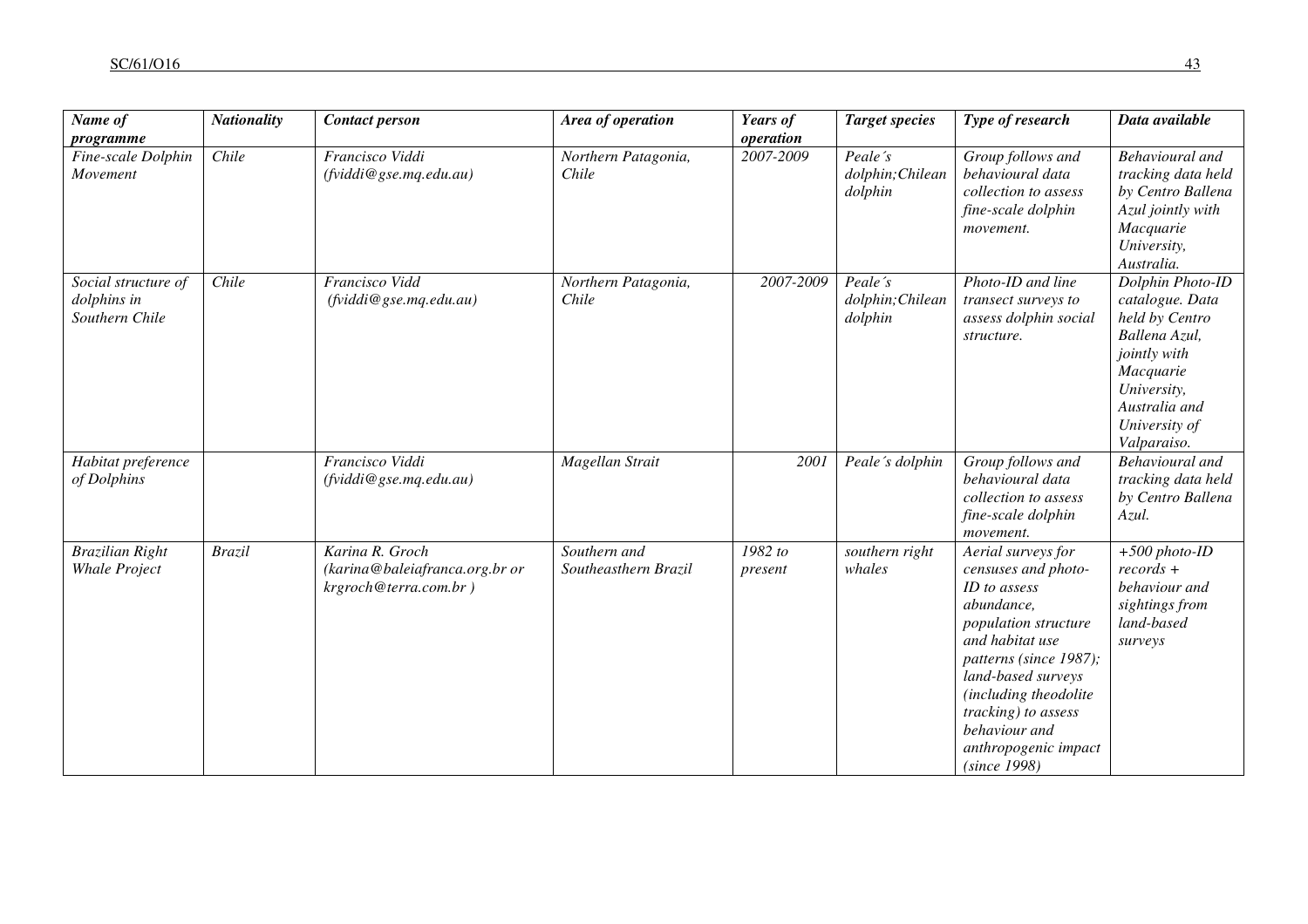| Name of<br>programme                                                                                            | <b>Nationality</b> | <b>Contact person</b>                                   | Area of operation                                                                                               | Years of<br>operation    | <b>Target species</b>                                           | Type of research                                                                                                                                                                                                      | Data available                                                                                          |
|-----------------------------------------------------------------------------------------------------------------|--------------------|---------------------------------------------------------|-----------------------------------------------------------------------------------------------------------------|--------------------------|-----------------------------------------------------------------|-----------------------------------------------------------------------------------------------------------------------------------------------------------------------------------------------------------------------|---------------------------------------------------------------------------------------------------------|
| New Zealand Cook<br>Strait whale survey                                                                         | New Zealand        | Nadine Bott<br>(nbott@doc.gov.nz)                       | Cook Strait New Zealand                                                                                         | 2004 - 2008              | Humpback<br>whales, blue<br>whales,<br>southern right<br>whales | Biopsy and photo-ID<br>to asses, population<br>structure, linkages to<br>overwintering<br>grounds in Oceania<br>and population<br>recovery                                                                            | 38 photos and<br>57 biopsy samples                                                                      |
| New Zealand<br>southern right<br>whales                                                                         | New Zealand        | <b>Steve Smith</b><br>(smsmith@doc.gov.nz)              | North and South Islands,<br>Stewart Island                                                                      | 2003 - 2009              | Southern right<br>whales                                        | Biopsy and photo-i.d.<br>of southern right<br>whales close to the<br>coastline to establish<br>whether or not there<br>is a mainland<br>population that is<br>genetically-distinct<br>from subantarctic<br>population | 36 photos<br>and 36 biopsy<br>samples                                                                   |
| Hauraki Gulf<br>Bryde's whales                                                                                  | New Zealand        | Rochelle Constantine<br>(r. constantine@auckland.ac.nz) | Hauraki Gulf                                                                                                    |                          | Bryde's whales                                                  | Biopsy and photo i.d.<br>to establish genetic<br>identity, distribution<br>and population<br>abundance                                                                                                                | 74 photos and 31<br>biopsy samples                                                                      |
| OHA-SIS-BIO<br>(Observatory of<br>HydroAcousticity<br>from SISmicity and<br>Biodiversty in the<br>Indian Ocean) | France             | <b>Flore Samaran</b><br>(samaran@cebc.cnrs.fr)          | Subantarctic area in Indian<br>and Southern Ocean<br>(Crozet, Kerguelen and<br>Amsterdam); IWC Areas III<br>&IV | 2006-2007 &<br>2009-2011 | <b>Blue</b> whales<br>sub-species, Fin<br>whales                | Deployment of<br>moored hydrophones<br>for 1 year to detect<br>presence, seasonal<br>occurrence and<br>localisation of whales                                                                                         | One year of<br>acoustic data at 3<br>different sites and<br>two years at 4-8<br>sites in future<br>work |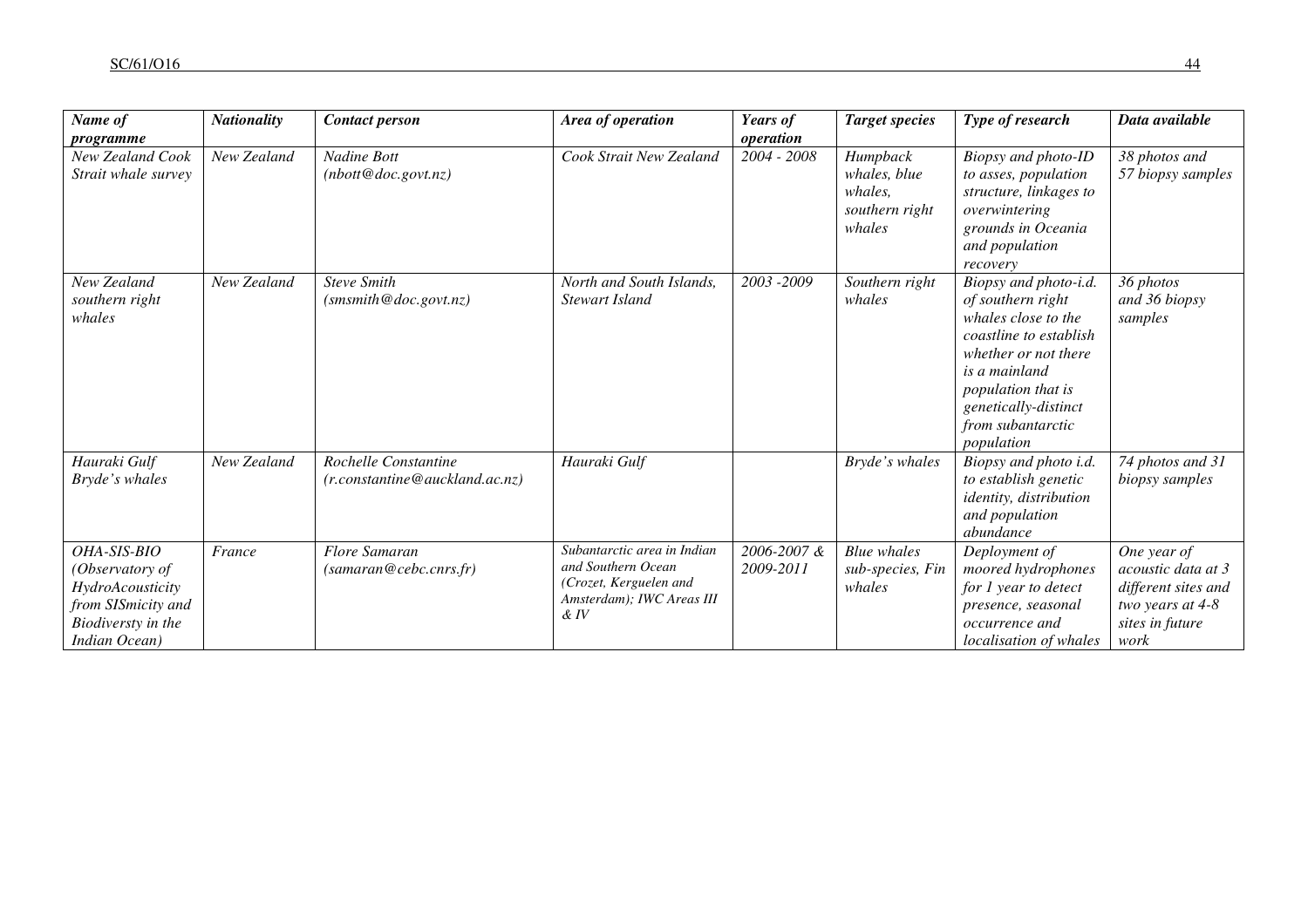| Name of                                                                                                                                             | <b>Nationality</b> | <b>Contact person</b>                          | Area of operation                                                                             | Years of<br>operation                | <b>Target species</b>                                                         | Type of research                                                                                                                                                                                                                                               | Data available                       |
|-----------------------------------------------------------------------------------------------------------------------------------------------------|--------------------|------------------------------------------------|-----------------------------------------------------------------------------------------------|--------------------------------------|-------------------------------------------------------------------------------|----------------------------------------------------------------------------------------------------------------------------------------------------------------------------------------------------------------------------------------------------------------|--------------------------------------|
| programme<br><b>CETA</b><br>Cetacean<br>observation off<br>Terre Adélie,<br>Antarctica                                                              | France             | Jean-Benoît Charrassin<br>(jbc@mnhn.fr)        | Continental shelf off Adélie<br>Land, East Antarctica; IWC<br>Area V                          | 2010, 2011<br>and possibly<br>beyond | Humpbacks,<br>blue, fin, killer<br>& Minke<br>whales                          | Ship-based,<br>opportunistic (non-<br>designed) surveys to<br>assess abundance of<br>cetaceans over the<br>shelf off Adélie Land;<br>photo- ID and<br>biospsies of<br>Humpbacks and<br>Blues when feasible                                                     | Will start in 2010                   |
| <b>Fisheries</b><br>depredation by<br>killer and sperm<br>whales in the<br>Crozet and<br>Kerguelen EEZs                                             | France             | Christophe Guinet<br>(guint@cebc.cnrs.fr)      | Subantarctic area in Indian<br>and Southern Ocean (Crozet<br>and Kerguelen); IWC Areas<br>III | 2009, 2010<br>and 2011               | Killer and<br>sperm whales                                                    | Data collection from<br>commercial<br>longliners to quantify<br>and locate<br>depredation, to assess<br>killer and sperm<br>whales abundance,<br>distribution and<br>population structure,<br>and to test efficiency<br>of different mitigation<br>procedures. | Photo-ID records<br>and fishing data |
| NAMC (Univ<br>Paris11)                                                                                                                              | France             | Olivier ADAM<br>$(adam@univ-paris12.fr)$       | Madagascar                                                                                    | 2009-10-11                           | Humpback<br>whales                                                            | Acoustics<br>observation, analysis<br>of songs                                                                                                                                                                                                                 | Started in 2007                      |
| Taking $Stock - a$<br>review of the<br>impact of humans<br>on NZ's marine<br>ecosystem<br>(including marine<br>mammals) over the<br>last millennium | New Zealand        | Alison MacDiarmid<br>(a.macdiarmid@niwa.co.nz) | NZ EEZ but with focus on<br>greater Hauraki Gulf and<br>Otago/Catlins shelf                   | 2006-2009                            | All presently or<br>previously<br>common species<br>of whales and<br>dolphins | Estimates of<br>population sizes at 5<br>snapshot periods over<br>last 1000 years<br>(present day, 1946,<br>1790, 1400, 1000<br>AD)                                                                                                                            | Population<br>estimates              |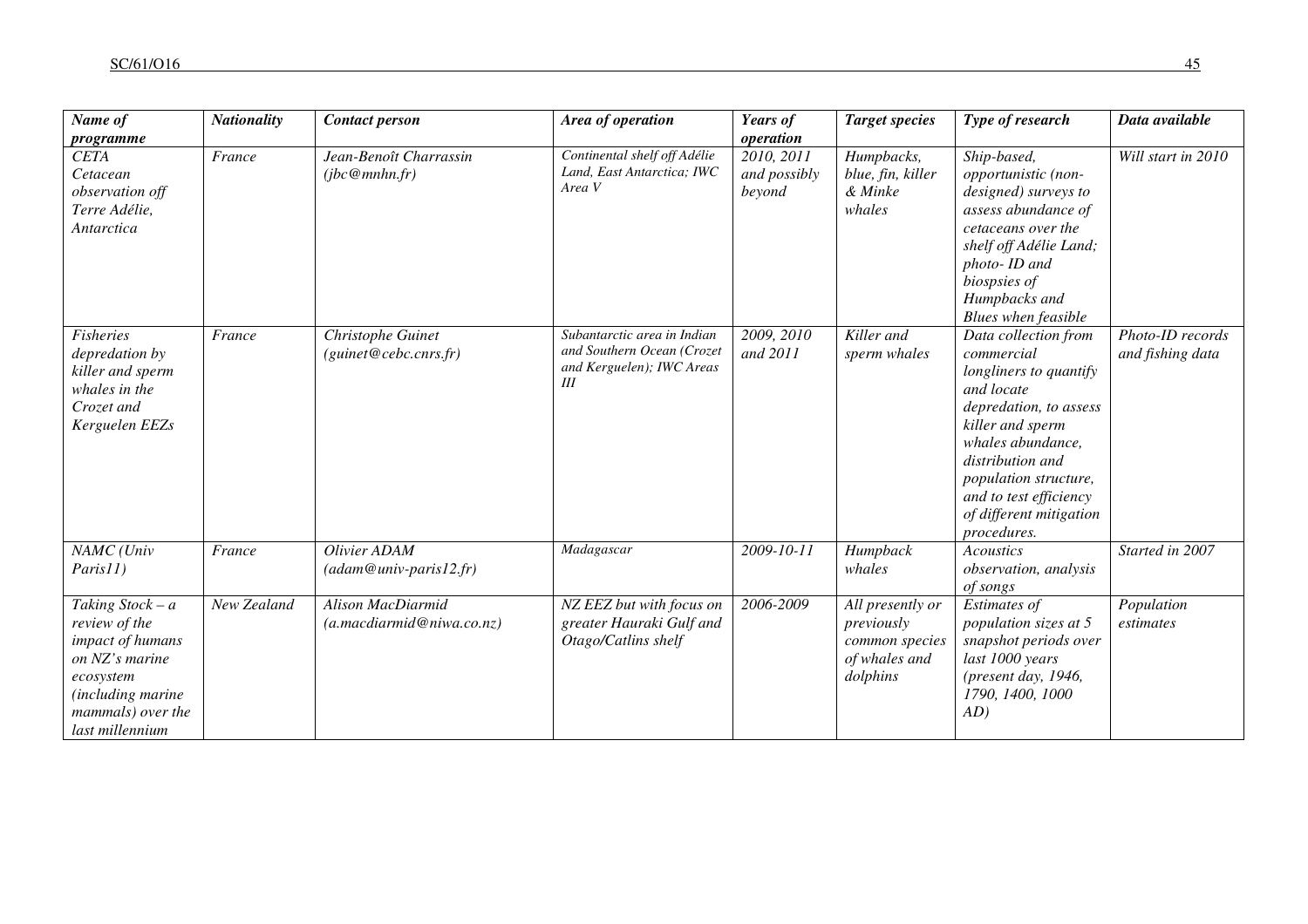| Name of<br>programme                                                                    | <b>Nationality</b> | <b>Contact person</b>                                                                             | Area of operation                      | Years of<br>operation | <b>Target species</b>                   | Type of research                                                                                                                             | Data available                            |
|-----------------------------------------------------------------------------------------|--------------------|---------------------------------------------------------------------------------------------------|----------------------------------------|-----------------------|-----------------------------------------|----------------------------------------------------------------------------------------------------------------------------------------------|-------------------------------------------|
| Cetacean Survey<br>French EEZ, for<br><b>AAMP</b><br>(Marine Protected<br>Areas Agency) | France             | Vincent Ridoux<br>$(vridoux@univ-lr.fr)$                                                          | Fre,nch EEZ, SW Indian<br><b>Ocean</b> | 2009-10               | cetaceans                               | Aerial survey                                                                                                                                | Starts in<br>November2009                 |
| Cetacean Survey<br>French EEZ, for<br>AAMP<br>(Marine Protected<br>Areas Agency)        | France             | Vincent Ridoux<br>$(vridoux@univ-lr.fr)$                                                          | Fre,nch EEZ, New<br>Caledonia          | 2010-11               | cetaceans                               | Aerial survey                                                                                                                                | To be determined<br>with partners         |
| Cetacean Survey<br>French EEZ, for<br><b>AAMP</b><br>(Marine Protected<br>Areas Agency) | France             | Vincent Ridoux<br>$(vridoux@univ-lr.fr)$                                                          | Fre,nch EEZ, Polynesia                 | 2011-12               | cetaceans                               | Aerial survey                                                                                                                                | To be determined<br>with partners         |
| Oregon State<br>University, Marine<br>Mammal Institute<br>Humpback whale<br>tagging     | <b>USA</b>         | <b>Bruce Mate</b><br>(bruce.mate@oregonstate.edu)<br>Joel Ortega                                  | <b>Western Antarctic</b><br>peninsula  | 2006                  | Humpback                                | Satellite tracking to<br>assess distribution,<br>population structure<br>and interchange, and<br>migratory<br>connections (with<br>biopsies) | 12 whales tracked                         |
| Status of marine<br>mammals in Samoa                                                    | Samoa              | Malama Momoemausu<br>(Malama.Momoemausu@mnre.gov<br>.ws)<br>Juney Ward<br>(Juney.Ward@mne.gov.ws) | Coastal waters of Samoa                | 2001, 2003 -<br>2008  | Humpback<br>whales; spinner<br>dolphins | Boat surveys using<br>photo-ID and biopsy<br>to determine<br>population structure<br>and determine<br>abundance                              | Photo-ID records<br>and biopsy<br>samples |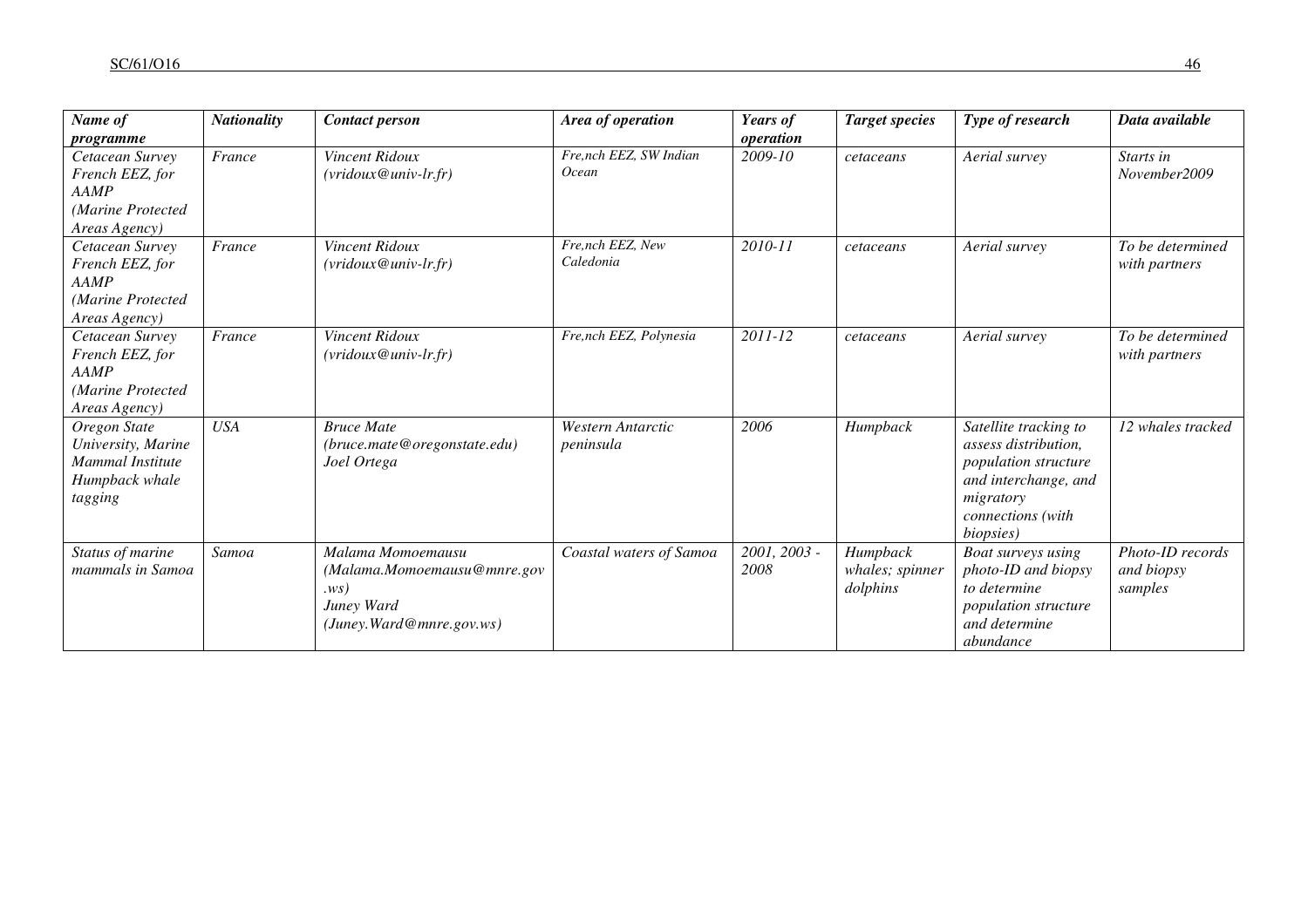| Name of                                                                           | <b>Nationality</b>          | <b>Contact person</b>                                                                                                                                                                                        | Area of operation                               | Years of<br>operation | <b>Target species</b>    | Type of research                                                                                                                                                                                                                              | Data available                                                                                                                                                                                              |
|-----------------------------------------------------------------------------------|-----------------------------|--------------------------------------------------------------------------------------------------------------------------------------------------------------------------------------------------------------|-------------------------------------------------|-----------------------|--------------------------|-----------------------------------------------------------------------------------------------------------------------------------------------------------------------------------------------------------------------------------------------|-------------------------------------------------------------------------------------------------------------------------------------------------------------------------------------------------------------|
| programme<br><b>Right Whale</b><br>Program/<br>Programa Ballena<br>Franca Austral | Argentina and<br><b>USA</b> | Mariano Sironi<br>(msironi@icb.org.ar)<br>Vicky Rowntree<br>(rowntree@biology.utah.edu)                                                                                                                      | Argentina, Peninsula<br>Valdes, Chubut Province | 1970-2009             | Southern Right<br>whales | Photo-id aerial<br>surveys, genetics,<br>isotope studies,<br>behavioral<br>observations,<br>acoustics, toxicology,<br>health monitoring<br>through a stranding<br>program, monitoring<br>of the frequency of<br>gull attacks on the<br>whales | 2,573<br>photoidentified<br>individuals as of<br>$2007 +$<br>310 Skin biopsies<br>for genetics and<br>isotope analyses $+$<br>$400+$ tissue<br>samples from<br>necropsies<br>collected between<br>2003-2008 |
| Commerson's<br>dolphins Program                                                   | Argentina                   | Miguel Iñíguez<br>(miguel.iniguez@cethus.org)<br>Vanesa Tossenberger<br>(vanesa.tossenberger@cethus.org)<br>Marta Hevia<br>(marta.hevia@cethus.org)<br>Cecilia Gasparrou<br>(cecilia.gasparrou@.cethus.org). | Santa Cruz Province                             | 1986 - 2009           | Commerson's<br>dolphins  | Photo ID, genetics,<br>behavioural<br><i>observations,</i><br>interaction with<br>fisheries, stomach<br>contents, evaluation<br>of whalewatching-<br>vessel traffic effects                                                                   | 100photoidentified<br>individuals.<br>27+skin biopsies.<br>73skeleton and<br>tissue samples<br>from stranded<br>individuals<br>between 2000-<br>2009.                                                       |
| Peale's dolphins<br>Program                                                       | Argentina                   | Cristián de Haro<br>(cristián.deharo@cethus.org)                                                                                                                                                             | Santa Cruz Province                             | 1992-2009             | Peale's<br>dolphins      | Photo ID, genetics,<br>behavioural<br>observations,<br>distribution                                                                                                                                                                           | 1+skin biopsies.                                                                                                                                                                                            |
| Southern Right<br><b>Whale Program</b>                                            | Argentina                   | Jimena Belgrano<br>(jimena.belgrano@cethus.org)                                                                                                                                                              | Santa Cruz Province                             | 2000 - 2009           | Southern right<br>whales | Photo ID, Aerial<br>survey, habitat use,<br>climate factors,<br>sightings index,<br>behavioural<br>observations.                                                                                                                              | 6 photoidentified<br>individuals since<br>2007.                                                                                                                                                             |
| Sei Whale Project                                                                 | Argentina                   | Miguel Iñíguez<br>(miguel.iniguez@cethus.org)<br>Jimena Belgrano<br>(jimena.belgrano@cethus.org)                                                                                                             | Santa Cruz Province                             | 2004 - 2009           | Sei whales               | <b>Behavioral</b><br>observations                                                                                                                                                                                                             |                                                                                                                                                                                                             |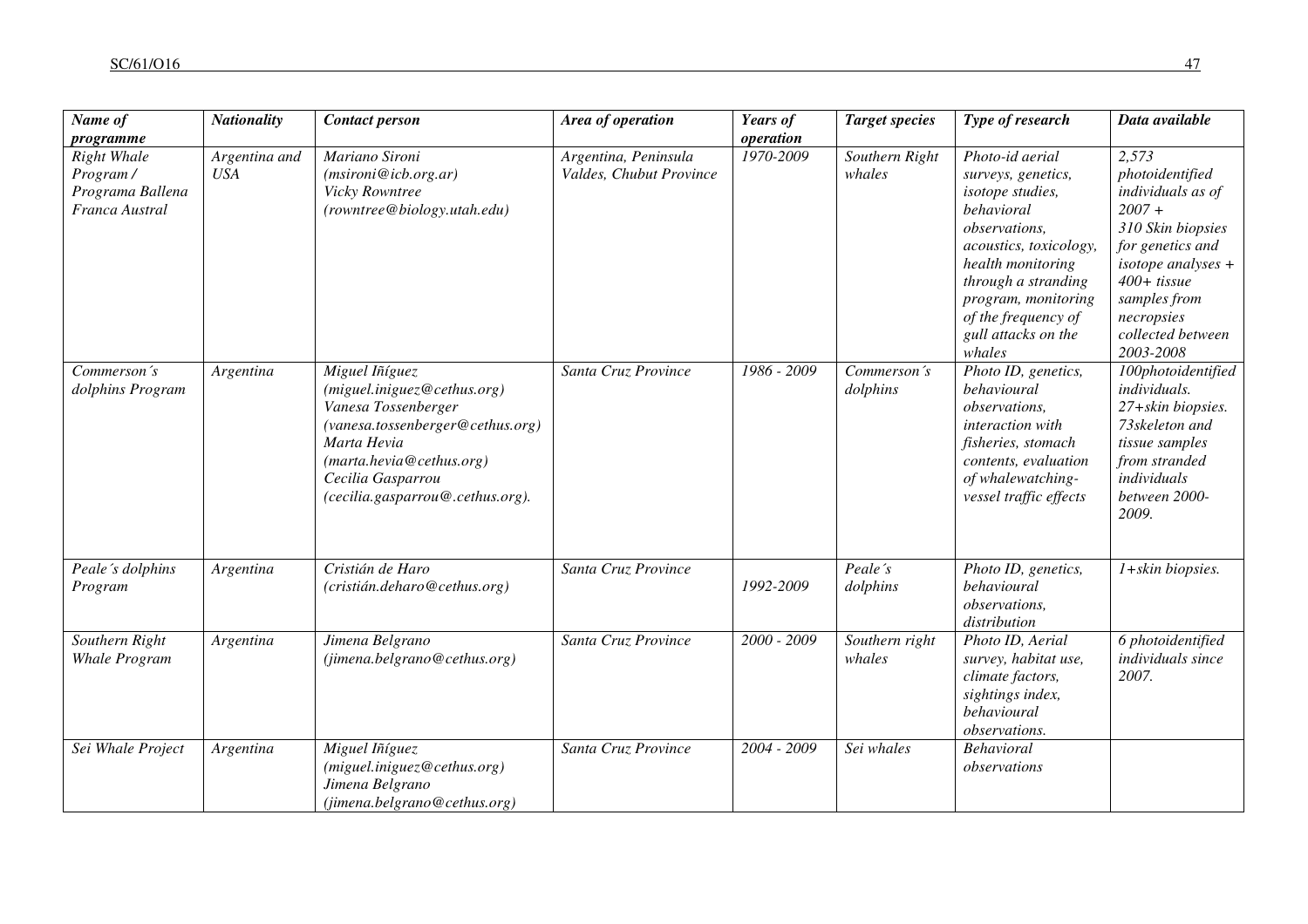| Name of<br>programme                                     | <b>Nationality</b> | <b>Contact person</b>                                  | Area of operation            | Years of<br>operation | <b>Target species</b>                                         | Type of research                                                                                                                  | Data available                                                                                          |
|----------------------------------------------------------|--------------------|--------------------------------------------------------|------------------------------|-----------------------|---------------------------------------------------------------|-----------------------------------------------------------------------------------------------------------------------------------|---------------------------------------------------------------------------------------------------------|
| Franciscana<br>Dolphins                                  | Argentina          | Pablo Bordino<br>(bordino@a quantumarina.org)          | <b>Buenos Aires Province</b> |                       | Franciscana                                                   | <b>Behavioral</b><br>observations, line<br>transects, distant<br>sampling, photo ID,<br>reduction of gillnet<br>bycatch, genetics | 16 photoidentified<br>individuals, 4<br>satellite tags<br>successfully<br>deployed, 8 biopsy<br>samples |
| <b>Bottlenose</b><br>Dolphins                            | Argentina          | Pablo Bordino<br>(bordino@aquamarina.org)              | <b>Buenos Aires Province</b> |                       | <b>Bottlenose</b><br>dolphins                                 | <b>Behavioral</b><br>observations, line<br>transects, photo ID                                                                    | 5 photoidentified<br>individuals                                                                        |
| <b>Bottlenose</b><br>Dolphins                            | Argentina          | G M Svendsen / M A Romero                              | Río Negro Province           | <b>Since 2006</b>     | <b>Bottlenose</b><br>dolphins                                 | <b>Behavioral</b><br>observations, habitat<br>use, abundance and<br>distribution                                                  | 100<br>photoidentified<br>individuals                                                                   |
| Southern right<br>whales                                 | Argentina          | G M Svendsen / M A Romero                              | Río Negro Province           | <b>Since 2006</b>     | Southern right<br>whale                                       | <b>Behavioral</b><br>observations, habitat<br>use, abundance and<br>distribution                                                  |                                                                                                         |
| Common dolphins                                          | Argentina          | G M Svendsen / M A Romero                              | Río Negro Province           | <b>Since 2006</b>     | Common<br>dolphin                                             | <b>Behavioral</b><br>observations, habitat<br>use, abundance and<br>distribution                                                  |                                                                                                         |
| <b>Dusky Dolphins</b>                                    | Argentina          | G M Svendsen / M A Romero                              | Río Negro Province           | <b>Since 2006</b>     | Dusky dolphins                                                | <b>Behavioral</b><br>observations, habitat<br>use, abundance and<br>distribution                                                  |                                                                                                         |
| <b>Beagle Channel</b><br>cetacean species                | Argentina          | <b>RNP</b> Goodall<br>(ngoodall@tierradelfuego.org.ar) | Tierra del Fuego<br>Province |                       | All species of<br>cetaceans found<br>in the Beagle<br>Channel | <b>Sightings</b>                                                                                                                  | Sightings from<br>platforms of<br>$opportunity -$<br>tourist<br>catamarans,<br>fishing boats.           |
| Ushuaia to<br>Antarctic<br>Peninsula cetacean<br>species | Argentina          | <b>RNP</b> Goodall<br>(ngoodall@tierradelfuego.org.ar) | Tierra del Fuego<br>Province |                       | All species of<br>cetaceans found<br>in the Beagle<br>Channel | <b>Sightings</b>                                                                                                                  | Sightings from<br>platforms of<br>$opportunity -$<br>tourist ships                                      |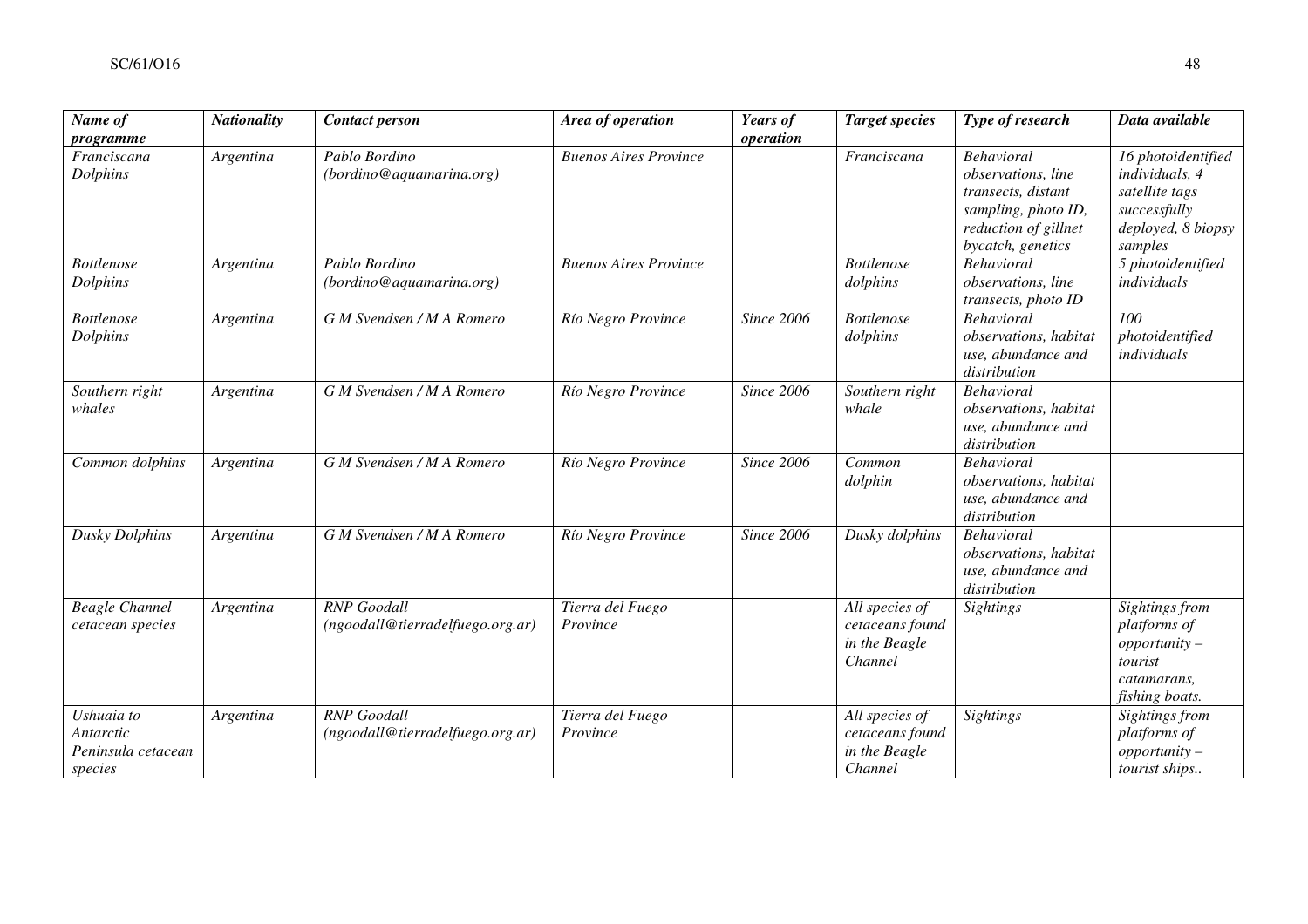| Name of                                                                           | <b>Nationality</b>     | <b>Contact person</b>                                                                                                                                                                                      | Area of operation                                                  | Years of  | <b>Target species</b>                                                            | Type of research                                                                                                                                                    | Data available                                                    |
|-----------------------------------------------------------------------------------|------------------------|------------------------------------------------------------------------------------------------------------------------------------------------------------------------------------------------------------|--------------------------------------------------------------------|-----------|----------------------------------------------------------------------------------|---------------------------------------------------------------------------------------------------------------------------------------------------------------------|-------------------------------------------------------------------|
| programme<br>Franciscana<br>Dolphins                                              | Argentina              | Luis Cappozzo<br>(cappozzo@macn.gov.ar) María<br>Fernanda Negri<br>(mfnegri@macn.gov.ar), María<br>Victoria Panebianco<br>(panebianco@macn.gov.ar),<br>María Natalia Paso Viola<br>(pasoviola@macn.gov.ar) | <b>Southern Buenos Aires</b><br>Province                           | operation | Franciscana                                                                      | Photo ID                                                                                                                                                            | 45 photoidentified<br>individuals                                 |
| Southern right<br>whale                                                           | Argentina              | Alejandro Arias<br>(aamarino@speedy.com.ar),<br>Daniel Perez Martinez                                                                                                                                      | <b>Chubut Province</b>                                             |           | Southern right<br>whale                                                          | Distribution,<br>interaction with<br>vessels                                                                                                                        |                                                                   |
| Project Right<br>Whale                                                            | Argentina              | Alejandro Cammareri<br>(ale@marybio.org)                                                                                                                                                                   | Province Rio Negro                                                 | 2008-2009 | Southern right<br>whales                                                         | Determination of<br>habitat usage<br>patterns, behavioural<br>response to tourism<br>activities, photo-id                                                           | Behavioural data<br>$of > 2$ years                                |
| Southern Right<br>Whale<br>Project/Chile-<br>Centro de<br>Conservacion<br>Cetacea | Chile                  | <b>Barbara Galletti</b><br>$(barbara@ccc\text{-}chile.org)$                                                                                                                                                | Coast of Chile                                                     | 2003-2009 | Southern Right<br>Whale                                                          | Photo-ID and coastal<br>and aerial surveys to<br>assess distribution<br>and abundance                                                                               | Photo-ID records                                                  |
| Alfaguara Project -<br>Centro de<br>Conservacion<br>Cetacea                       | Chile                  | <b>Barbara Galletti</b><br>$(barbara@ccc\text{-}chile.org)$                                                                                                                                                | Isla de Chiloe, Southern<br>Chile                                  | 2004-2009 | <b>Blue</b> whales<br>mainly,<br>humpback<br>whale and sei<br>whale<br>secondary | Photo-ID and line<br>transect aerial<br>surveys to assess<br>distribution,<br>abundance and health<br>conditions<br><b>Biopsy</b> to assess<br>population structure | $+250$ blue whale<br>photo-ID records<br>and 12 biopsy<br>samples |
| Southern<br>Hemisphere<br>Collaborative Blue<br>Whale Catalogue                   | Southern<br>Hemisphere | Barbara Galletti<br>(barbara@ccc-chile.org)                                                                                                                                                                | Gulf of<br>California/Eastern<br>Tropical Pacific/South<br>America | 2008-2009 | <b>Blue</b> whales                                                               | Photo-ID to assess<br>abundance and<br>migratory<br>connections                                                                                                     | $+750$ photoID                                                    |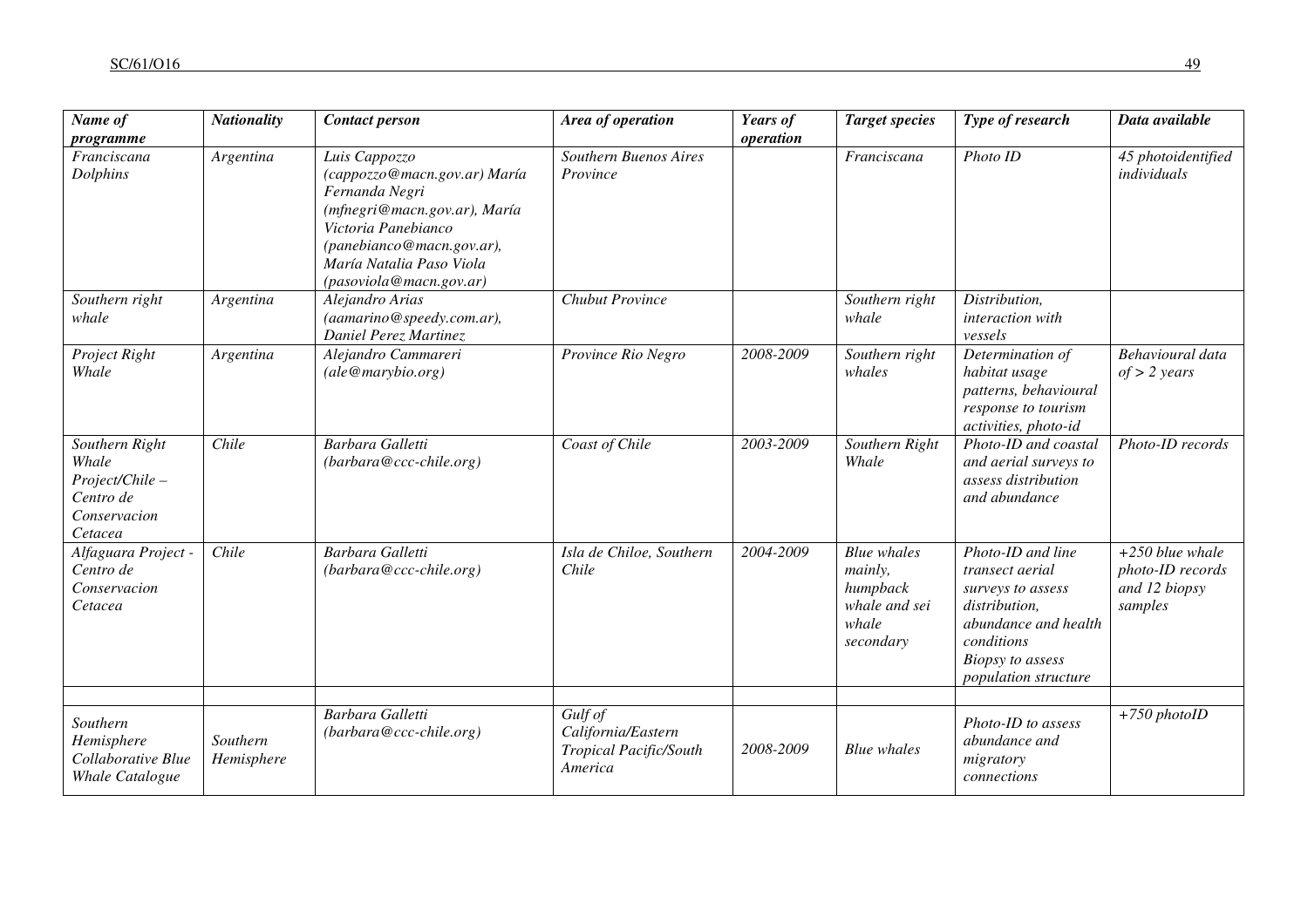| Name of<br>programme                                                                                           | <b>Nationality</b> | <b>Contact person</b>                             | Area of operation                                                           | Years of<br>operation                                                 | <b>Target species</b>   | Type of research                                                                                                                                                                                                                                                                                                                                                                        | Data available                                                                                                                           |
|----------------------------------------------------------------------------------------------------------------|--------------------|---------------------------------------------------|-----------------------------------------------------------------------------|-----------------------------------------------------------------------|-------------------------|-----------------------------------------------------------------------------------------------------------------------------------------------------------------------------------------------------------------------------------------------------------------------------------------------------------------------------------------------------------------------------------------|------------------------------------------------------------------------------------------------------------------------------------------|
|                                                                                                                |                    | Paula Olson<br>(paula.olson@noaa.gov)             | Antarctica                                                                  |                                                                       |                         |                                                                                                                                                                                                                                                                                                                                                                                         | $+300$ photoID                                                                                                                           |
|                                                                                                                |                    | Chandra Salgado<br>(c.salgado@cmst.curtin.edu.au) | Indonesia/Australian/New<br>Zealand                                         |                                                                       |                         |                                                                                                                                                                                                                                                                                                                                                                                         | $+100$ photoID                                                                                                                           |
| Strengthening<br><b>Marine Mammals</b><br>Stranding and<br>Necropsy Response<br>Capacities in Latin<br>America | Latin America      | Barbara Galletti<br>(barbara@ccc-chile.org)       | Argentina, Brasil, Chile,<br>Uruguay, Peru, Ecuador,<br>Colombia, Venezuela | 2008-2009                                                             | All cetacean<br>species | Increase stranding<br>and necropsy<br>response capacities in<br>Latin American;<br>enhance coordination<br>and communication<br>strategies; and<br>standardize protocols<br>for data and sample<br>collection to develop<br>an accurate<br>diagnostic of<br>cetacean mortalities<br>in the region and<br>monitor populations<br>and ecosystem health<br>and trends more<br>effectively. | Measurements<br>and samples in<br>private and public<br>collections from<br>different<br>organizations.<br>Most of them not<br>analyzed. |
| Projeto Baleias<br><b>PROANTAR</b>                                                                             | <b>Brazil</b>      | Eduardo Secchi<br>(edu.secchi@furg.br)            | <b>IWC</b> Areas I and II                                                   | summer<br>1994/95 and<br>1997/98 to<br>2008/09<br>(except<br>2007/08) | Humpback<br>whales      | ship-board surveys to<br>assess distribution<br>and estimate<br>abundance; biopsy<br>for genetics and<br>pollution analysis;<br>photo-id for habitat<br>use and migration;<br>satellite telemetry for<br>habitat use patterns                                                                                                                                                           | $\sim$ 500 photos of<br>$flukes; 200+$<br>biopsies; 11<br>whales tracked                                                                 |
| Franciscana<br><b>Monitoring</b>                                                                               | <b>Brazil</b>      | Eduardo Secchi<br>(edu. secchi@furg.br)           | FMA I and II                                                                | 2009-10                                                               | Franciscana<br>dolphin  | Aerial surveys to<br>assess distribution<br>and estimate<br>abundance                                                                                                                                                                                                                                                                                                                   | 60hs flght, 59<br>groups                                                                                                                 |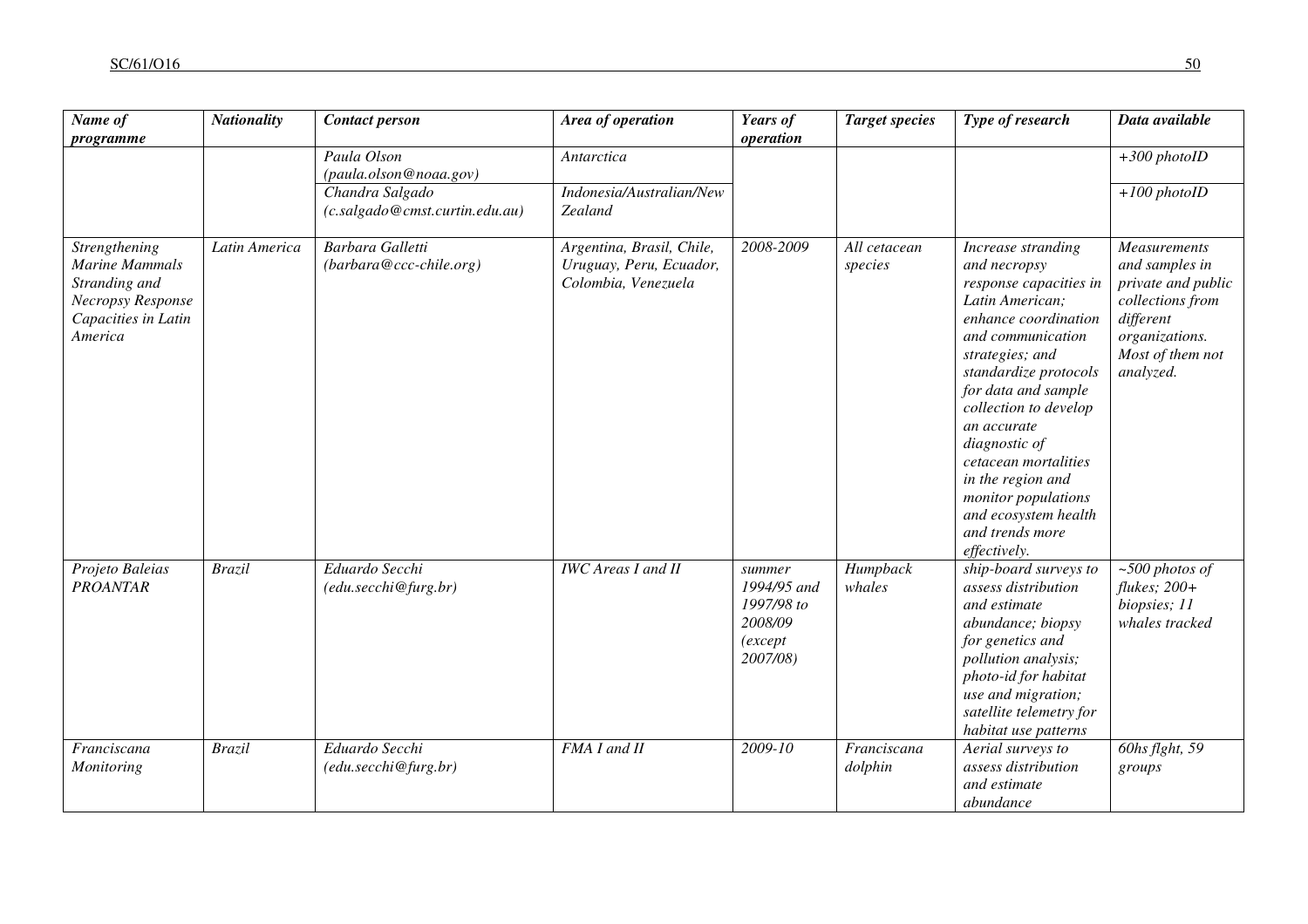| Name of                                                                                   | <b>Nationality</b>  | <b>Contact person</b>                                                                  | Area of operation                                                                             | Years of              | <b>Target species</b>                                                                           | Type of research                                                                                                                                             | Data available                                     |
|-------------------------------------------------------------------------------------------|---------------------|----------------------------------------------------------------------------------------|-----------------------------------------------------------------------------------------------|-----------------------|-------------------------------------------------------------------------------------------------|--------------------------------------------------------------------------------------------------------------------------------------------------------------|----------------------------------------------------|
| programme                                                                                 |                     |                                                                                        |                                                                                               | operation             |                                                                                                 |                                                                                                                                                              |                                                    |
| Dolphins of Patos<br>Lagoon Estuary                                                       | $\overline{Brazil}$ | Eduardo Secchi<br>$(edu \, secchi @ furg \, br)$                                       | Soutehrn Brazil, (32°09'S<br>, 52°05W                                                         | 1998-2009             | Common<br>bottlenose<br>dolphin                                                                 | Boat surveys to<br>assess distribution<br>and estimate<br>abundance. Biopsy<br>sampling for genetic<br>structure                                             | Fruet (2008)                                       |
| Projeto Talude -<br><b>FURG</b> and CMA                                                   | <b>Brazil</b>       | Eduardo Secchi<br>(edu.secchi@furg.br)<br>Paulo Flores<br>(Paulo.flores@icmbio.gov.br) | South-Southeastern<br>Brazil (RS to ES)                                                       | 2009-11               | Sperm, Bryde's,<br>killer, beaked,<br>humpback,<br>southern right<br>whales; small<br>cetaceans | Ship surveys to assess<br>distribution and<br>estimate abundance.<br>Biopsy sampling for<br>genetic structure                                                | <b>Starting</b>                                    |
| Population<br>structure of<br>bottlenose dolphins<br>along the Brazilian<br>coast         | <b>Brazil</b>       | Larissa Oliveira<br>Paulo Ott<br>(lari.minuano@gmail.com)                              | Brazilian coast (33°45'S,<br>53 $^{\circ}$ 22W - 00 $^{\circ}$ 56'N;<br>29°22'W), RS to ASPSP | 2005-2008             | bottlenose<br>dolphins                                                                          | <b>Biopsy</b> to population<br>structure                                                                                                                     | $~80$ biopsies                                     |
| Phylogeography of<br>Southern right<br>whale in the<br>Atlantic coast of<br>South America | <b>Brazil</b>       | Paulo Ott<br>Larissa Oliveira<br>(paulo.henrique.ott@gmail.com)                        | Southern Brazilian coast<br>$(33^{\circ}45^{\circ}S, 53^{\circ}22W), RS$<br>and SC            | 2005-2008             | Southern right<br>whale                                                                         | Biopsy to population<br>structure, sex ratio<br>and effective<br>population size                                                                             | $~120$ biopsies                                    |
| <b>Bottlenose</b> dolphins<br>in São Pedro and<br>São Paulo<br>Archipelago                | <b>Brazil</b>       | Thales R. O. Freitas/UFRGS<br>(hales. freitas @urrgs.br)                               | São Pedro and<br>São Paulo<br>Archipelago; 00°55'N;<br>29°20'W                                | Dec 2005-<br>Jan 2009 | Common<br>bottlenose<br>dolphin                                                                 | Bioacoustics,<br>genetics, photo-<br>identification, feeding<br>ecology and<br>population<br>parameters of<br>offshore<br>bottlenose dolphins'<br>population | Photo-ID records;<br>12 biopsies,<br>acoustic data |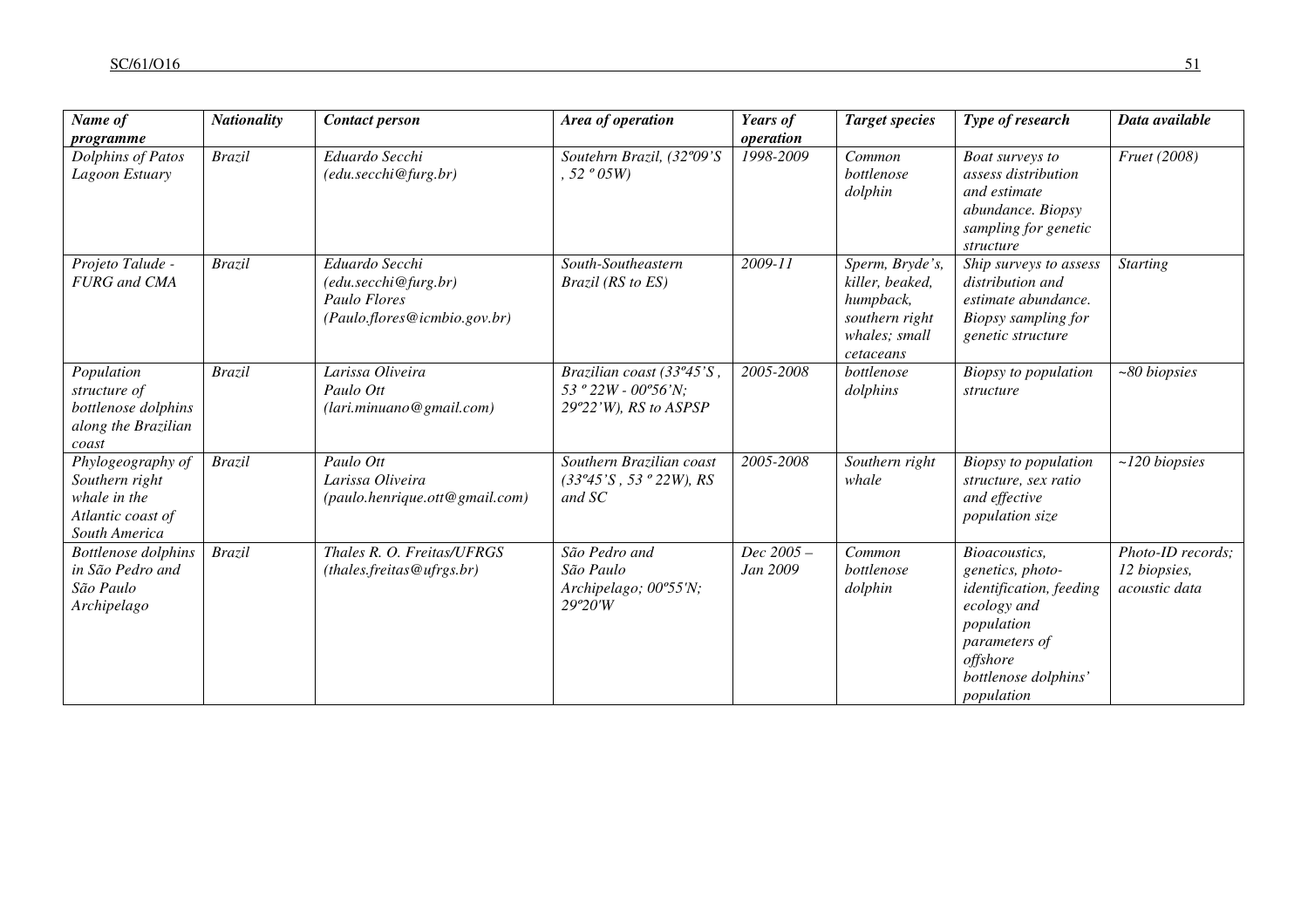| Name of<br>programme                                                                   | <b>Nationality</b> | <b>Contact person</b>                                                      | Area of operation                                                                        | Years of<br>operation   | <b>Target species</b>                                         | Type of research                                                                                                                                                                                                                                                                   | Data available                                                                                                         |
|----------------------------------------------------------------------------------------|--------------------|----------------------------------------------------------------------------|------------------------------------------------------------------------------------------|-------------------------|---------------------------------------------------------------|------------------------------------------------------------------------------------------------------------------------------------------------------------------------------------------------------------------------------------------------------------------------------------|------------------------------------------------------------------------------------------------------------------------|
| <b>Brazilian Right</b><br><b>Whale Project</b>                                         | <b>Brazil</b>      | Karina R. Groch<br>(karina@baleiafranca.org.br or<br>krgroch@terra.com.br) | Southern and<br>Southeasthern, (RS<br>33°45'S, 53°22W to RJ<br>22°20'S, 41°45'W), Brazil | 1982 to<br>present      | southern right<br>whales                                      | Aerial surveys for<br>censuses and photo-<br>ID to assess<br>abundance,<br>population structure<br>and habitat use<br>patterns (since 1987);<br>land-based surveys<br>(including theodolite<br>tracking) to assess<br>behaviour and<br>anthropogenic impact<br><i>(since 1998)</i> | $+500$ photo-ID<br>$records +$<br>behaviour and<br>sightings from<br>land-based<br>surveys                             |
| Projeto Golfinho<br>Sotalia – CMA                                                      | <b>Brazil</b>      | Paulo Flores<br>(paulo.flores@icmbio.gov.br)                               | Santa Catarina Island<br>region                                                          | 1993-2005               | Guiana,<br>common<br>bottelnose and<br>franciscana<br>dolphis | Boat surveys and<br>photo-id to assess<br>distribution,<br>occurrence, habitat<br>use, abundance<br>estimate and<br>reactions to boats.<br>Biopsy sampling for<br>genetic and social<br>structure                                                                                  | Photo-ids: $~50$<br>Guiana dolphins,<br>39 common<br>bottlenose<br>dolphin. Biopsy: 6<br>Guianas. Teeth:<br>33 Guianas |
| Laguna Dolphins<br>(Aquatic Mammals<br>Lab./Federal<br>University of Santa<br>Catarina | <b>Brazil</b>      | Paulo César Simões-Lopes<br>(lamagsl@ccb.ufsc.br)                          | S. Western Atlantic, SC                                                                  | $\overline{2007}$ -2009 | Common<br>bottlenose<br>dolphins                              | ship-board surveys to<br>assess distribution<br>and estimate<br>abundance; photo-id<br>for habitat use and<br>migration                                                                                                                                                            | 6,970 photosof<br>dorsal fins                                                                                          |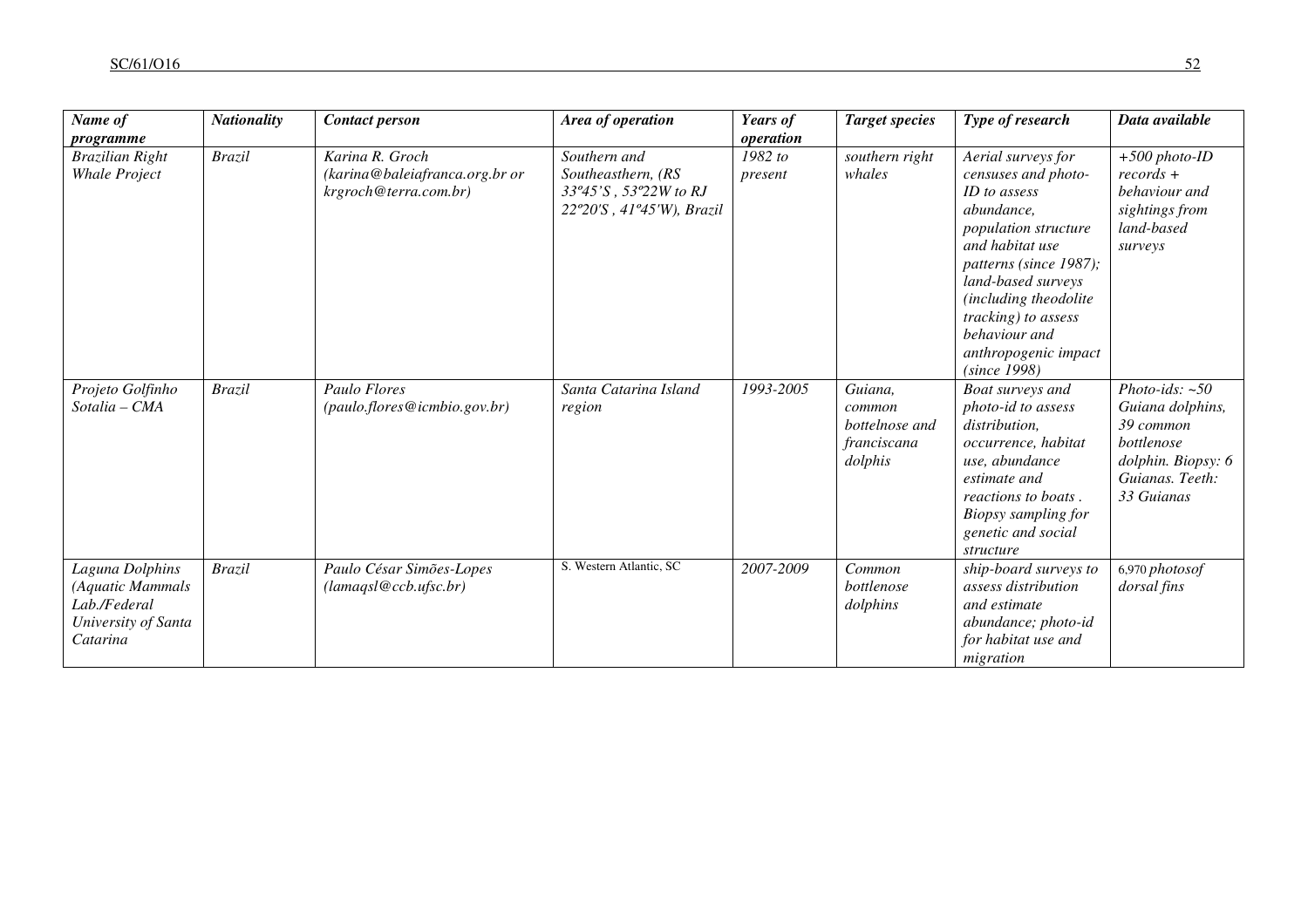| Name of                                                           | <b>Nationality</b> | <b>Contact person</b>                                                                                 | Area of operation                                                                    | Years of                                               | <b>Target species</b>                                                                                                                               | Type of research                                                                                                                                                                                                        | Data available                                                                                                                                           |
|-------------------------------------------------------------------|--------------------|-------------------------------------------------------------------------------------------------------|--------------------------------------------------------------------------------------|--------------------------------------------------------|-----------------------------------------------------------------------------------------------------------------------------------------------------|-------------------------------------------------------------------------------------------------------------------------------------------------------------------------------------------------------------------------|----------------------------------------------------------------------------------------------------------------------------------------------------------|
| programme                                                         |                    |                                                                                                       |                                                                                      | operation                                              |                                                                                                                                                     |                                                                                                                                                                                                                         |                                                                                                                                                          |
| Projeto BIOCOM                                                    | <b>Brazil</b>      | Marta J. Cremer<br>(marta.cremer@univille.net)                                                        | Babitonga Bay, SC, South<br><b>Brazil</b>                                            | 2007-2009                                              | Guiana dolphin,<br>franciscana<br>dolphin and<br>common<br>bottlenose<br>dolphin                                                                    | Effect of noise on<br>distribution and<br><i>communication;</i><br>sound<br>characterization:<br>Density and<br>abundance estimates,<br>behaviour and habitat<br>use                                                    | Acoustic data                                                                                                                                            |
| Projeto Atlantis                                                  | <b>Brazil</b>      | <b>Marcos Santos</b><br>(sotalia@gmail.com)                                                           | Lagamar estuary (24°50'-<br>$25^{\circ}30^{\prime}$ S), south SP and<br>north PR     | SP: 1996 to<br>2009; Parana<br>2006 to 2009            | Guiana<br>dolphins and<br>Franciscana<br>$(live) +$<br>incidental<br>captures of<br>Guiana,<br>Franciscana,<br>and Atlantic<br>Spotted<br>dolphins. | Live animals: photo-<br>identification<br>(abundance, use of<br>area, social<br>$organization$ ) +<br>biopsy samplings<br>(genetics,<br>contamination)<br>Dead animals:<br>Incidental captures in<br>fishing operations | Two catalogs:<br>Cananeia (198<br>individuals),<br>Parana (182<br><i>individuals</i> );<br>Biopsies (20),<br>Captured and<br>necropsied<br>dolphins(124) |
| Projeto Baleia de<br>$Bryde - CEMAR$                              | <b>Brazil</b>      | (cemar@cemarbrasil.org)                                                                               | MPAs of the north coast<br>of S.Paulo State (24o50'<br>to $23022'S - 450$ to<br>460W | 2000-2006<br>opportunistic,<br>2007-2008<br>systematic | Bryde's whale                                                                                                                                       | Tourism boats used to<br>assess distribution,<br>occurrence and<br>behaviour                                                                                                                                            | Photographs                                                                                                                                              |
| Projeto MAQUA -<br>Laboratório de<br>Mamíferos<br>Aquáticos, UERJ | <b>Brazil</b>      | Alexandre de Freitas Azevedo<br>(azevedo.alex@uerj.br)<br>José Lailson Brito Jr.<br>(lailson@uerj.br) | RJ                                                                                   | 1995-2008                                              | Delphinids<br><i>(specially</i><br>Sotalia<br><i>guianensis</i> )                                                                                   | Biopsy, acoustic<br>recordings and<br>photo-ID to assess<br>abundance, habitat<br>use, bioacoustic,<br>genetics, contaminant<br>levels.                                                                                 | abundance,<br>habitat use,<br>acoustic, genetics,<br>contaminant<br>levels.                                                                              |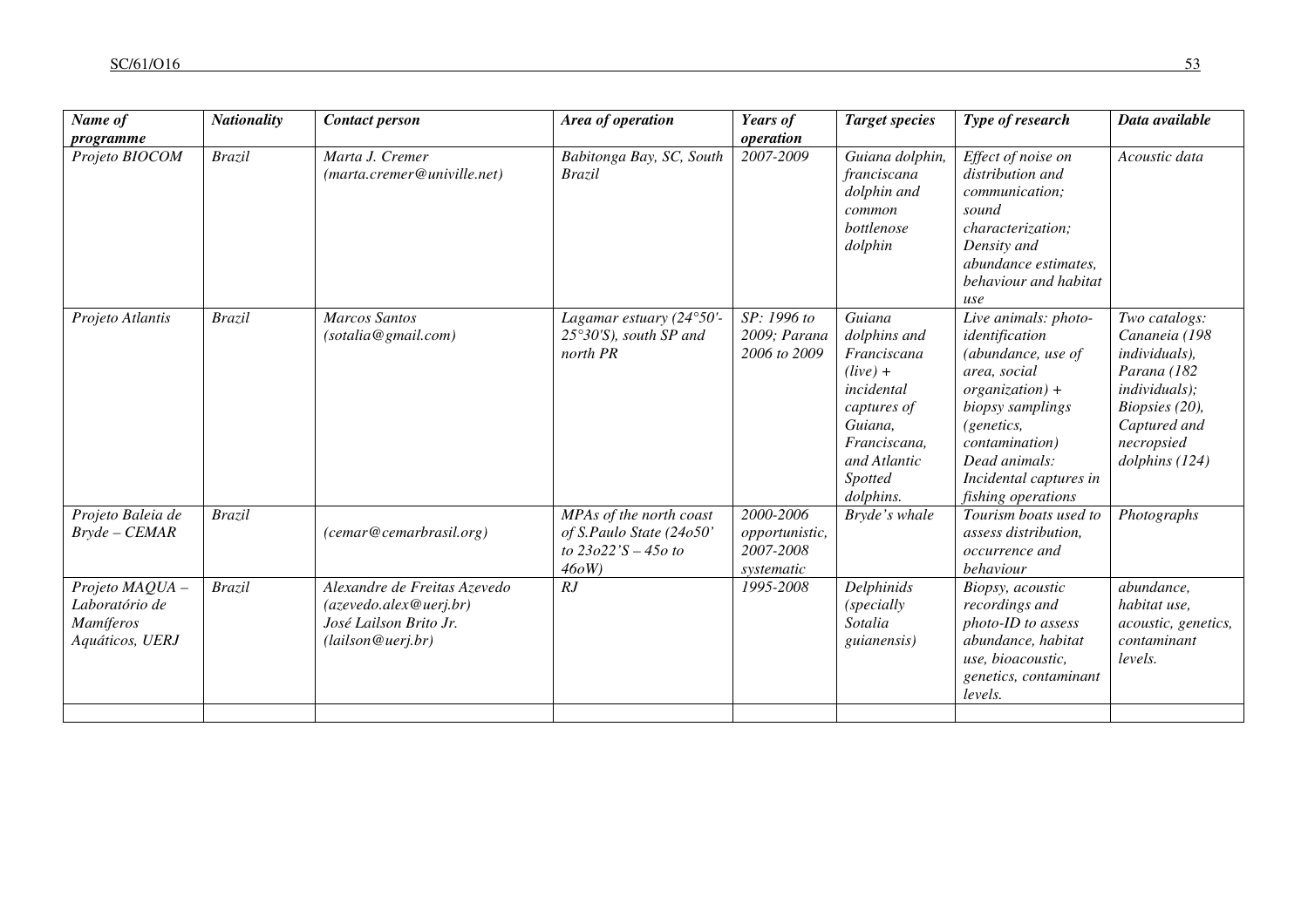| $\overline{Name}$ of<br>programme                                                                                                 | <b>Nationality</b> | <b>Contact person</b>                                                  | Area of operation                                                                             | Years of<br>operation                 | <b>Target species</b>                                      | Type of research                                                                                                            | Data available                                                                                                                                                                 |
|-----------------------------------------------------------------------------------------------------------------------------------|--------------------|------------------------------------------------------------------------|-----------------------------------------------------------------------------------------------|---------------------------------------|------------------------------------------------------------|-----------------------------------------------------------------------------------------------------------------------------|--------------------------------------------------------------------------------------------------------------------------------------------------------------------------------|
| Research Group in<br>Marine Protected<br>Areas<br>(UFF/CNPq)                                                                      | <b>Brazil</b>      | Liliane Lodi<br>(lilodi@uninet.com.br)                                 | Southeastern<br>Brazil, RJ (23°01'50''S,<br>$43^{\circ}12'70'W$                               | Winter and<br>spring<br>2004 to 2008  | <b>Bottlenose</b><br>dolphins                              | ship-board surveys to<br>assess group size and<br>composition and<br>video-id for habitat<br>use and<br>social organization | Video-Id records<br>of 29 individuals                                                                                                                                          |
| Projeto Boto<br>Sotalia - Instituto<br>Baleia Jubarte<br>(Humpback Whale<br>Institute)                                            | <b>Brazil</b>      | Leonardo Wedekin<br>(Leonardo.wedekin@baleiajubarte<br>.org.br)        | Abrolhos Bank, southern<br>BA (16 <sup><math>\degree</math></sup> to 18 $\degree$ S)          | 2002 to 2008                          | Guiana Dolphin                                             | Boat surveys to study<br>the population<br>dynamics (through<br>photo-identification),<br>ecology and<br>behaviour          | Photo-<br>identification of<br>over 130 dolphins.<br>Rossi-Santos et al<br>2007; Rossi-<br>Santos & Wedekin<br>2006                                                            |
| <b>BSA Humpback</b><br>whale aerial<br>surveys - Instituto<br>Baleia Jubarte and<br>Centro Mamíferos<br>Aquáticos<br>(CMA/ICMBio) | <b>Brazil</b>      | Leonardo Wedekin<br>(Leonardo.wedekin@baleiajubarte<br>.org.br)        | <b>Brazilian Coast,</b><br>11 to 21° S (2001-2004)<br>and 6 to 24 $\degree$ S<br>(2005; 2008) | $\frac{2001}{10}$ to 2005<br>and 2008 | Humpback<br>whale                                          | Aerial surveys to<br>assess abundance of<br>humpback whales<br>along the Brazilian<br>coast                                 | 6,251 humpback<br>whales estimated<br>in 2005, data of<br>2008 is been<br>analysed.                                                                                            |
| <b>BSA Humpback</b><br>whale ship surveys<br>- Instituto Baleia<br>Jubarte                                                        | <b>Brazil</b>      | <b>Milton Marcondes</b><br>(Milton.marcondes@baleiajubarte.<br>org.br) | <b>Brazilian Coast</b><br>11 to $19^\circ$ S                                                  | 1989 to 2008                          | Humpback<br>whale;<br>Southern Right<br>whale:<br>Dolphins | Ships surveys to study<br>population dynamics,<br>ecology and<br>behaviour.                                                 | Photo<br>identification of<br>3,200 individuals<br>in the catalogue<br>.Biopsy samples<br>for genetic and<br>pollution studies (<br>$\sim$ 500 samples).<br>Engel et al (2008) |
| <b>Stranding Program</b><br>- Instituto Baleia<br>Jubarte                                                                         | <b>Brazil</b>      | <b>Milton Marcondes</b><br>(Milton.marcondes@baleiajubarte.<br>org.br) | <b>Brazilian Coast</b><br>11 to $19^\circ$ S                                                  | 1990 to 2008                          | Humpback<br>whale and other<br>cetaceans                   | Record of strandings,<br>anthropogenic<br><i>interactions</i><br>(entanglements; ship)<br>strikes); causes of<br>mortality  | Samples and<br>records of over<br>120 humpback<br>whales                                                                                                                       |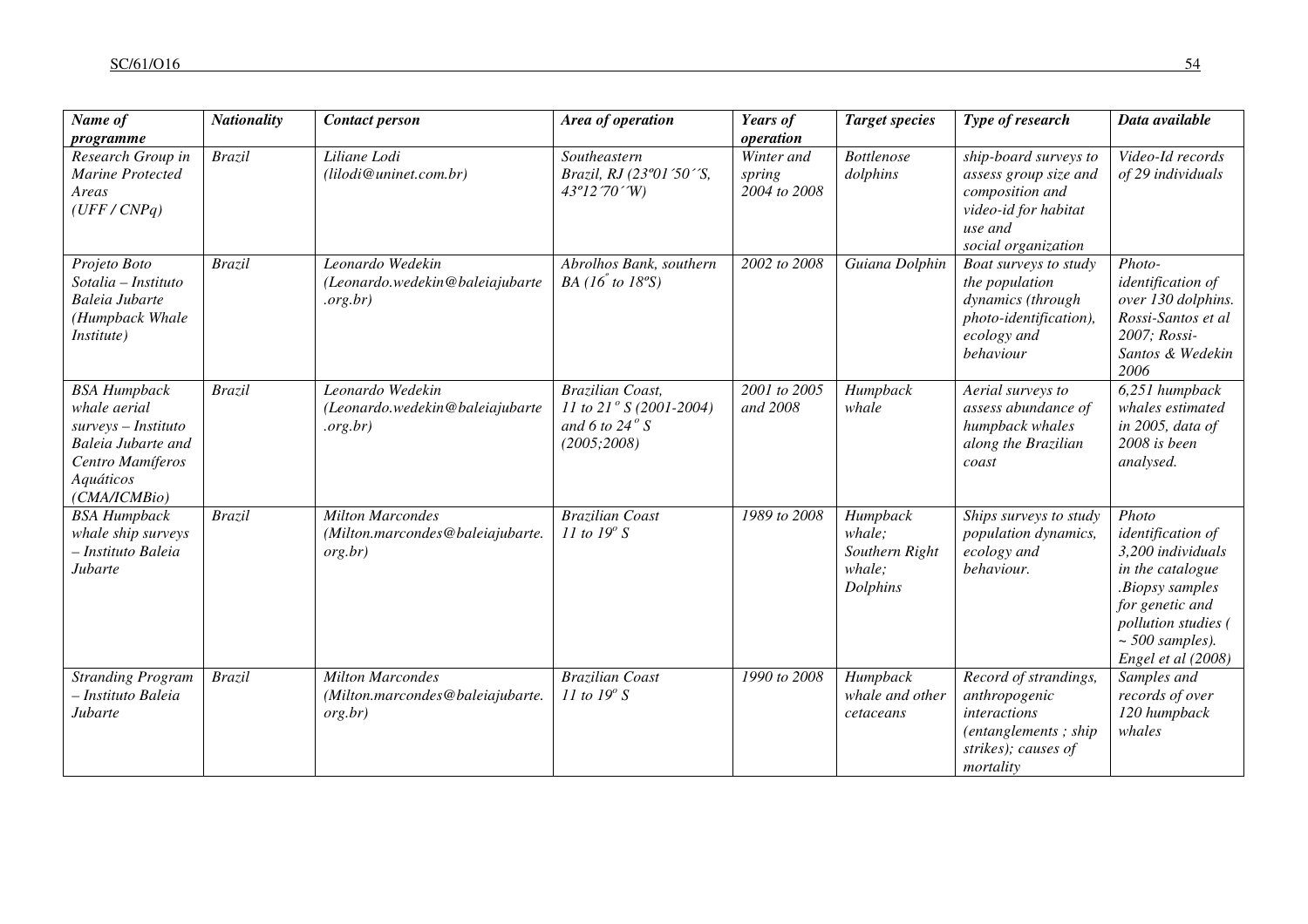| Name of<br>programme                                                                                           | <b>Nationality</b> | <b>Contact person</b>                                                  | Area of operation                                                             | Years of<br>operation                            | <b>Target species</b>                    | Type of research                                                                                                                                                                                             | Data available                                                                                                                                                                   |
|----------------------------------------------------------------------------------------------------------------|--------------------|------------------------------------------------------------------------|-------------------------------------------------------------------------------|--------------------------------------------------|------------------------------------------|--------------------------------------------------------------------------------------------------------------------------------------------------------------------------------------------------------------|----------------------------------------------------------------------------------------------------------------------------------------------------------------------------------|
| Humpback Whale<br>behaviour and<br>interaction with<br>whale watching<br>vessels – Instituto<br>Baleia Jubarte | <b>Brazil</b>      | <b>Milton Marcondes</b><br>(Milton.marcondes@baleiajubarte.<br>org.br) | Abrolhos Archipelago<br>$17^{\circ}$ S                                        | 1998 to 2005                                     | Humpback<br>whale                        | Population dynamics,<br>ecology and<br>behaviour. Use of a<br>land station to<br>observe the behaviour<br>using a theodolite                                                                                 | Morete et al<br>(2003);<br>Morete et al<br>$(2007)$ ; Morete et<br>al (2008)                                                                                                     |
| South Georgia<br>$Expedition -$<br>Instituto Baleia<br>Jubarte                                                 | <b>Brazil</b>      | <b>Milton Marcondes</b><br>(Milton.marcondes@baleiajubarte.<br>org.br) | South Georgia<br>Area II                                                      | 2005                                             | Humpback<br>whale and other<br>cetaceans | Ships surveys to<br>photo identification<br>and collecting biopsy<br>samples                                                                                                                                 | 2 biopsy samples;<br>4 photoid matches<br>with BSA $(20$<br>photo<br><i>identifications</i> )<br>Engel et al<br>$(2008)$ .; Rossi-<br>Santos et al<br>(2008)                     |
| <b>Bioacoustics</b><br>$research-Instituto$<br>Baleia Jubarte                                                  | <b>Brazil</b>      | Marcos Rossi Santos<br>(marcos.rossi@baleiajubarte.org.b<br>r)         | Abrolhos Bank and<br>Northern Bahia, Brazil<br>$(11 \text{ to } 19^{\circ}S)$ | 1998-2008<br>(humpback)<br>2002-2008<br>(Guiana) | Humpback<br>whale and<br>Guiana Dolphin  | Characterization of<br>Humpback Whale's<br>Songs and Guiana<br>dolphin<br>vocalizations; study<br>of anthropogenic<br>noise disturbance;                                                                     | 16 hours of<br>recordings of<br>humpback whale<br>songs (2005-<br>$2008$ );<br>10 hours of<br>recordings of<br>dolphin sounds<br>and other of<br>sources of human-<br>made noise |
| Grupo de Pesquisa<br>em Mamíferos<br>Áquaticos de Ilhéus<br>- GPMAI                                            | <b>Brazil</b>      | Yvonnick Le Pendu<br>(yvonnick@uesc.br)                                | Ilhéus (14°47'S,<br>39°02'W), Southern coast<br>BA                            | 2005-2009                                        | Estuarine<br>dolphin                     | Surveys to assess<br>habitat use; photo-ID<br>and direct<br>observations to define<br>population structure<br>and ethology. Etno-<br>ecological studies to<br>investigate conflicts<br>with human activities | $\sim$ 5000 photos<br>under analysis                                                                                                                                             |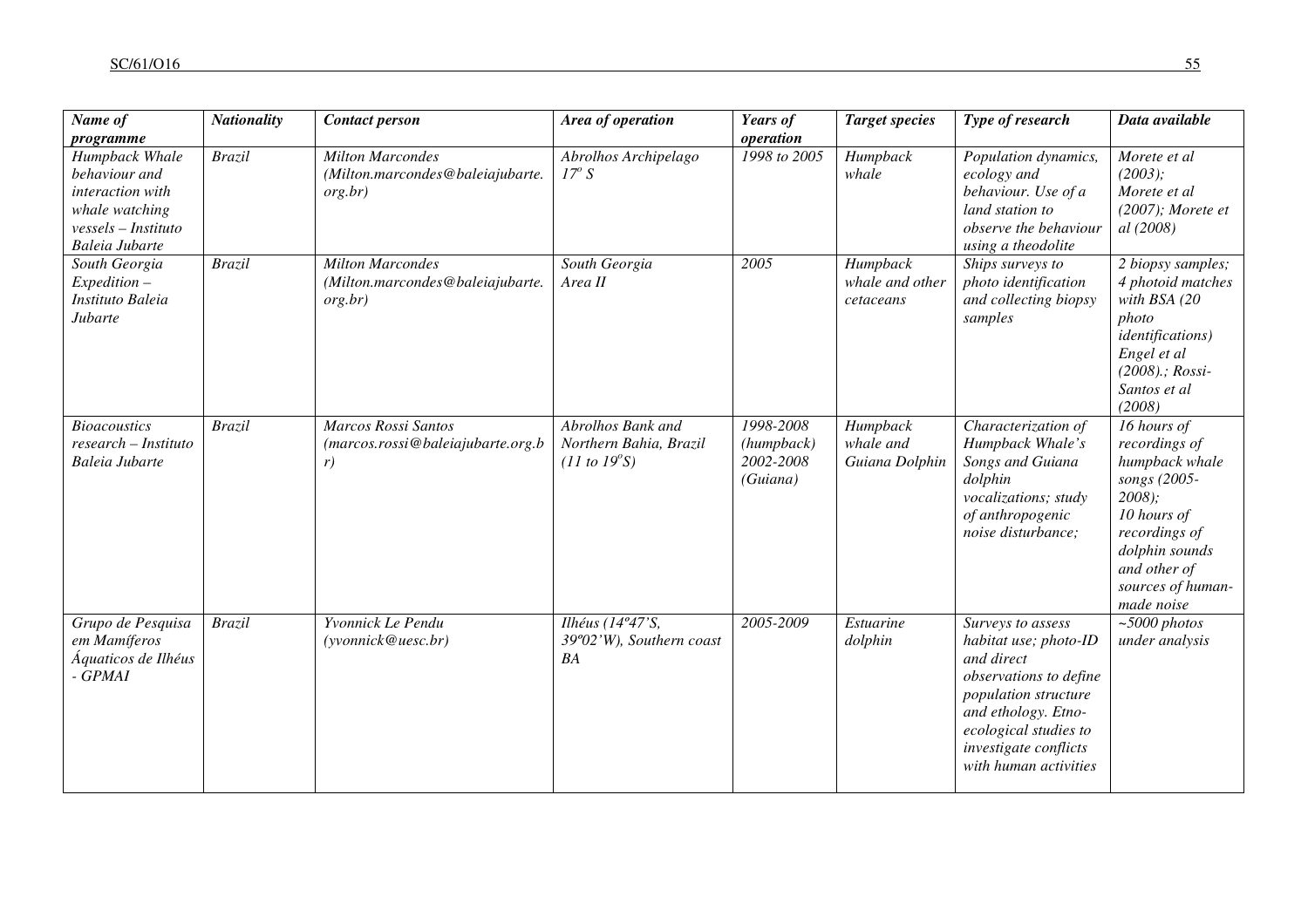| Name of<br>programme                                       | <b>Nationality</b> | <b>Contact person</b>                                                                                 | Area of operation                                                                           | Years of<br>operation         | <b>Target species</b>                                              | Type of research                                                                                                                                                                                                   | Data available                                                                                                                        |
|------------------------------------------------------------|--------------------|-------------------------------------------------------------------------------------------------------|---------------------------------------------------------------------------------------------|-------------------------------|--------------------------------------------------------------------|--------------------------------------------------------------------------------------------------------------------------------------------------------------------------------------------------------------------|---------------------------------------------------------------------------------------------------------------------------------------|
| Humpback Satellite<br>$Track-Instituto$<br>Aqualie         | <b>Brazil</b>      | Alexandre Zerbini<br>(Alex.Zerbini@noaa.gov)                                                          | ES and BA; IWC<br><b>Breeding Stock A</b>                                                   | 2005-2009                     | Humpback<br>whales                                                 | Distribution and<br>movements;<br>Migratory patterns;<br>Photo-id; Biopsy                                                                                                                                          | 11 whales tagged<br>and tracked<br>(Zerbini et al<br>2006); 14 flukes,<br>57 dorsal fins; 53<br>biopsies; Zerbini<br>et al (in press) |
| Monitoramento do<br>boto-cinza na<br>Praia de Iracema      | <b>Brazil</b>      | Ana Carolina Meirelles<br>(cameirelles@yahoo.com.br)                                                  | Ceará, Northeastern<br>Brazil (03 °43'S,<br>38°31'W                                         | 1992/2000<br>and<br>2004/2005 | Guiana Dolphin                                                     | Fixed-platform<br>observations to<br>access group size,<br>behaviour, habitat<br>use and site fidelity                                                                                                             | 500 sightings;<br>1096h of direct<br>observation; 16<br>dolphins photo-id                                                             |
| Projeto Golfinho<br>Rotador - CMA                          | <b>Brazil</b>      | José Martins da Silva Jr.<br>(jose-martins.silva-<br>junior@icmbio.gov.br)                            | Fernando de Noronha,<br>Archipelago, FN (03°51S,<br>32°25W                                  | 1991-2009                     | Spinner<br>dolphins                                                | Occurrence.<br>behaviour, genetic<br>structure, reaction to<br>boats                                                                                                                                               | Biopsy samples,<br>$\sim$ 100 phooid                                                                                                  |
| $REMAB -$<br><b>Brazilian Stranding</b><br>Network - CMA   | <b>Brazil</b>      | <b>Paulo Flores</b><br>(paulo.flores@icmbio.gov.br)<br>Iran Normande<br>(iran.normande@icmbio.gov.br) | <b>Brazil</b>                                                                               | $1998 -$<br>continued         | All occurring in<br><b>Brazil</b>                                  | Natural history,<br>biology, anatomy,<br>reproduction, diet,<br>contaminant loads,<br>health assessment,<br>genetics                                                                                               | Tissues samples,<br>stomach contents                                                                                                  |
| <b>Brazilian Coastal</b><br>Small Cetaceans-<br><b>CMA</b> | <b>Brazil</b>      | Paulo Flores<br>(paulo.flores@icmbio.gov.br)                                                          | South to North Brazi,<br>$(04\textdegree 26\textdegree 'S, 51\textdegree 31\textdegree 'W)$ | 2009?                         | Guiana dolphin,<br>common<br>bottlenose<br>dolphin,<br>franciscana | Abundance estimates<br>and trends, bycatch<br>estimstes, health<br>assessment, genetics<br>structure                                                                                                               | Existing photo-id<br>catalogues and<br>skin+blubber<br>samples                                                                        |
| SO GLOBEC-<br>passive acoustic<br>monitoring               | <b>USA</b>         | Ana Širović<br>(asirovic@alaskapacific.edu)                                                           | Western Antarctic<br>Peninsula (Marguerite<br>Bay); Scotia Sea                              | 2001-03                       | <b>Baleen</b> whales                                               | Deployment of 7<br>moored acoustic<br>recorders for 2 years<br>to detect presence of<br>whales; Sonobuoy<br>deployments during 8<br>cruises. 1 moored<br>acoustic recorder<br>deployed in Scotia<br>Sea for 1 year | Acoustic data held<br>at the Scripps<br>Institution of<br>Oceanography                                                                |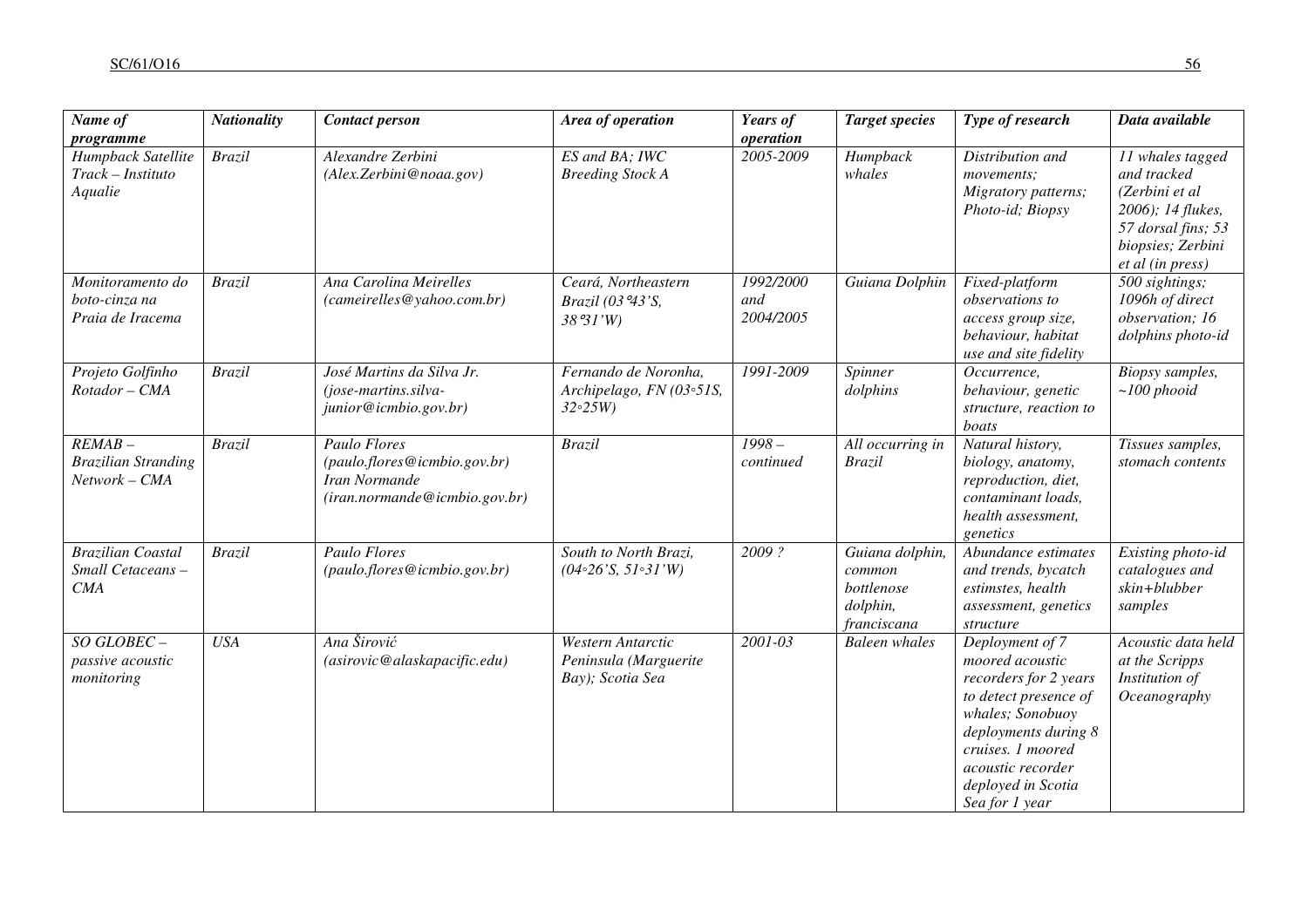| Name of<br>programme                               | <b>Nationality</b>           | <b>Contact person</b>                       | Area of operation                                                                                                             | Years of<br>operation | <b>Target species</b>    | Type of research                                                                                                                                    | Data available                                                                                                                                   |
|----------------------------------------------------|------------------------------|---------------------------------------------|-------------------------------------------------------------------------------------------------------------------------------|-----------------------|--------------------------|-----------------------------------------------------------------------------------------------------------------------------------------------------|--------------------------------------------------------------------------------------------------------------------------------------------------|
| SO GLOBEC-<br>marine mammal<br>visual observations | <b>USA</b>                   | Ari Friedlaender<br>(asf7@duke.edu)         | Western Antarctic<br>Peninsula (Marguerite<br>Bay)                                                                            | 2001-2003             | Whales and<br>seals      | Line transect visual<br>survey concurrent to<br>echosounder and<br>physical data, biopsy<br>samples, photo ID                                       | <b>Sightings</b><br>information from<br>line transect<br>surveys                                                                                 |
| <b>ANSLOPE</b>                                     | <b>USA</b>                   | Ana Širović<br>(asirovic@alaskapacific.edu) | Ross Sea                                                                                                                      | 2004                  | <b>Baleen</b> whales     | Deployment of a<br>moored acoustic<br>recorder to detect<br>presence of whales;<br>Sonobuoy<br>deployments for<br>investigation of<br>distribution. | Acoustic data held<br>at the Scripps<br>Institution of<br>Oceanography                                                                           |
| <b>Palmer LTER</b>                                 | <b>USA</b>                   | Ari Friedlaender<br>(asf7@duke.edu)         | Western Antarctic<br>Peninsula                                                                                                | 1993-2006             | <b>Baleen</b> whales     | Standardized survey<br>lines and stations<br>visited annually                                                                                       | <b>Sightings</b><br>information<br>collected<br>opportunistic to<br>bird surveys                                                                 |
| <b>Palmer LTER</b>                                 | <b>USA</b>                   | Ari Friedlaender<br>(asf7@duke.edu)         | Western Antarctic<br>Peninsula (Palmer<br>Station)                                                                            | 1993-2001             | Humpback<br>whales       | Sightings information<br>from visual surveys                                                                                                        | <b>Sightings</b><br>information and<br>annual relative<br>abundance of<br>whales                                                                 |
| South African right<br>whale project               | South Africa                 | Peter Best<br>(pbest@iziko.org.za)          | Coastal<br>southern<br>Cape, South Africa<br>(Nature's Valley to<br>Muizenberg, Cape Coast)                                   | 1980-<br>present      | Southern right<br>whales | Aerial survey counts<br>and photo-<br>identification                                                                                                | Population<br>number, trend,<br>and photo-id<br>information<br>held by University<br>of Pretoria's<br><b>Mammal Research</b><br><b>Institute</b> |
| East Southern<br>Africa humpback<br>whale project  | South Africa /<br>Mozambique | Ken Findlay<br>(kenfin@telkomsa.net)        | Migration path surveys<br>(shore based) Cape Vidal,<br>South Africa; Breeding<br>ground line transect<br>surveys (Mozambique) | 1988 -<br>present     | Humpback<br>whales       | Vessel based line<br>transect surveys;<br>shore based surveys;<br>photo-identification                                                              | Population<br>number, trend,<br>photo-<br>identification                                                                                         |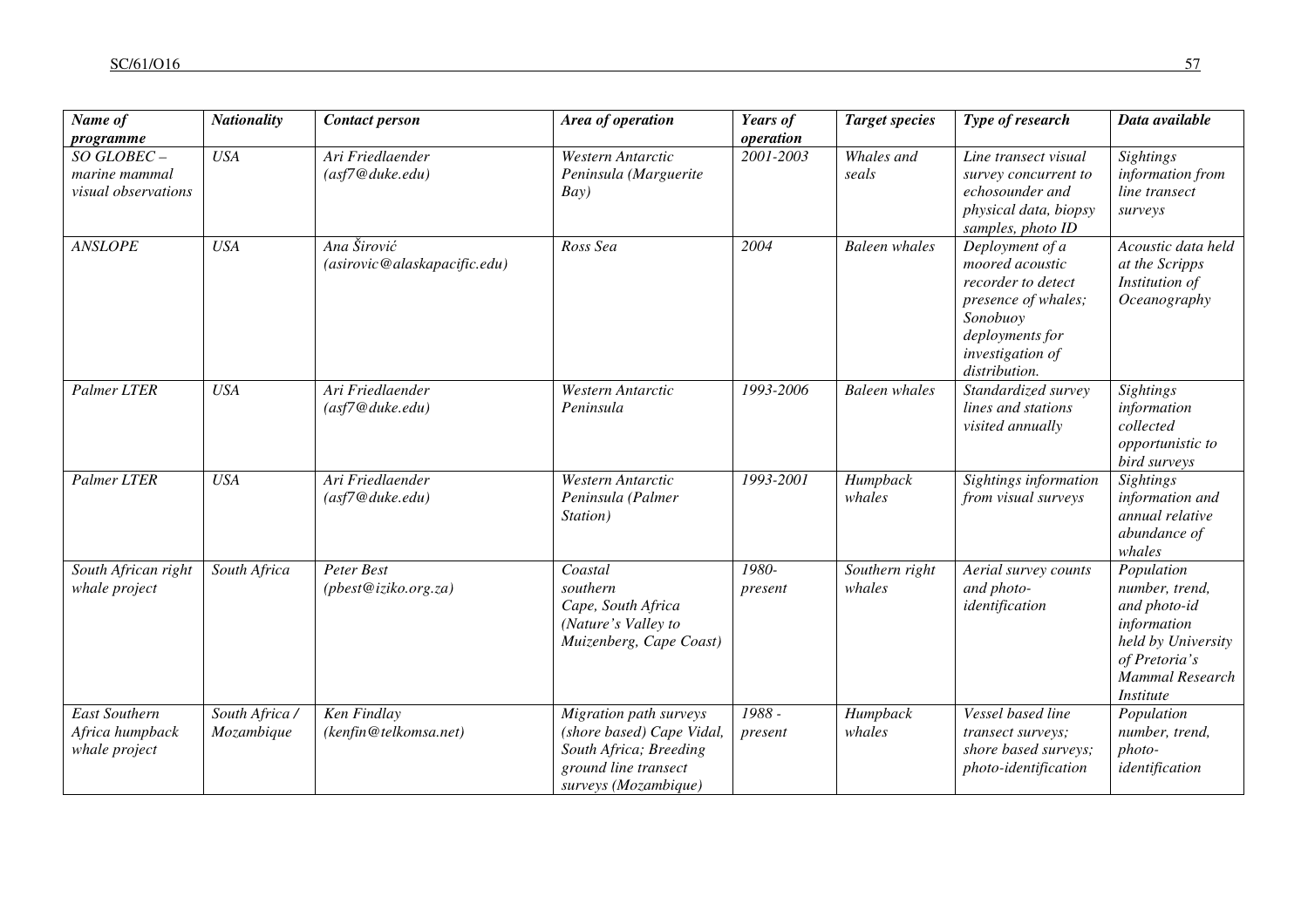| Name of<br>programme                                                                                                     | <b>Nationality</b>                                    | <b>Contact person</b>                                                               | Area of operation                                                                       | Years of<br>operation  | <b>Target species</b> | Type of research                                                                                                                              | Data available                                                                                          |
|--------------------------------------------------------------------------------------------------------------------------|-------------------------------------------------------|-------------------------------------------------------------------------------------|-----------------------------------------------------------------------------------------|------------------------|-----------------------|-----------------------------------------------------------------------------------------------------------------------------------------------|---------------------------------------------------------------------------------------------------------|
| <b>West Southern</b><br>Africa humpback<br>whale project                                                                 | South Africa                                          | Jaco Barendse / Peter Best<br>(pbest@iziko.org.za)                                  | Shore based and small<br>boat surveys, Saldanha<br>Bay, South Africa;                   | $1992 - 2004$          | Humpback<br>whales    | Shore based surveys;<br>photo-identification                                                                                                  | Population<br>number, trend,<br>photo-<br>identification                                                |
| South African<br>humpback whale<br>tail fluke catalogue                                                                  | South Africa                                          | Herman Oosthuizen / Mike Meyer<br>(mmeyer@deat.gov.za)                              | South Africa East and<br>West coasts /<br>Mozambique                                    | Data 1988 -<br>present | Humpback<br>whales    | Photo-identification                                                                                                                          | Photo-<br>identification (tail<br>flukes)                                                               |
| WCS/CCRP<br>Madagascar and<br>Mozambique<br>Channel<br>Humpback Whale<br>photo-ID                                        | Madagascar<br>France<br><b>USA</b>                    | Salvatore Cerchio<br>(scerchio@wcs.org)                                             | $Madagascar(C3)$ :<br>Antongil Bay; Toliara;<br>Nosy Be.<br>Mayotte $(C2)$              | 1996-2008              | Humpback<br>whales    | Long-term Photo-ID<br>mark recapture<br>assessment of<br>abundance and<br>population structure                                                | Photo-ID<br>database held by<br>WCS/CCRP, New<br>York                                                   |
| $WCS/CCRP - IWC$<br>Humpback Whale<br><b>Breeding Stock C</b><br>photo-ID                                                | Madagascar<br>South Africa<br><b>USA</b>              | Salvatore Cerchio<br>(scerchio@wcs.org)                                             | <b>IWC Breeding Stocks C1</b><br>(South Africa,<br>Mozambique) and C3<br>(Antongil Bay) | 2000-2006              | Humpback<br>whales    | Photo-ID mark<br>recapture assessment<br>of interchange<br>between C1 and C3                                                                  | Photo-ID<br>database held by<br>WCS/CCRP and<br>South African<br>Collaborators                          |
| WCS/CCRP<br>Humpback Whale<br><b>Breeding Stock B</b><br>photo-ID                                                        | Gabon,<br>Congo, Gulf of<br>Guinea, UK,<br><b>USA</b> | <b>Tim Collins</b><br>(tcollins@wcs.org)                                            | <b>IWC Breeding Stocks B1</b><br>(Gabon)                                                | 2000-2006              | Humpback<br>whales    | Long-term Photo-ID<br>mark recapture<br>assessment of<br>abundance and<br>population structure                                                | Photo-ID<br>database held by<br>WCS/CCRP, New<br>York, Congo                                            |
| $WCS/CCR -$<br><b>Mammal Research</b><br>Unit-IWC<br>Humpback Whale<br><b>Breeding Stock B1-</b><br><b>B2</b> Assessment | UK, USA,<br>South Africa                              | <b>Tim Collins</b><br>(tcollins@wcs.org)<br>Jaco Barendse<br>(jbarendse@wwf.org.za) | <b>IWC</b> Breeding sub stocks<br>$B1$ and $B2$                                         | 1983-2005              | Humpback<br>whales    | Photo-ID mark<br>recapture assessment<br>of interchange<br>between B1 and B2                                                                  | $Photo$ - $ID$<br>database held by<br>WCS/CCRP and<br>South African<br>Collaborators<br>$MRU$ -SAMuseum |
| <b>WCS/CCRP SW</b><br>Indian Ocean, West<br>and Eastern South<br><b>Atlantic Population</b><br>Genetic analyses          | Madagascar<br>Gabon, Brazil,<br>UK, USA               | <b>Howard Rosenbaum</b><br>(hrosenbaum@wcs.org)                                     | <b>IWC</b> Breeding Stocks A,<br>B, C and associated sub-<br>stocks                     | 1996-2008              | Humpback<br>whales    | Long-term population<br>genetic analyses<br>using multiple<br>molecular markers<br>addressing individual<br>and population based<br>questions | Tissue samples<br>and genetic<br>database held by<br>WCS/CCRP, New<br>York                              |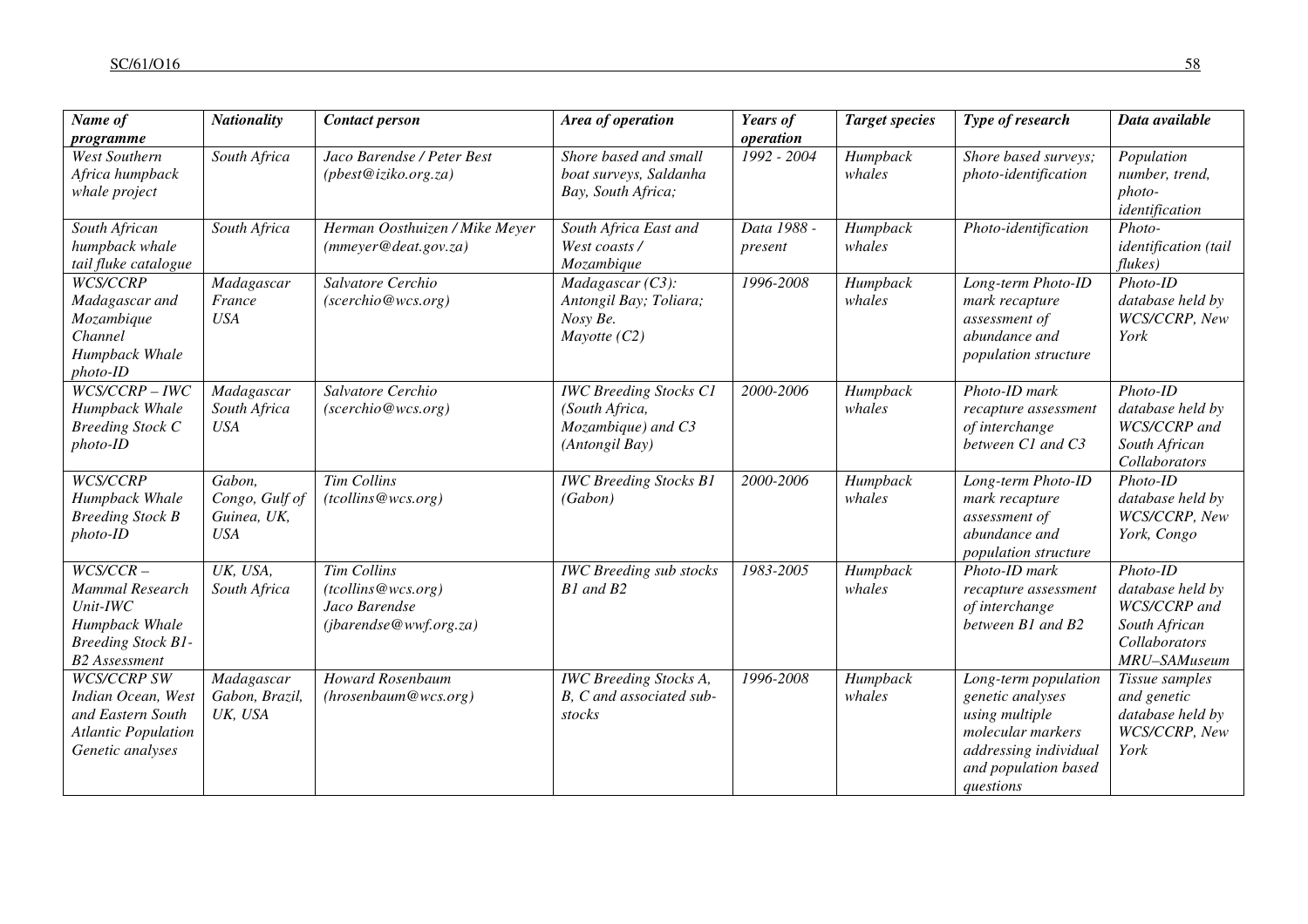| Name of                                                                                                                                  | <b>Nationality</b>                                | <b>Contact person</b>                                                                                                                                   | Area of operation                            | Years of                                  | <b>Target species</b>                   | Type of research                                                                                                                                                                      | Data available                                                                                                                      |
|------------------------------------------------------------------------------------------------------------------------------------------|---------------------------------------------------|---------------------------------------------------------------------------------------------------------------------------------------------------------|----------------------------------------------|-------------------------------------------|-----------------------------------------|---------------------------------------------------------------------------------------------------------------------------------------------------------------------------------------|-------------------------------------------------------------------------------------------------------------------------------------|
| programme                                                                                                                                |                                                   |                                                                                                                                                         |                                              | operation                                 |                                         |                                                                                                                                                                                       |                                                                                                                                     |
| WCS/CCRP,<br>University of<br>Lisbon, Mammal<br>Research Unit,<br><b>IWC</b> humpback<br>whale Breeding<br>Stock B population<br>genetic | <b>UK</b> Portugal<br><b>USA</b><br>South Africa  | Carvalho, Collins Rosenbaum,<br>Barendse, Best                                                                                                          | <b>IWC</b> Breeding sub stocks<br>B1 and B2  | 1983 - 2006                               | Humpback<br>whales                      | Genetic assessment of<br><b>Population Structure</b><br>and Temporal<br>Movements                                                                                                     | Photo-ID and<br>genetic databases<br>held by<br>WCS/CCRP and<br>South African<br>Collaborators<br>$(MRU - SA$<br>Museum)            |
| WCS/CCRP/Oman<br>Whale and Dolphin<br>Research group<br>humpback whale<br><b>Breeding Stock X</b><br>assessment                          | Oman<br>UK, USA                                   | Gianna Minton<br>(gianna.minton@gmail.com)<br><b>Tim Collins</b><br>(tcollins@wcs.org)<br>Cristina Pomilla<br>Robert Baldwin<br><b>Howard Rosenbaum</b> | <b>IWC Breeding Stock X</b><br>(Oman)        | 2000-2006                                 | Humpback<br>whales                      | Photo-ID mark<br>recapture assessment<br>of abundance and<br>population structure,<br>habitat<br>use/distribution,<br><i>genetics,</i><br>conservation threats,<br>awareness campaign | Photo ID database<br>held by Oman<br>Whale and<br>Dolphin Research<br>Group, tissues<br>held by Gov. of<br>Oman and<br>WCS/CCRP, NY |
| WCS/CCRP<br>Humpback Whale<br>Song Interregional<br>Comparisons                                                                          | Madagascar<br>Gabon Brazil<br>Australia<br>UK USA | Salvatore Cerchio<br>(scerchio@wcs.org)                                                                                                                 | <b>IWC</b> Breeding Stocks A,<br>B, C, D     | $BS A, B, C$ :<br>2000-2006<br>BS D: 2004 | Humpback<br>whales                      | Comparisons of song<br>for stock structure<br>assessment: B-C,<br>completed for 2003;<br>C-D completed for<br>2004; A-B-C 2000-<br>2006 beginning                                     | Acoustic data<br>from Gabon and<br>Madagascar held<br>by WCS/CCRP,<br>New York, Madag                                               |
| WCS/CCRP<br>Passive Acoustic<br>Monitoring off<br>Coast of Angola                                                                        | Angola,<br>UK, USA                                | Salvatore Cerchio<br>(scerchio@wcs.org)                                                                                                                 | Northern Angola, off<br>mouth of Congo River | 2008                                      | Large whales,<br>coastal<br>odontocetes | Deployment of<br>Cornell MARUs for 9<br>months, Mar-Nov, for<br>detection of whales in<br>offshore environment<br>and delphinids in<br>nearshore<br>environment                       | Acoustic data held<br>by WCS/CCRP,<br>New York                                                                                      |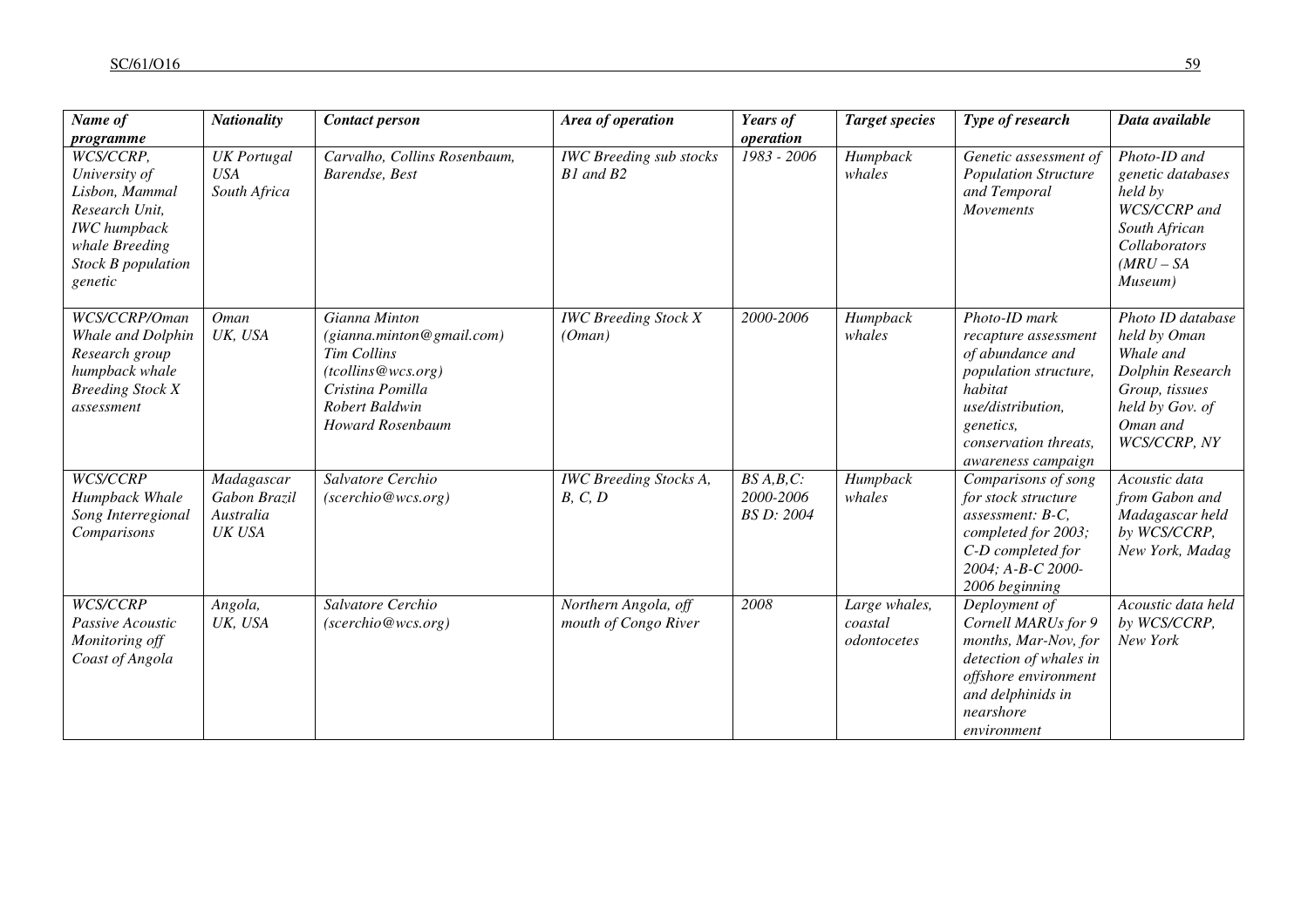| Name of                                                                    | <b>Nationality</b>                | <b>Contact person</b>                                                                   | Area of operation                                                       | Years of                                                                                                       | <b>Target species</b>                                          | Type of research                                                                                                                                                                                                                                         | Data available                                                                                             |
|----------------------------------------------------------------------------|-----------------------------------|-----------------------------------------------------------------------------------------|-------------------------------------------------------------------------|----------------------------------------------------------------------------------------------------------------|----------------------------------------------------------------|----------------------------------------------------------------------------------------------------------------------------------------------------------------------------------------------------------------------------------------------------------|------------------------------------------------------------------------------------------------------------|
| programme<br>Pan SH humpback<br>whale Population<br>Genetic analyses       | <b>USA</b>                        | <b>Howard Rosenbaum</b><br>(hrosenbaum@wcs.org), Scott<br><b>Baker + Regional Leads</b> | <b>IWC</b> Breeding Stocks A-G<br>$+X$ and associated sub-<br>stocks    | operation<br>1996-2008                                                                                         | Humpback<br>whales                                             | Long-term population<br>genetic analyses<br>using multiple<br>molecular markers<br>addressing<br>population based<br>questions                                                                                                                           | Tissue samples<br>and genetic<br>database held by<br>WCS and OSU<br>labs.                                  |
| Circumpolar<br><b>Feeding Ground</b><br>Analysis                           | USA, Peru,<br>Chile,<br>Australia | Howard Rosenbaum, Jacqueline<br>Loo, Carlos Olavarria, Debbie<br><b>Thiele</b>          | <b>IWC Feeding Grounds</b><br>associated with Breeding<br><b>Stocks</b> | IWC<br>SOWER, &<br><b>INACH &amp;</b><br><b>SOGLOBEC</b><br>cruises where<br>humpback<br>samples<br>collected  | Humpback<br>whales                                             | Long-term population<br>genetic analyses<br>using multiple<br>molecular markers<br>addressing<br>population based<br>questions                                                                                                                           | DNA samples and<br>genetic database<br>held by WCS and<br>OSU labs. Tissues<br>archived at<br><b>SWFSC</b> |
| Analysis of<br>connectivity<br>between breeding<br>and feeding<br>grounds  | USA, Peru                         | Howard Rosenbaum Jacqueline<br>Loo.                                                     | <b>IWC Feeding Grounds</b><br>and Breeding Stocks A, B,<br>$\,c\,$      | <b>IWC SOWER</b><br>samples and<br>genetic<br>samples from<br><b>Breeding</b><br>Stocks A, B,<br>$\mathcal{C}$ | Humpback<br>whales                                             | Long-term population<br>genetic analyses<br>using multiple<br>molecular markers<br>addressing<br>population based<br>questions                                                                                                                           | Tissue samples<br>and genetic<br>database held by<br>WCS                                                   |
| WCS/CCRP<br>monitoring of<br>coastal cetaceans<br>and manatees -<br>Angola | Angola<br>USA, UK                 | <b>Tim Collins</b><br>(tcollins@wcs.org)                                                | Northern Angola, off<br>mouth of Congo River                            | 2008                                                                                                           | Whales, coastal<br>odontocetes<br>West Afr.<br><b>Manatees</b> | Surveys for coastal<br>cetaceans and<br>manatees in the<br>Congo River Estuary.<br>Work is conducted in<br>conjunction with<br>development of a<br>Liquefied Natural<br>Gas facility and aims<br>to identify species<br>present and relevant<br>threats. | Survey data held<br>by WCS/CCRP.<br>New York                                                               |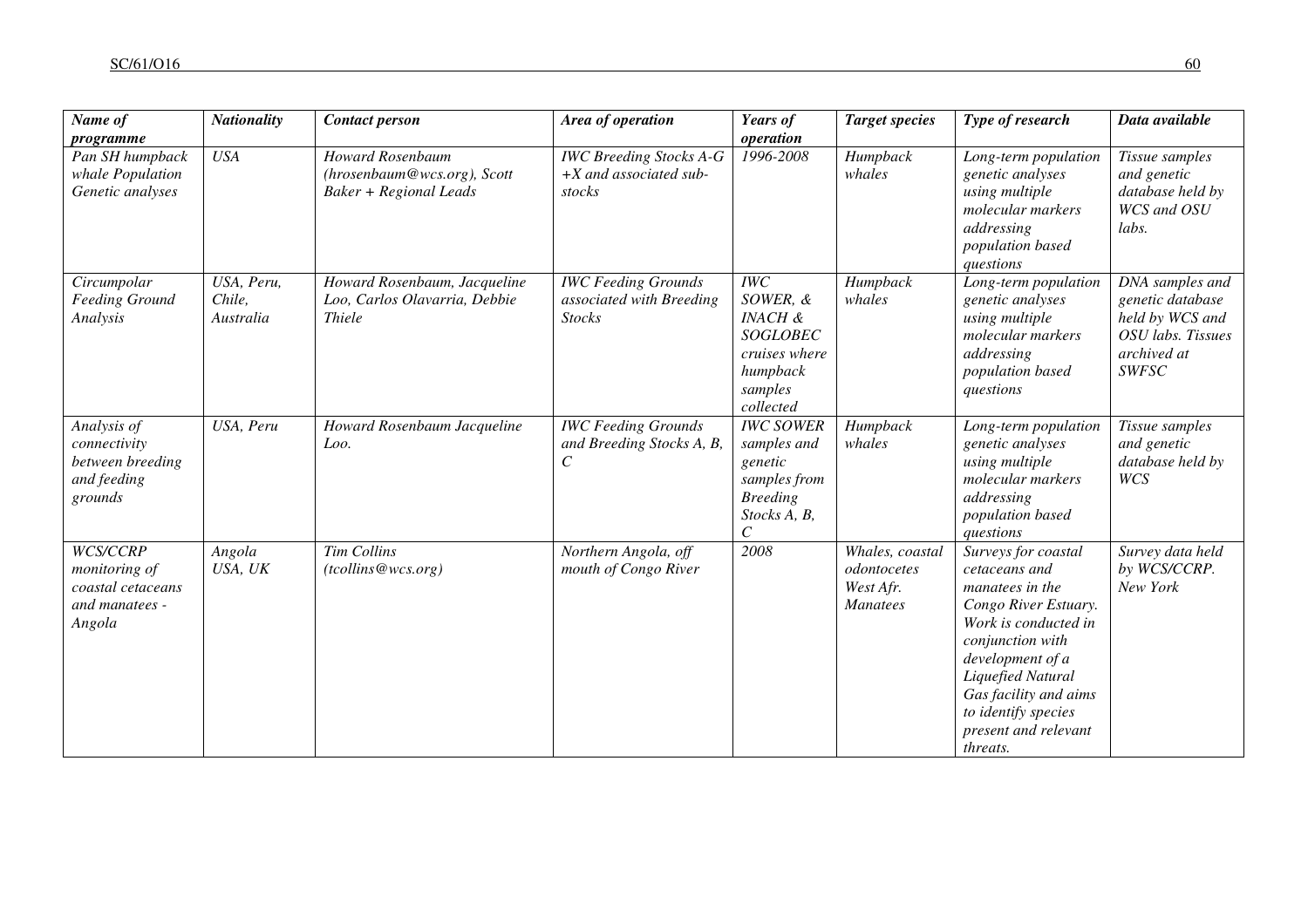| Name of                                                                  | <b>Nationality</b>           | <b>Contact person</b>                                                               | Area of operation                                                  | Years of<br>operation                                                   | <b>Target species</b>                                                          | Type of research                                                                                                                                                                                                      | Data available                                                                                                                                  |
|--------------------------------------------------------------------------|------------------------------|-------------------------------------------------------------------------------------|--------------------------------------------------------------------|-------------------------------------------------------------------------|--------------------------------------------------------------------------------|-----------------------------------------------------------------------------------------------------------------------------------------------------------------------------------------------------------------------|-------------------------------------------------------------------------------------------------------------------------------------------------|
| programme<br><b>WCS/CCRP</b><br><b>Coastal Dolphins</b><br>of Madagascar | MadagascarAr<br>gentina, USA | Salvatore Cerchio<br>(scerchio@wcs.org)                                             | Madagascar: Antongil<br>Bay, Toliara/Anakao,<br>Nosy Be            | Ant Bay:<br>1996-2006;<br>Tol: 2004-<br>2008; Nosy<br>Be: 2007-<br>2009 | Sousa,<br>Tursiops, other<br>coastal<br>odontocetes                            | Assessment of species<br>diversity and<br>population status<br>through surveys,<br>photo-ID, genetics;<br>conservation of<br>populations                                                                              | Survey data,<br>Photo-IDs and<br>tissue samples<br>held by<br>WCS/CCRP, New<br>York, Madag.                                                     |
| WCS/CCRP<br><b>Coastal Dolphins</b><br>of Gabon and<br>Congo             | Gabon,<br>Congo, UK          | Tim Collins<br>(tcollins@wcs.org)                                                   | Gabon: Akanda,<br>Pongara, Iguela,<br>Mayumba.<br>Congo: Conkouati | 2007-2009                                                               | Atlantic<br>humpback<br>dolphins,<br>Tursiops, other<br>coastal<br>odontocete. | Assessment of<br>population status<br>through shore based<br>surveys, small boat<br>surveys, genetics and<br><i>interviews;</i><br>Development of<br>training for national<br>observers, coastal<br>education program | Survey data,<br>Photo-IDs and<br>tissue samples<br>held by<br>WCS/CCRP,<br>Mayumba Nat. Pk<br>(Gabon) and<br>Conkouati Douli<br>Nat. Pk (Congo) |
| Aquamarina+CCR<br>Franciscana<br>dolphins in<br>Argentina                | Argentina USA                | Martin Mendez<br>mm1772@columbia.edu                                                | <b>Coastal Buenos Aires</b><br>Province, Argentina                 | 1998-present                                                            | Pontoporia<br>blainvillei                                                      | Population status,<br>structure and<br>movement patterns.<br>Oceanographic data<br>collection.                                                                                                                        |                                                                                                                                                 |
| Conservation<br><b>Biology Of</b><br>Hector's dolphin                    | New Zealand                  | Steve Dawson & Liz Slooten<br>(steve.dawson@otago.ac.nz<br>liz.slooten@otago.ac.nz) | Coastal NZ; especially<br><b>Banks Peninsula</b>                   | 1984-present                                                            | Hector's<br>dolphin, Maui's<br>dolphin                                         | Photo-ID 1984-<br>present (Catalog size<br>c. 600), Dissections<br>$1984 - 1999(n. =$<br>119)<br>Line-transect surveys<br>1999-2005. Static<br>acoustic monitoring.                                                   | Data held by<br>Otago University                                                                                                                |
| Ecology of sperm<br>whales at Kaikoura                                   | New Zealand                  | Steve Dawson & Liz Slooten<br>(steve.dawson@otago.ac.nz<br>liz.slooten@otago.ac.nz) | Kaikoura                                                           | 1990-present                                                            | Sperm whales                                                                   | $Photo$ -ID (catalog =<br>210<br>Acoustic surveys,<br>3-D acoustic array<br>$2005$ -present                                                                                                                           | Data held by<br>Otago University                                                                                                                |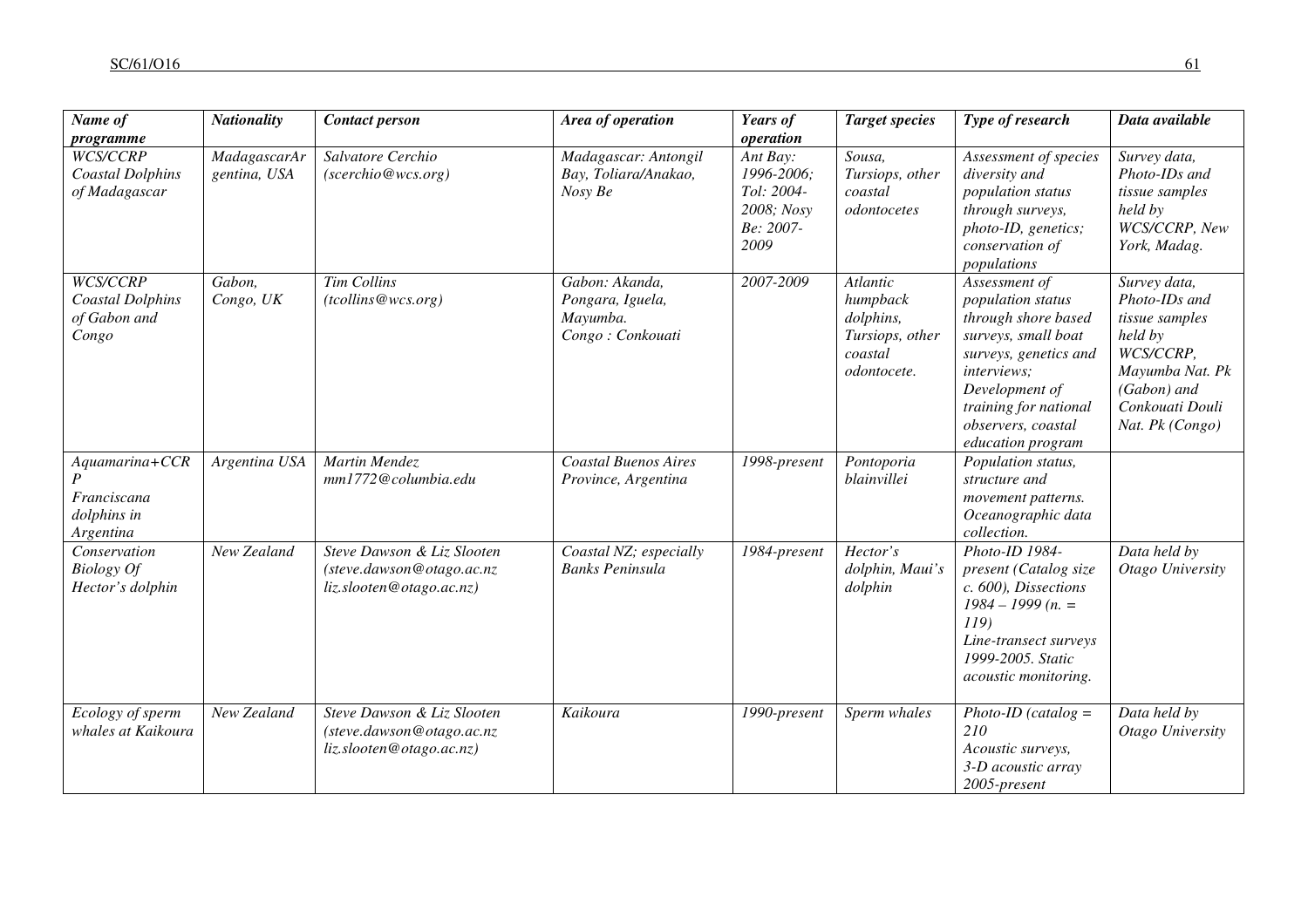| Name of                                                               | <b>Nationality</b> | <b>Contact person</b>                                                                                                                                                                      | Area of operation                                                      | Years of                  | <b>Target species</b>                                                                                                    | Type of research                                                                                                                                                                                           | Data available                                                                                                                                         |
|-----------------------------------------------------------------------|--------------------|--------------------------------------------------------------------------------------------------------------------------------------------------------------------------------------------|------------------------------------------------------------------------|---------------------------|--------------------------------------------------------------------------------------------------------------------------|------------------------------------------------------------------------------------------------------------------------------------------------------------------------------------------------------------|--------------------------------------------------------------------------------------------------------------------------------------------------------|
| programme<br>Ecology of<br><b>Bottlenose</b> dolphins<br>in Fiordland | New Zealand        | Steve Dawson & Liz Slooten<br>(steve.dawson@otago.ac.nz<br>liz.slooten@otago.ac.nz)                                                                                                        | Fiordland                                                              | operation<br>1990-present | <b>Bottlenose</b><br>dolphins                                                                                            | Photo-ID (Doubtful-<br>Dusky Sound catalog<br>$= 160$ ); behavioural<br>obs, sound<br>recordings, static<br>acoustic monitoring.                                                                           | Data held by<br>Otago University                                                                                                                       |
| Ecology of<br>Southern Ocean<br>ecosystems                            | Chile              | Anelio Aguayo<br>(aaguayo@inach.cl)<br>Jorge Acevedo<br>(Jorge.acevedo@cequa.cl)<br>Carlos Olavarría<br>(carlos.olavarría@cequa.cl)                                                        | Antarctic Peninsula IWC<br>Area I                                      | 1993-2008                 | Humpback<br>whale. Also<br>information for<br>minke, killer<br>and southern<br>right whales                              | Sighting surveys,<br>photo-ID and biopsy<br>sampling for<br>assessing<br>distribution, relative<br>abundance,<br>interchange,<br>migratory connection<br>and population<br>structure of<br>humpback whales | 100 biopsy<br>samples, 298<br>photo-ID, sighting<br>records                                                                                            |
| Ecology of whales<br>in the Patagonian<br>channels                    | Chile              | Anelio Aguayo<br>(aaguayo@inach.cl)<br>Jorge Acevedo<br>(Jorge.acevedo@cequa.cl)<br>Carlos Olavarría<br>(carlos.olavarría@cequa.cl)                                                        | Magellan strait and<br>Patagonian channels<br>(southern South America) | 2003-2009                 | Humpback<br>whale. Also<br>information for<br>sei, killer and<br>dwarf minke<br>whales, as well<br>as dolphin<br>species | Sighting surveys,<br>photo-ID and biopsy<br>sampling for<br>assessing<br>distribution, relative<br>abundance,<br>interchange,<br>migratory connection<br>and population<br>structure of<br>humpback whales | 94 biopsy<br>samples, 102<br>photo-ID records,<br>sighting records<br>of humpback<br>whales. A few skin<br>samples and<br>photo-ID of other<br>species |
| Southern right<br>whale distribution<br>in Chile                      | Chile              | Anelio Aguayo<br>(aaguayo@inach.cl)<br>Jorge Acevedo<br>(Jorge.acevedo@cequa.cl)<br>Carlos Olavarría<br>(carlos.olavarría@cequa.cl)<br>Rodrigo Hucke<br>(rhucke@uach.cl)<br>Rodrigo Moraga | Chile and Area I                                                       | 1976-2008                 | Right whale                                                                                                              | Records for assessing<br>distribution                                                                                                                                                                      | Sighting records,<br>few biological<br>samples and<br>photo-ID. See<br>Aguayo_Lobo et<br>al. 2008                                                      |